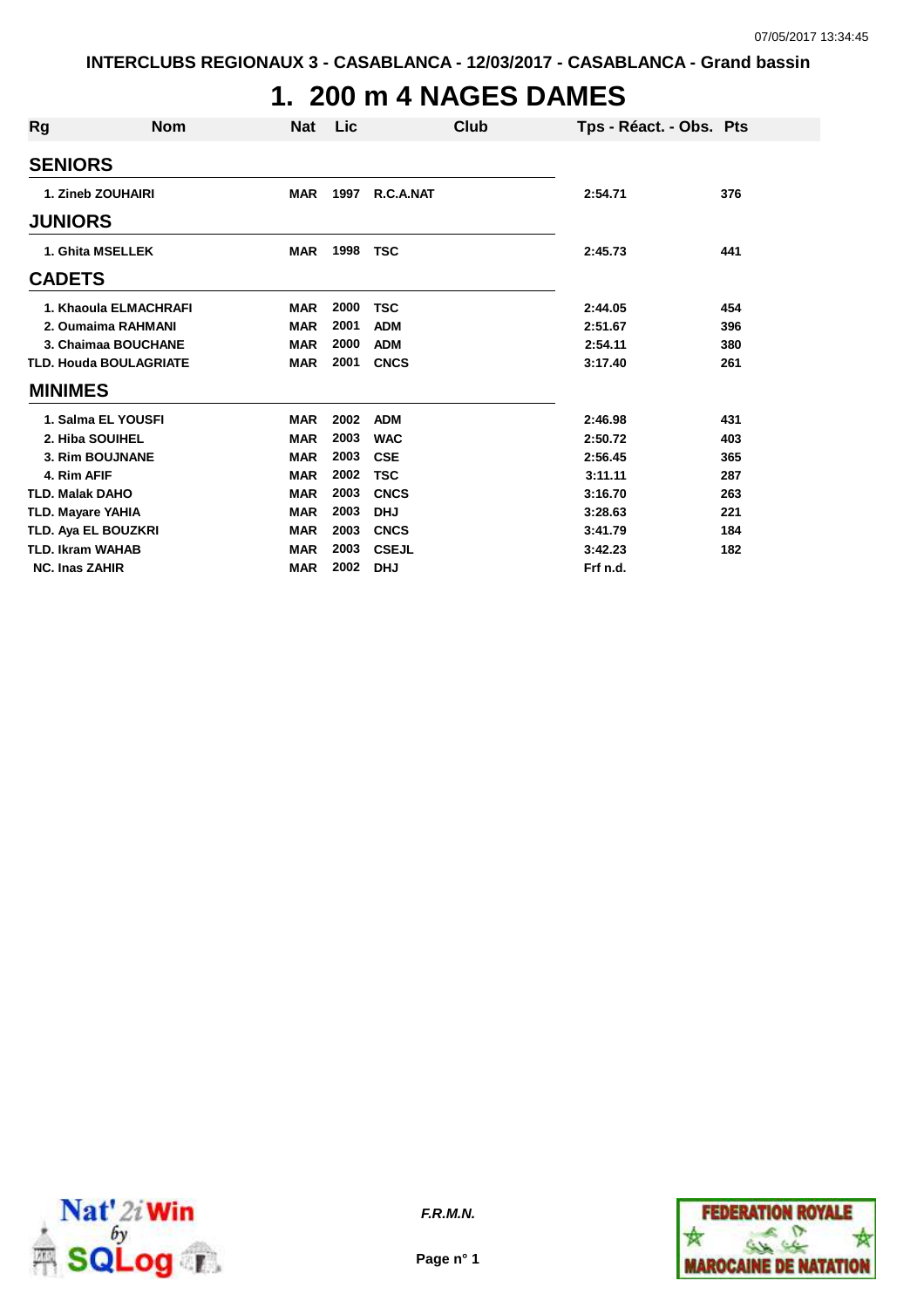# **2. 200 m 4 NAGES MESSIEURS**

| Rg                   | <b>Nom</b>                       | <b>Nat</b> | Lic  | Club        | Tps - Réact. - Obs. Pts |     |
|----------------------|----------------------------------|------------|------|-------------|-------------------------|-----|
| <b>SENIORS</b>       |                                  |            |      |             |                         |     |
|                      | 1. Hatim LAFKIHI                 | <b>MAR</b> | 1995 | <b>TSC</b>  | 2:32.84                 | 418 |
| <b>JUNIORS</b>       |                                  |            |      |             |                         |     |
|                      | 1. Ibrahim AMARHOUS              | <b>MAR</b> | 1999 | <b>TSC</b>  | 2:32.41                 | 422 |
|                      | 2. Zakaria EL AZZAOUI            | <b>MAR</b> | 1999 | <b>WAC</b>  | 2:40.41                 | 362 |
| <b>CADETS</b>        |                                  |            |      |             |                         |     |
|                      | 1. Yasser MAHASSINE              | <b>MAR</b> | 2000 | <b>ADM</b>  | 2:29.44                 | 448 |
|                      | 2. Nizar BANSAR                  | <b>MAR</b> | 2001 | R.C.A.NAT   | 2:32.59                 | 421 |
|                      | 3. Youssef SADAK                 | <b>MAR</b> | 2001 | <b>CSE</b>  | 2:45.65                 | 329 |
|                      | 4. Saad YOUSRI                   | <b>MAR</b> | 2001 | <b>CNCS</b> | 2:53.56                 | 286 |
|                      | 5. Karim NARBAD                  | <b>MAR</b> | 2000 | <b>CSE</b>  | 2:53.83                 | 284 |
|                      | 6. Mohamed Moussa MAASRA         | <b>MAR</b> | 2001 | <b>CNCS</b> | 2:55.00                 | 279 |
| <b>MINIMES</b>       |                                  |            |      |             |                         |     |
|                      | 1. Abdelmoughit MAMDOUH          | <b>MAR</b> | 2002 | <b>WAC</b>  | 2:29.08                 | 451 |
|                      | 2. Adam ZIANE                    | <b>MAR</b> | 2002 | <b>CNCS</b> | 2:30.53                 | 438 |
|                      | 3. Sami KIBAL                    | <b>MAR</b> | 2002 | <b>WAC</b>  | 2:30.95                 | 434 |
|                      | 4. Oussama ELMAHBOUBI            | <b>MAR</b> | 2002 | <b>ADM</b>  | 2:32.45                 | 422 |
|                      | 5. Ali KAMIL                     | <b>MAR</b> | 2002 | <b>WAC</b>  | 2:34.97                 | 401 |
|                      | 6. Idriss AZHAR                  | <b>MAR</b> | 2003 | R.C.A.NAT   | 2:36.14                 | 392 |
|                      | 7. Mohamed Amine CHANNANI        | <b>MAR</b> | 2002 | <b>CSE</b>  | 2:37.05                 | 386 |
|                      | 8. Aymane MESLOUH                | <b>MAR</b> | 2002 | <b>ADM</b>  | 2:47.38                 | 318 |
|                      | 9. Yassine SELLEK                | <b>MAR</b> | 2002 | <b>CSE</b>  | 2:50.06                 | 304 |
|                      | <b>TLD. Sami DEFAA</b>           | <b>MAR</b> | 2003 | R.C.A.NAT   | 3:09.80                 | 218 |
|                      | <b>TLD. Abderrahmane BENJARY</b> | <b>MAR</b> | 2003 | <b>CSE</b>  | 3:12.23                 | 210 |
| <b>NC. Alaa ABIR</b> |                                  | <b>MAR</b> | 2003 | <b>DHJ</b>  | Frf n.d.                |     |





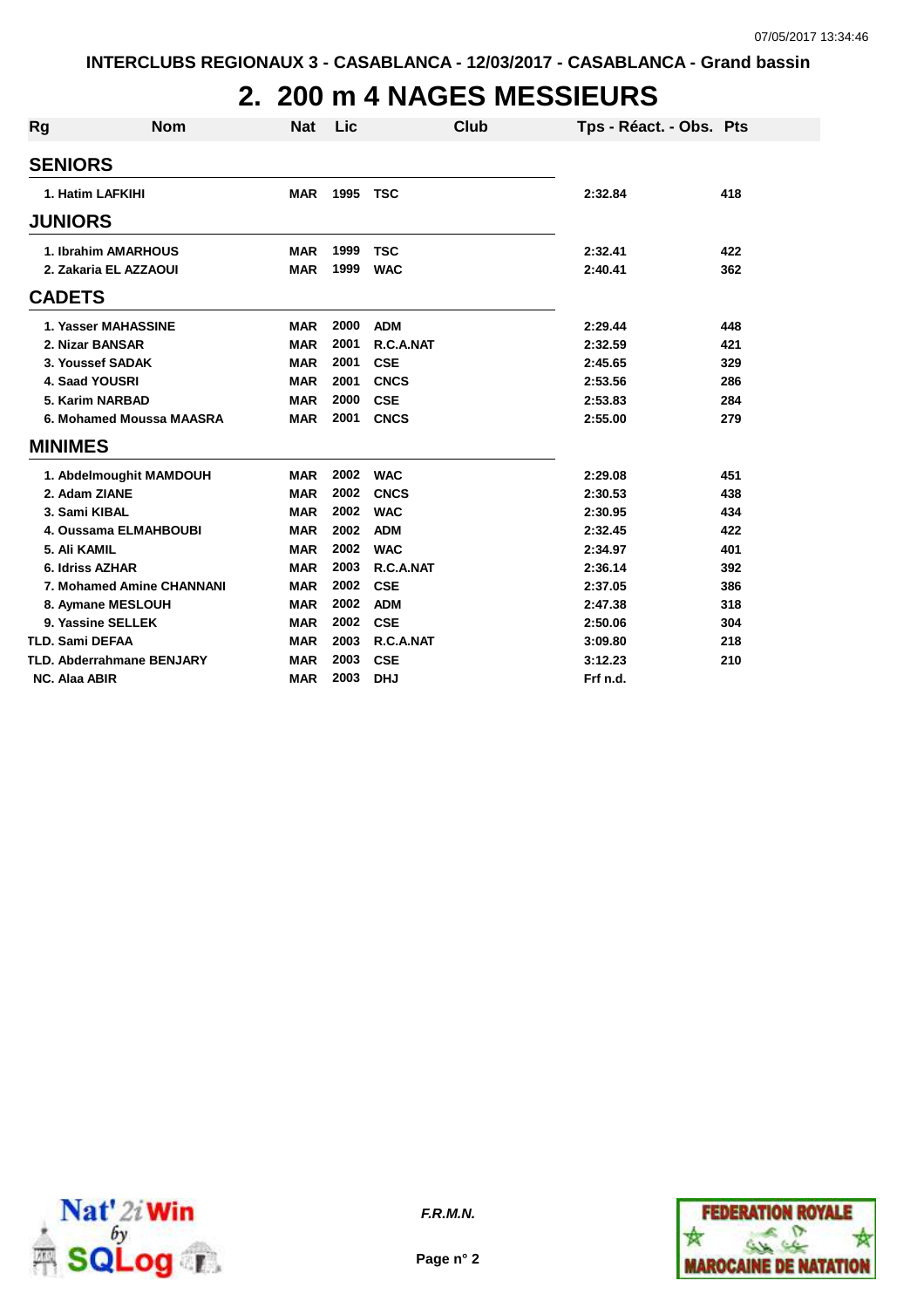## **3. 50 m BRASSE DAMES**

| <b>Rg</b> | <b>Nom</b>                      | <b>Nat</b> | Lic  |              | Club | Tps - Réact. - Obs. Pts |     |
|-----------|---------------------------------|------------|------|--------------|------|-------------------------|-----|
|           | <b>SENIORS</b>                  |            |      |              |      |                         |     |
|           | 1. Zineb ZOUHAIRI               | <b>MAR</b> | 1997 | R.C.A.NAT    |      | 39.88                   | 419 |
|           | <b>JUNIORS</b>                  |            |      |              |      |                         |     |
|           | 1. Ghita MSELLEK                | <b>MAR</b> | 1998 | <b>TSC</b>   |      | 40.81                   | 391 |
|           | <b>CADETS</b>                   |            |      |              |      |                         |     |
|           | 1. Hiba BENBOUZIANE             | <b>MAR</b> | 2000 | TSC          |      | 39.66                   | 426 |
|           | 2. Nissrine AKAOUCH             | <b>MAR</b> | 2001 | <b>TSC</b>   |      | 41.59                   | 369 |
|           | 3. Hajar ZAKI                   | <b>MAR</b> | 2001 | R.C.A.NAT    |      | 41.75                   | 365 |
|           | 4. Houda BOULAGRIATE            | <b>MAR</b> | 2001 | <b>CNCS</b>  |      | 44.66                   | 298 |
|           | TLD. Aya WAHAB                  | <b>MAR</b> | 2001 | <b>CSEJL</b> |      | 48.94                   | 226 |
|           | TLD. Fadwa ARRAMI               | <b>MAR</b> | 2000 | R.C.A.NAT    |      | 50.34                   | 208 |
|           | <b>NC. Meryem EL FADIL</b>      | <b>MAR</b> | 2000 | <b>CNCS</b>  |      | Dsq NI                  | 0   |
|           | <b>MINIMES</b>                  |            |      |              |      |                         |     |
|           | 1. Salma EL YOUSFI              | <b>MAR</b> | 2002 | <b>ADM</b>   |      | 39.59                   | 428 |
|           | 2. Salma YOUSRI                 | <b>MAR</b> | 2002 | <b>CNCS</b>  |      | 40.06                   | 413 |
|           | 3. Keltoum GOURRAM              | <b>MAR</b> | 2003 | <b>ADM</b>   |      | 41.77                   | 364 |
|           | 4. Ella Bianca Lorenza PARKIN   | <b>GBR</b> | 2003 | <b>ADM</b>   |      | 41.88                   | 361 |
|           | 5. Dalia Wissal GAMRAOUI        | <b>MAR</b> | 2002 | <b>WAC</b>   |      | 42.30                   | 351 |
|           | 6. Samia MAHASSINE              | <b>MAR</b> | 2003 | <b>ADM</b>   |      | 43.16                   | 330 |
|           | 7. Iness TAHIL                  | <b>MAR</b> | 2003 | R.C.A.NAT    |      | 43.44                   | 324 |
|           | 8. Manal ANOUAR EL ALAMI        | <b>MAR</b> | 2003 | <b>ADM</b>   |      | 44.36                   | 304 |
|           | 9. Yasmine BOUSLIM              | <b>MAR</b> | 2002 | <b>TSC</b>   |      | 44.88                   | 294 |
|           | 10. Yasmine OUHADOUCH           | <b>MAR</b> | 2002 | <b>TSC</b>   |      | 46.37                   | 266 |
|           | 11. Ghita BOUTALEB JOUTEI       | <b>MAR</b> | 2003 | <b>TSC</b>   |      | 46.72                   | 260 |
|           | 12. Aya LAARAIBI                | <b>MAR</b> | 2003 | <b>CNCS</b>  |      | 47.17                   | 253 |
|           | 13. Chaimaa HACHIMI IDRISSI     | <b>MAR</b> | 2003 | <b>CNCS</b>  |      | 47.40                   | 249 |
|           | 14. Rania LABYAD                | <b>MAR</b> | 2003 | <b>CSE</b>   |      | 47.66                   | 245 |
|           | <b>15. Rima EL BROUZI</b>       | <b>MAR</b> | 2003 | <b>TSC</b>   |      | 47.71                   | 244 |
|           | <b>TLD. Mayare YAHIA</b>        | <b>MAR</b> | 2003 | <b>DHJ</b>   |      | 48.50                   | 232 |
|           | TLD. Aya BARGAOUI               | MAR        | 2003 | <b>ADM</b>   |      | 48.71                   | 229 |
|           | <b>TLD. Malak DAHO</b>          | <b>MAR</b> | 2003 | <b>CNCS</b>  |      | 50.81                   | 202 |
|           | TLD. Aya MIKOU                  | <b>MAR</b> | 2003 | <b>ADM</b>   |      | 51.62                   | 193 |
|           | <b>TLD. Nour Imane MAASRA</b>   | MAR        | 2002 | <b>CNCS</b>  |      | 52.13                   | 187 |
|           | <b>TLD. Lina BOURZIK</b>        | <b>MAR</b> | 2002 | <b>TSC</b>   |      | 53.73                   | 171 |
|           | <b>TLD. Nouhaila EL AIROUKI</b> | <b>MAR</b> | 2002 | <b>DHJ</b>   |      | 57.75                   | 137 |
|           | <b>NC. Kawtar BERRISSOUL</b>    | <b>MAR</b> | 2002 | <b>WAC</b>   |      | Frf exc.                |     |
|           | <b>NC. Aya EDRIF</b>            | <b>MAR</b> | 2002 | <b>CNCS</b>  |      | Frf n.d.                |     |
|           | <b>NC. Soukaina ELADRAOUI</b>   | <b>MAR</b> | 2002 | <b>CNCS</b>  |      | Frf n.d.                |     |
|           | <b>NC. Aya EL BOUZKRI</b>       | <b>MAR</b> | 2003 | <b>CNCS</b>  |      | Dsq NI                  | 0   |
|           | <b>NC. Inas ZAHIR</b>           | <b>MAR</b> | 2002 | <b>DHJ</b>   |      | Disqual.                | 0   |



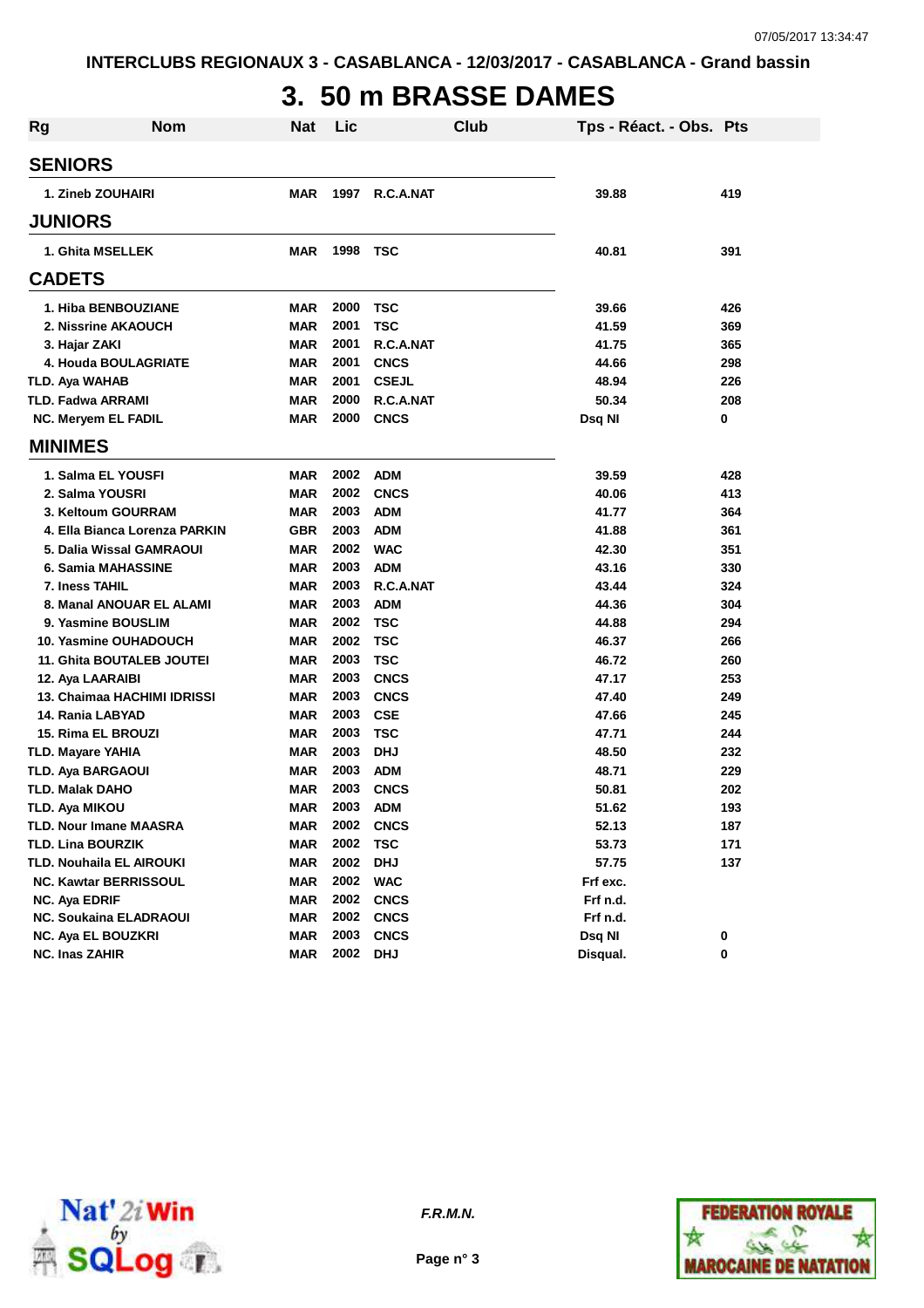# **4. 50 m BRASSE MESSIEURS**

| <b>Rg</b> | <b>Nom</b>                          | <b>Nat</b> | Lic      | Club         | Tps - Réact. - Obs. Pts |     |
|-----------|-------------------------------------|------------|----------|--------------|-------------------------|-----|
|           | <b>SENIORS</b>                      |            |          |              |                         |     |
|           | 1. Almehdi EL BOUHTOURI             | <b>MAR</b> | 1995     | R.C.A.NAT    | 32.46                   | 554 |
|           | 2. Mohamed MANFALOTI                | <b>MAR</b> | 1988     | <b>WAC</b>   | 34.04                   | 481 |
|           | <b>JUNIORS</b>                      |            |          |              |                         |     |
|           | 1. Abdelkrim ESSABIHI EDDAFALI      | <b>MAR</b> | 1999     | <b>ADM</b>   | 30.80                   | 649 |
|           | 2. Yahya SOULHI                     | <b>MAR</b> | 1998     | <b>ADM</b>   | 32.63                   | 546 |
|           | 3. Zakaria EL AZZAOUI               | <b>MAR</b> | 1999     | <b>WAC</b>   | 35.63                   | 419 |
|           | 4. Hamza EZZAHER                    | <b>MAR</b> | 1998     | <b>ADM</b>   | 36.70                   | 383 |
|           | <b>CADETS</b>                       |            |          |              |                         |     |
|           | 1. Ahmed Yassine FLIYOU             | <b>MAR</b> | 2001     | R.C.A.NAT    | 30.47                   | 670 |
|           | 2. Reyane ENNABTY                   | <b>MAR</b> | 2001     | <b>ADM</b>   | 35.73                   | 416 |
|           | 3. Mohamed SALMAN                   | <b>MAR</b> | 2001     | R.C.A.NAT    | 36.23                   | 399 |
|           | 4. mohamed Farouk ASSAL             | <b>MAR</b> | 2001     | R.C.A.NAT    | 36.48                   | 390 |
|           | 5. Omar HASSOUNI                    | <b>MAR</b> | 2001     | <b>ADM</b>   | 36.81                   | 380 |
|           | 6. Ayoub BOUCHTI                    | <b>MAR</b> | 2000     | <b>ADM</b>   | 39.91                   | 298 |
|           | 7. Youssef SADAK                    | <b>MAR</b> | 2001     | <b>CSE</b>   | 39.98                   | 296 |
|           | 8. Mohamed Moussa MAASRA            | <b>MAR</b> | 2001     | <b>CNCS</b>  | 40.16                   | 292 |
|           | 9. Karim NARBAD                     | <b>MAR</b> | 2000     | <b>CSE</b>   | 41.38                   | 267 |
|           | <b>TLD. Hicham BELBEIDA</b>         | <b>MAR</b> | 2001     | <b>CNCS</b>  | 43.50                   | 230 |
|           | <b>MINIMES</b>                      |            |          |              |                         |     |
|           | 1. Azzedine EL BADRE                | <b>MAR</b> | 2003     | CSE          | 35.20                   | 435 |
|           | 2. Mohamed Amine CHANNANI           | <b>MAR</b> | 2002 CSE |              | 37.72                   | 353 |
|           | 3. Achraf BELOUAD                   | <b>MAR</b> | 2003     | <b>ADM</b>   | 38.22                   | 339 |
|           | <b>4. Yassine SELLEK</b>            | <b>MAR</b> | 2002     | <b>CSE</b>   | 38.98                   | 320 |
|           | 5. Mohammed CHAFFAA                 | <b>MAR</b> | 2003     | <b>CSE</b>   | 39.09                   | 317 |
|           | <b>6. Youssef BENJELLOUN</b>        | <b>MAR</b> | 2003     | <b>ADM</b>   | 39.19                   | 315 |
|           | 7. Mohamed Amine OUHAMMOUCH         | <b>MAR</b> | 2002     | <b>ADM</b>   | 39.33                   | 311 |
|           | 8. Ghali IRAQUI HOUSSEINI           | <b>MAR</b> | 2003     | R.C.A.NAT    | 39.77                   | 301 |
|           | 9. Abdelouarite GHILANE ELHASSANI   | <b>MAR</b> | 2003     | R.C.A.NAT    | 44.53                   | 214 |
|           | <b>TLD. Yahia BAJJAJI</b>           | <b>MAR</b> | 2003     | R.C.A.NAT    | 45.10                   | 206 |
|           | <b>TLD. Mohammed ARSALANE</b>       | <b>MAR</b> | 2003     | <b>CSEJL</b> | 48.11                   | 170 |
|           | <b>TLD. Mohamed Amine KHOUBABA</b>  | <b>MAR</b> | 2003     | <b>CNCS</b>  | 48.97                   | 161 |
|           | <b>TLD. Zakaria NADIR</b>           | <b>MAR</b> | 2003     | <b>ADM</b>   | 48.99                   | 161 |
|           | <b>TLD. Amine DEROUICH</b>          | <b>MAR</b> | 2003     | <b>CNCS</b>  | 1:10.47                 | 54  |
|           | <b>NC. Hamza ELMANDOURI</b>         | <b>MAR</b> | 2002     | <b>CNCS</b>  | Frf n.d.                |     |
|           | <b>NC. Akram MAROUANE</b>           | <b>MAR</b> | 2003     | <b>CNCS</b>  | Frf n.d.                |     |
|           | <b>NC. Zine Elabidine ES SABBAR</b> | <b>MAR</b> | 2003     | <b>CSEJL</b> | Frf n.d.                |     |
|           | <b>NC. Alaa ABIR</b>                | <b>MAR</b> | 2003     | <b>DHJ</b>   | Frf n.d.                |     |



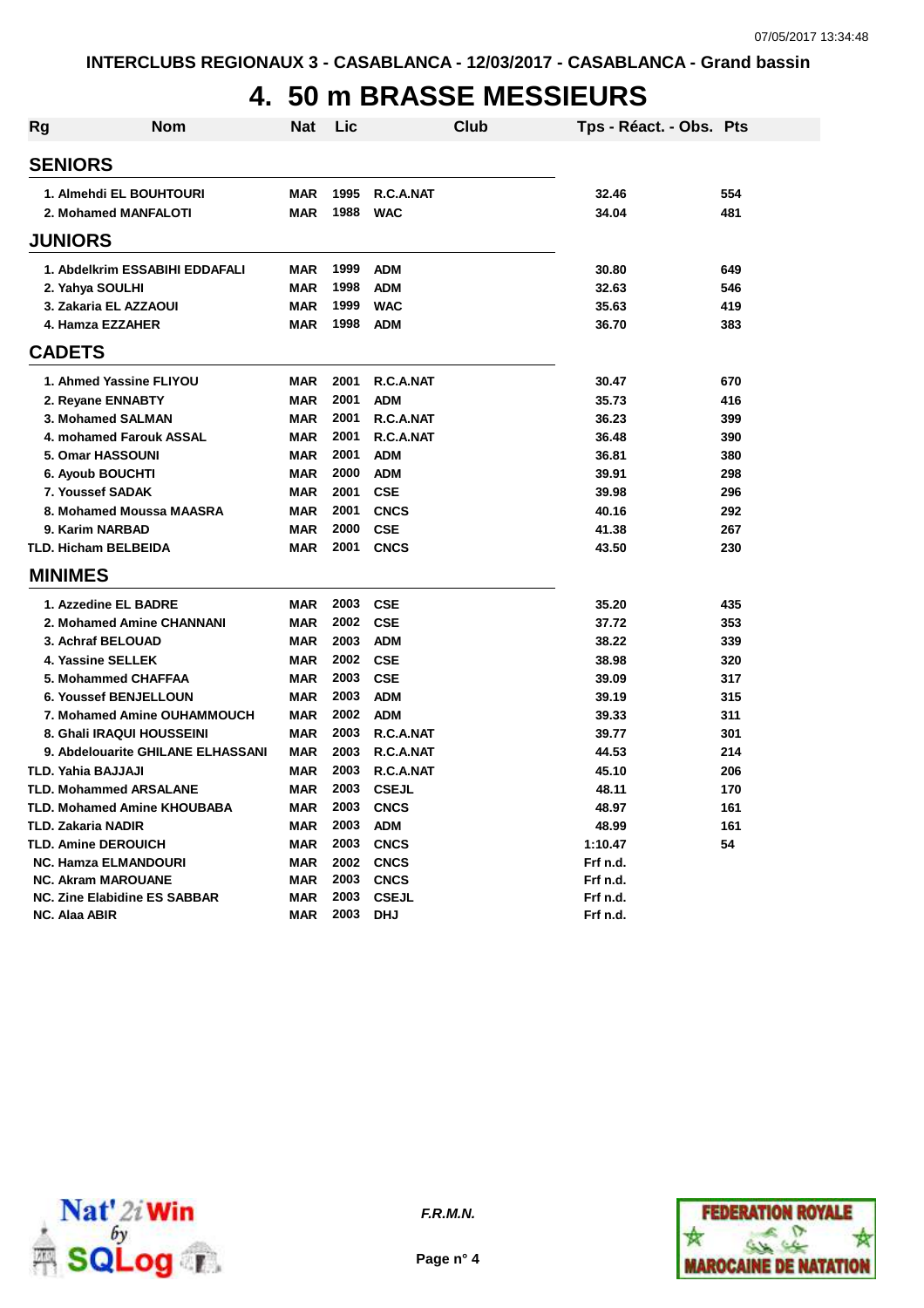## **5. 400 m NAGE LIBRE DAMES**

| Rg                     | <b>Nom</b>               | Nat        | Lic  | Club         | Tps - Réact. - Obs. Pts |     |
|------------------------|--------------------------|------------|------|--------------|-------------------------|-----|
| <b>CADETS</b>          |                          |            |      |              |                         |     |
|                        | 1. Kenza MSELLEK         | <b>MAR</b> | 2000 | <b>TSC</b>   | 4:52.63                 | 540 |
|                        | 2. Hajar RACHDI          | <b>MAR</b> | 2000 | <b>TSC</b>   | 4:57.13                 | 516 |
|                        | 3. Oumaima RAHMANI       | <b>MAR</b> | 2001 | <b>ADM</b>   | 5:15.32                 | 432 |
|                        | 4. Hiba BENBOUZIANE      | <b>MAR</b> | 2000 | <b>TSC</b>   | 5:29.09                 | 380 |
| 5. Rim JEBRI           |                          | <b>MAR</b> | 2001 | R.C.A.NAT    | 5:47.16                 | 323 |
|                        | 6. Sarah HOUSNI          | <b>MAR</b> | 2001 | <b>ADM</b>   | 6:07.69                 | 272 |
| <b>MINIMES</b>         |                          |            |      |              |                         |     |
|                        | 1. Taghrid DAHBANI       | <b>MAR</b> | 2003 | R.C.A.NAT    | 4:58.98                 | 506 |
|                        | 2. Keltoum GOURRAM       | <b>MAR</b> | 2003 | <b>ADM</b>   | 5:15.22                 | 432 |
|                        | 3. Salma YOUSRI          | <b>MAR</b> | 2002 | <b>CNCS</b>  | 5:30.23                 | 376 |
| 4. Nora RGUIB          |                          | <b>MAR</b> | 2003 | <b>ADM</b>   | 5:33.75                 | 364 |
|                        | 5. Fatima Ezahra OUAHMID | <b>MAR</b> | 2003 | R.C.A.NAT    | 5:34.56                 | 361 |
| <b>6. Iness TAHIL</b>  |                          | <b>MAR</b> | 2003 | R.C.A.NAT    | 5:35.63                 | 358 |
|                        | 7. Manal ANOUAR EL ALAMI | <b>MAR</b> | 2003 | <b>ADM</b>   | 5:38.16                 | 350 |
|                        | 8. Hafssa AMMOUMOU       | <b>MAR</b> | 2003 | <b>WAC</b>   | 5:44.37                 | 331 |
|                        | 9. Samia MAHASSINE       | <b>MAR</b> | 2003 | <b>ADM</b>   | 5:46.18                 | 326 |
|                        | 10. Yasmine BOUSLIM      | <b>MAR</b> | 2002 | <b>TSC</b>   | 5:57.52                 | 296 |
| 11. Rim AFIF           |                          | <b>MAR</b> | 2002 | <b>TSC</b>   | 6:01.02                 | 287 |
| 12. Salma RIFKI        |                          | <b>MAR</b> | 2002 | <b>ADM</b>   | 6:08.23                 | 271 |
|                        | 13. Hiba Allah RATTAB    | <b>MAR</b> | 2002 | <b>TSC</b>   | 6:09.69                 | 268 |
| <b>NC. Ikram WAHAB</b> |                          | <b>MAR</b> | 2003 | <b>CSEJL</b> | Dsg FD                  | 0   |



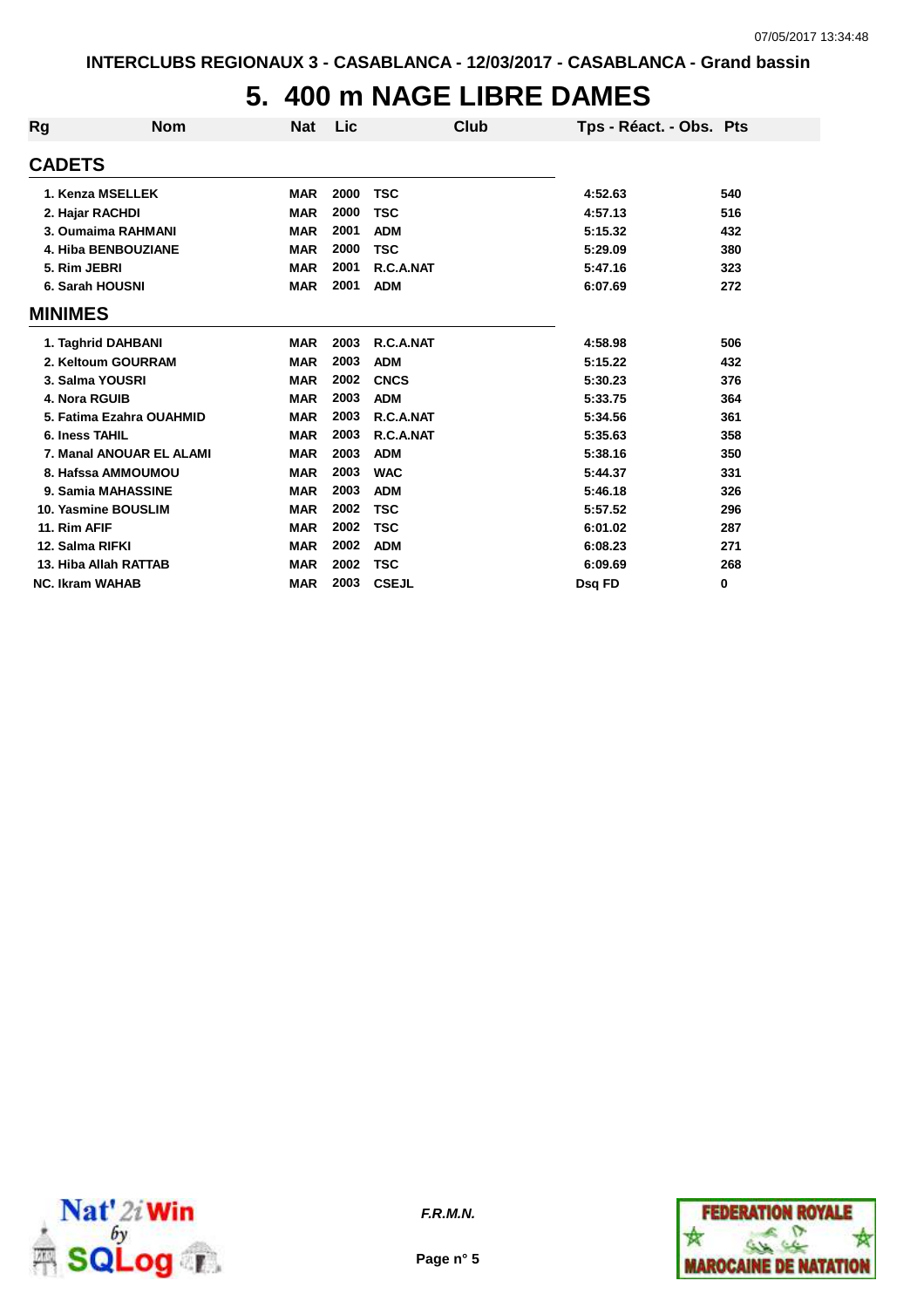# **6. 400 m NAGE LIBRE MESSIEURS**

| Rg             | <b>Nom</b>                      | <b>Nat</b> | Lic  | Club        | Tps - Réact. - Obs. Pts |     |
|----------------|---------------------------------|------------|------|-------------|-------------------------|-----|
| <b>SENIORS</b> |                                 |            |      |             |                         |     |
|                | 1. Hatim LAFKIHI                | <b>MAR</b> | 1995 | <b>TSC</b>  | 4:41.18                 | 479 |
| <b>JUNIORS</b> |                                 |            |      |             |                         |     |
|                | 1. Ismail LAHRICHI              | <b>MAR</b> | 1999 | R.C.A.NAT   | 4:35.84                 | 507 |
| 2. Driss SNIKY |                                 | <b>MAR</b> | 1999 | <b>WAC</b>  | 4:35.85                 | 507 |
|                | 3. Ibrahim AMARHOUS             | <b>MAR</b> | 1999 | <b>TSC</b>  | 4:35.98                 | 507 |
|                | 4. Mohamed OUAHMID              | <b>MAR</b> | 1998 | <b>ADM</b>  | 4:37.15                 | 500 |
|                | 5. Ahmed BENNAJEH               | <b>MAR</b> | 1998 | <b>CSE</b>  | 4:46.73                 | 452 |
| 6. Amine FARIH |                                 | <b>MAR</b> | 1998 | R.C.A.NAT   | 4:48.87                 | 442 |
|                | 7. Yasser KATAYFJI              | <b>MAR</b> | 1999 | R.C.A.NAT   | 4:53.10                 | 423 |
| <b>CADETS</b>  |                                 |            |      |             |                         |     |
|                | 1. Mohamed EL MOUTAQUI          | <b>MAR</b> | 2001 | R.C.A.NAT   | 4:30.90                 | 536 |
|                | 2. Reyane ENNABTY               | <b>MAR</b> | 2001 | <b>ADM</b>  | 5:33.14                 | 288 |
| <b>MINIMES</b> |                                 |            |      |             |                         |     |
| 1. Adam ZIANE  |                                 | <b>MAR</b> | 2002 | <b>CNCS</b> | 4:46.32                 | 454 |
|                | 2. Aymen TAJEDDINE              | <b>MAR</b> | 2003 | <b>CNCS</b> | 5:05.44                 | 374 |
|                | 3. El Mehdi LAANAYA             | <b>MAR</b> | 2003 | <b>TSC</b>  | 5:16.78                 | 335 |
|                | 4. Mohamed Amine MAHLI          | <b>MAR</b> | 2003 | R.C.A.NAT   | 5:35.82                 | 281 |
|                | 5. Mohamed Reda MAMI            | <b>MAR</b> | 2002 | <b>TSC</b>  | 5:53.88                 | 240 |
|                | <b>NC. Mohamed Amine ZANARI</b> | <b>MAR</b> | 2002 | <b>TSC</b>  | Frf n.d.                |     |



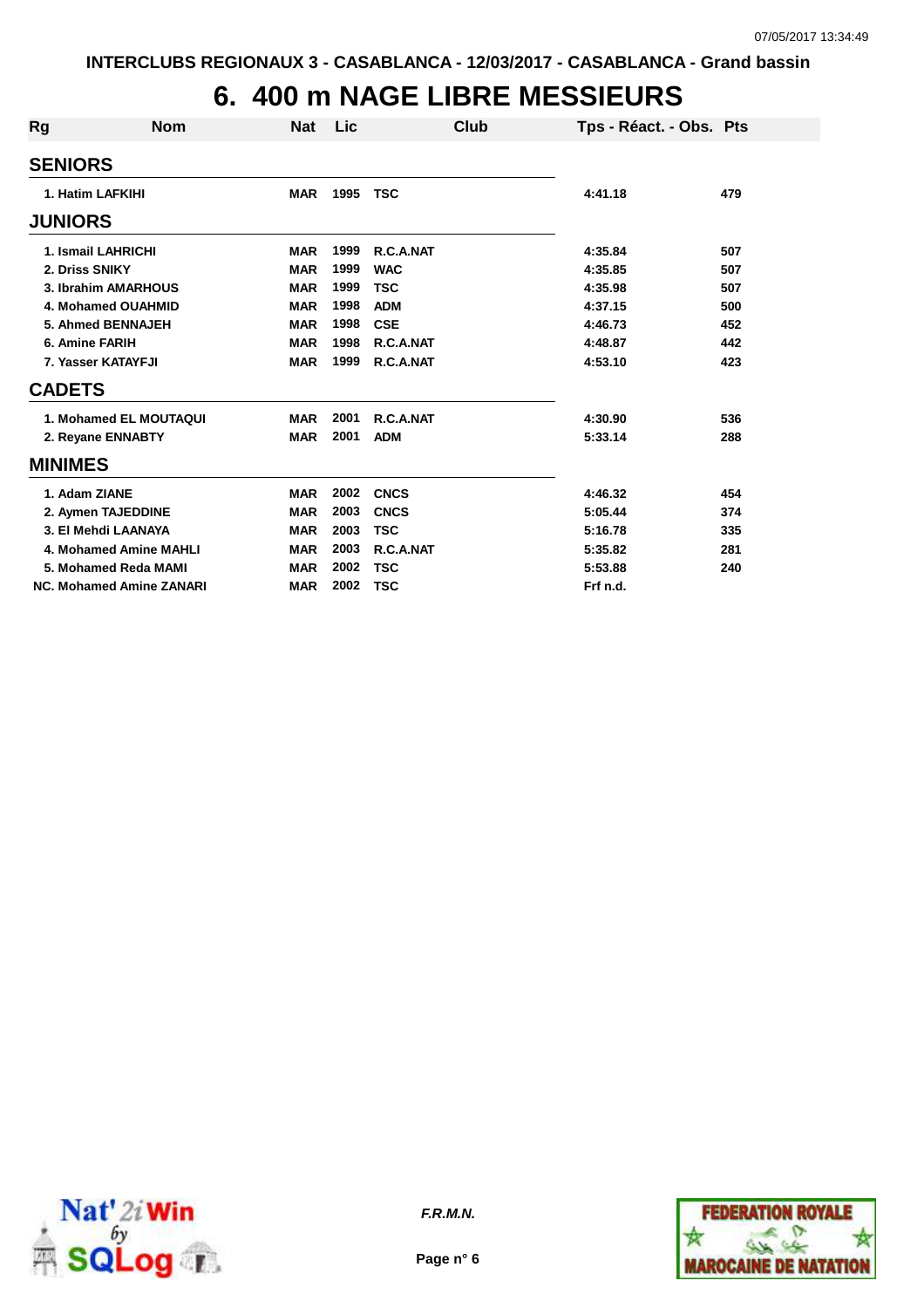## **7. 200 m DOS DAMES**

| Rg                   | <b>Nom</b>                    | <b>Nat</b> | <b>Lic</b> | Club       | Tps - Réact. - Obs. Pts |     |
|----------------------|-------------------------------|------------|------------|------------|-------------------------|-----|
| <b>CADETS</b>        |                               |            |            |            |                         |     |
| 1. Kenza MSELLEK     |                               | <b>MAR</b> | 2000       | <b>TSC</b> | 2:52.28                 | 373 |
| <b>NC. Rim JEBRI</b> |                               | <b>MAR</b> | 2001       | R.C.A.NAT  | Frf n.d.                |     |
| <b>NC. Hiba RIMY</b> |                               | <b>MAR</b> | 2001       | <b>TSC</b> | Frf n.d.                |     |
| <b>MINIMES</b>       |                               |            |            |            |                         |     |
|                      | 1. Ella Bianca Lorenza PARKIN | <b>GBR</b> | 2003       | <b>ADM</b> | 2:54.39                 | 360 |
| 2. Yasmine LAMANE    |                               | <b>MAR</b> | 2002       | <b>WAC</b> | 2:57.62                 | 340 |
|                      | 3. Hafssa AMMOUMOU            | <b>MAR</b> | 2003       | <b>WAC</b> | 3:07.72                 | 288 |
| 4. Rania LABYAD      |                               | <b>MAR</b> | 2003       | <b>CSE</b> | 3:24.73                 | 222 |



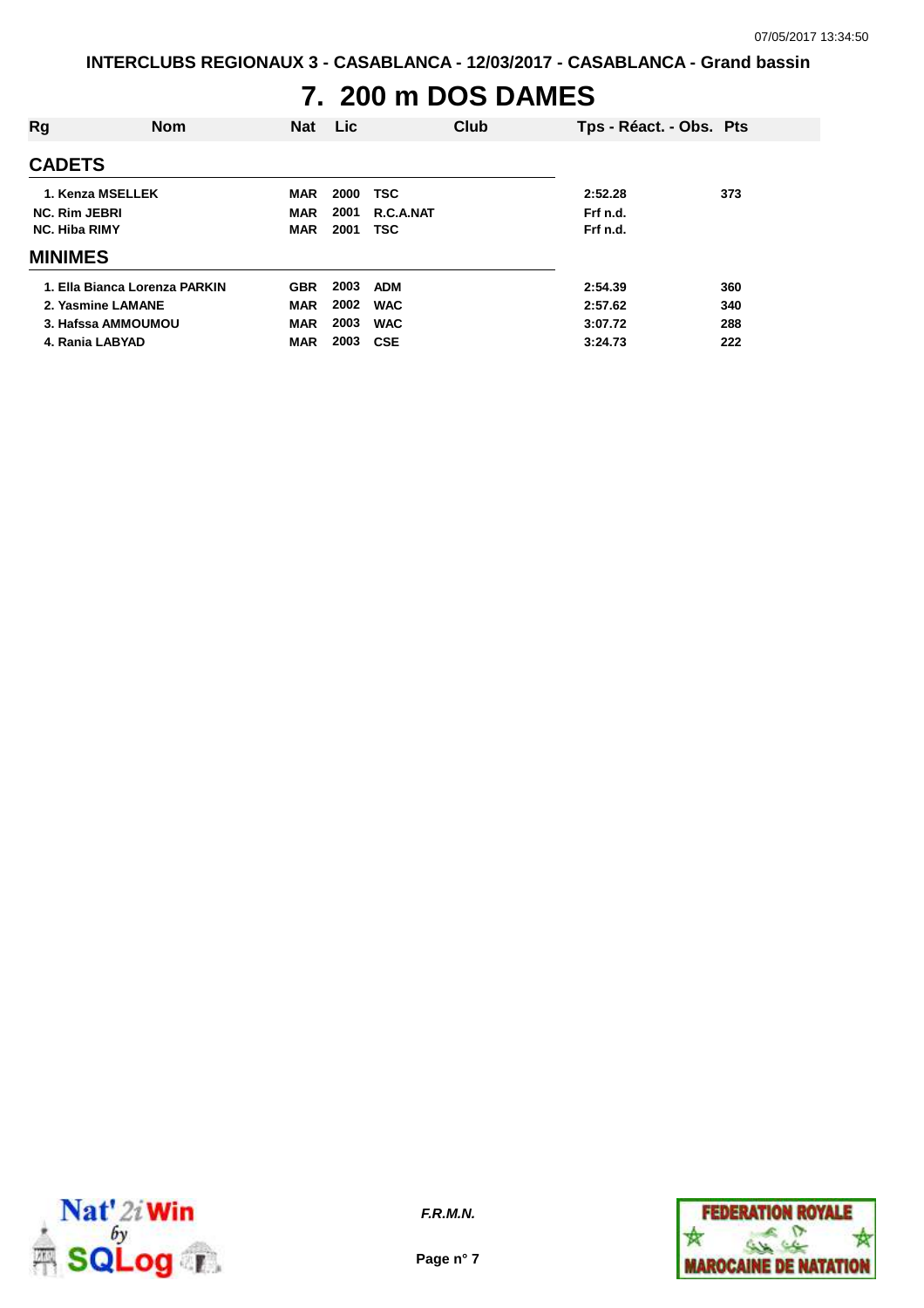# **8. 200 m DOS MESSIEURS**

| Rg              | <b>Nom</b>              | Nat        | Lic  | Club        | Tps - Réact. - Obs. Pts |     |
|-----------------|-------------------------|------------|------|-------------|-------------------------|-----|
| <b>JUNIORS</b>  |                         |            |      |             |                         |     |
|                 | 1. Ismail LAHRICHI      | <b>MAR</b> | 1999 | R.C.A.NAT   | 2:33.84                 | 385 |
|                 | 2. Badr HASSOUNI        | <b>MAR</b> | 1998 | <b>ADM</b>  | 2:39.61                 | 344 |
| <b>CADETS</b>   |                         |            |      |             |                         |     |
|                 | 1. Nizar BANSAR         | <b>MAR</b> | 2001 | R.C.A.NAT   | 2:35.68                 | 371 |
| 2. Yasser AYANE |                         | <b>MAR</b> | 2001 | <b>CSE</b>  | 2:36.70                 | 364 |
|                 | 3. Omar HASSOUNI        | <b>MAR</b> | 2001 | <b>ADM</b>  | 2:37.44                 | 359 |
| 4. Mouad MAKY   |                         | <b>MAR</b> | 2000 | <b>TSC</b>  | 2:37.83                 | 356 |
|                 | 5. Yasser MAHASSINE     | <b>MAR</b> | 2000 | <b>ADM</b>  | 2:38.13                 | 354 |
| 6. Saad YOUSRI  |                         | <b>MAR</b> | 2001 | <b>CNCS</b> | 2:54.48                 | 263 |
| <b>MINIMES</b>  |                         |            |      |             |                         |     |
|                 | 1. Abdelmoughit MAMDOUH | <b>MAR</b> | 2002 | <b>WAC</b>  | 2:29.78                 | 417 |
| 2. Idriss AZHAR |                         | <b>MAR</b> | 2003 | R.C.A.NAT   | 2:34.95                 | 376 |
|                 | 3. Oussama ELMAHBOUBI   | <b>MAR</b> | 2002 | <b>ADM</b>  | 2:46.66                 | 302 |
|                 | 4. Yahia BAJJAJI        | <b>MAR</b> | 2003 | R.C.A.NAT   | 3:04.11                 | 224 |
|                 | 5. Abderrahmane BENJARY | <b>MAR</b> | 2003 | <b>CSE</b>  | 3:11.97                 | 198 |



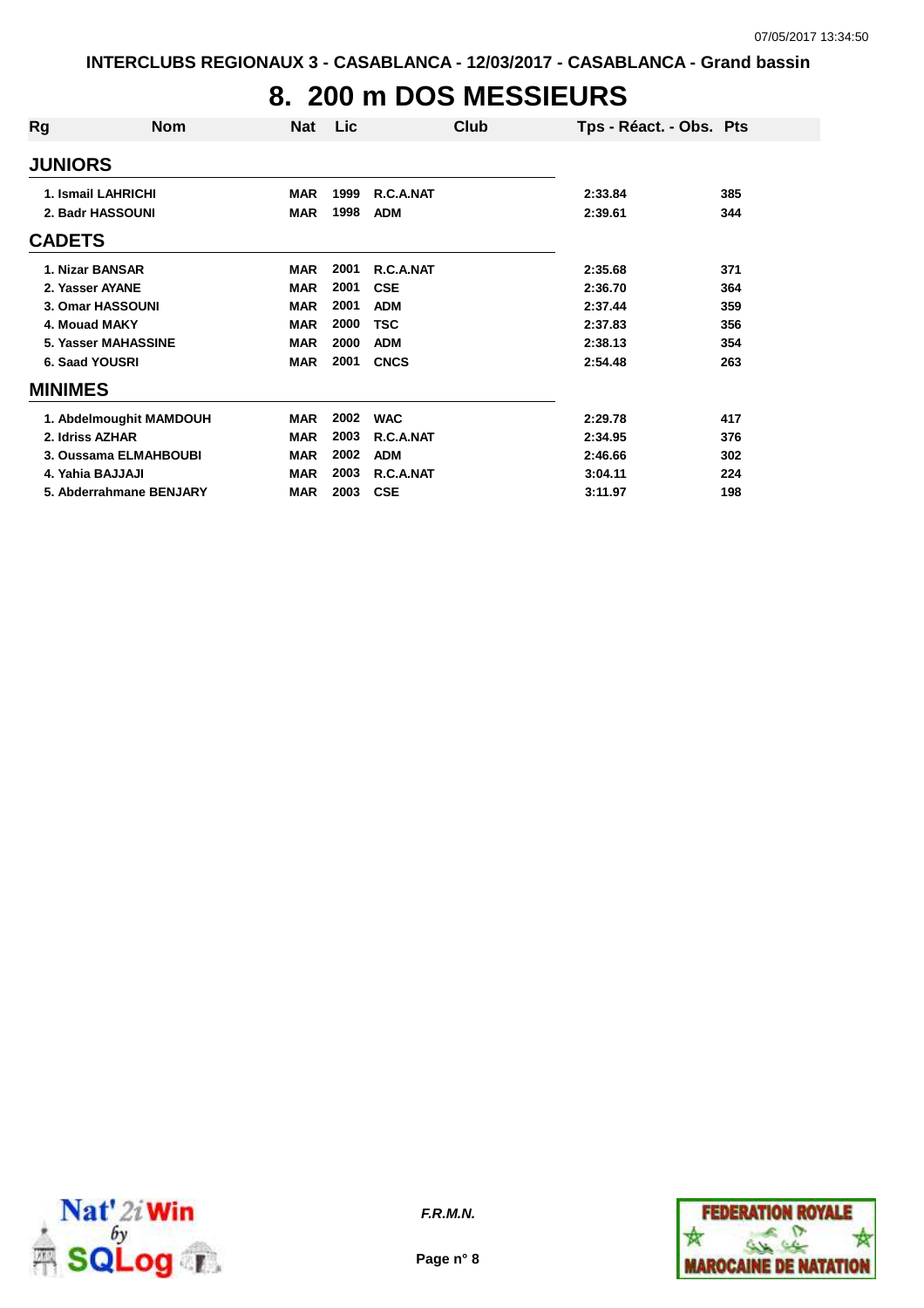#### **9. 100 m PAPILLON DAMES**

| Rg              | <b>Nom</b>            | <b>Nat</b> | <b>Lic</b> | Club       | Tps - Réact. - Obs. Pts |     |
|-----------------|-----------------------|------------|------------|------------|-------------------------|-----|
| <b>CADETS</b>   |                       |            |            |            |                         |     |
| 1. Hiba RMILI   |                       | <b>MAR</b> | 2000       | <b>TSC</b> | 1:09.09                 | 532 |
|                 | 2. Khaoula ELMACHRAFI | <b>MAR</b> | 2000       | TSC        | 1:11.55                 | 479 |
|                 | 3. Nissrine AKAOUCH   | <b>MAR</b> | 2001       | <b>TSC</b> | 1:20.03                 | 342 |
| 4. Hajar ZAKI   |                       | <b>MAR</b> | 2001       | R.C.A.NAT  | 1:27.12                 | 265 |
| <b>MINIMES</b>  |                       |            |            |            |                         |     |
|                 | 1. Taghrid DAHBANI    | <b>MAR</b> | 2003       | R.C.A.NAT  | 1:13.15                 | 448 |
| 2. Hiba SOUIHEL |                       | <b>MAR</b> | 2003       | <b>WAC</b> | 1:20.40                 | 337 |
|                 | 3. Rim BOUJNANE       | <b>MAR</b> | 2003       | <b>CSE</b> | 1:20.83                 | 332 |
| 4. Nora RGUIB   |                       | <b>MAR</b> | 2003       | <b>ADM</b> | 1:26.31                 | 272 |
| 5. Ghita AMRANI |                       | <b>MAR</b> | 2002       | <b>TSC</b> | 1:30.52                 | 236 |



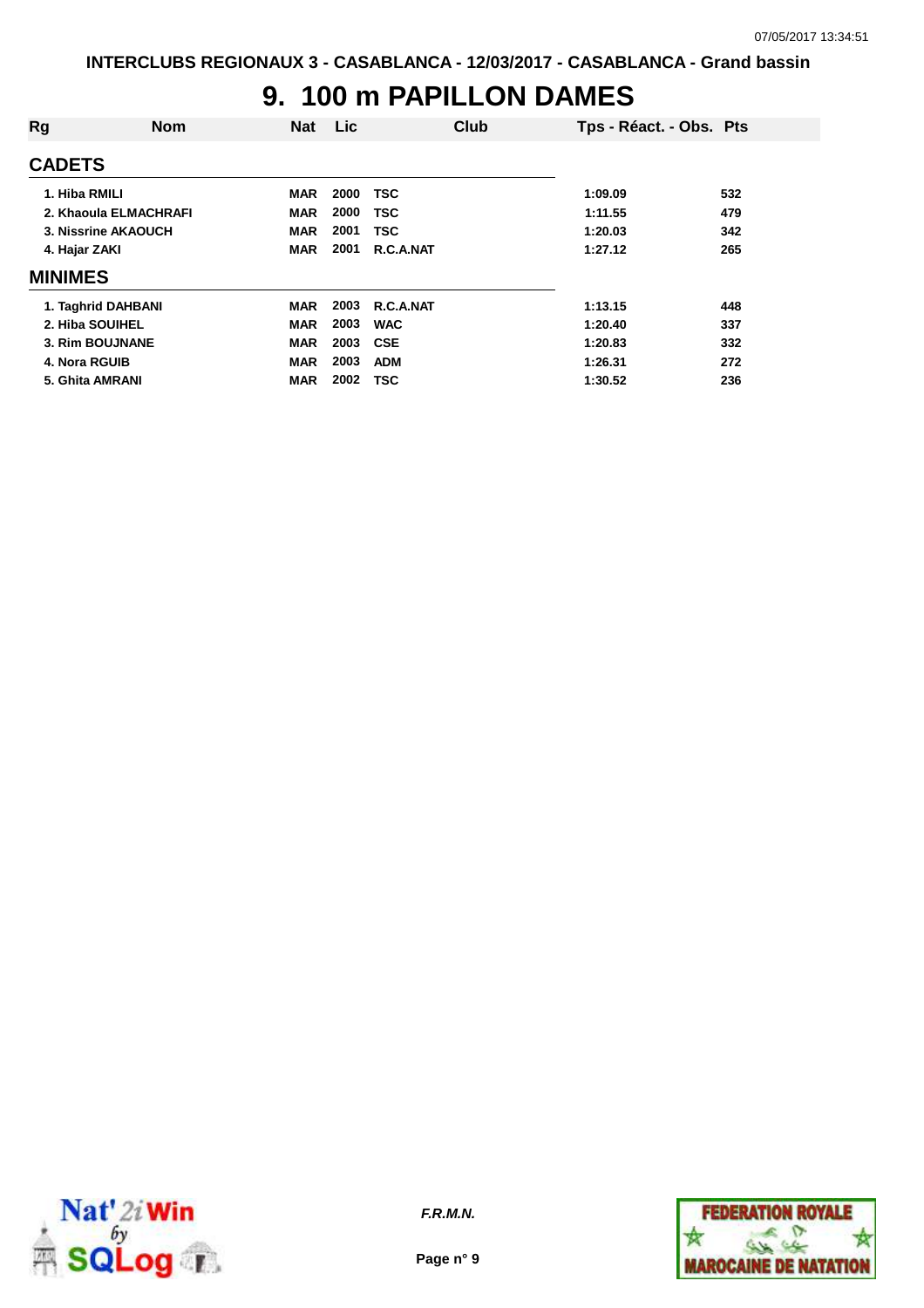## **10. 100 m PAPILLON MESSIEURS**

| Rg                | <b>Nom</b>                     | <b>Nat</b> | <b>Lic</b> | Club        |         | Tps - Réact. - Obs. Pts |
|-------------------|--------------------------------|------------|------------|-------------|---------|-------------------------|
| <b>JUNIORS</b>    |                                |            |            |             |         |                         |
|                   | 1. Abdelkrim ESSABIHI EDDAFALI | <b>MAR</b> | 1999       | <b>ADM</b>  | 1:02.47 | 507                     |
|                   | 2. Mohamed OUAHMID             | <b>MAR</b> | 1998       | <b>ADM</b>  | 1:05.23 | 445                     |
| 3. Ahmed BENNAJEH |                                | <b>MAR</b> | 1998       | <b>CSE</b>  | 1:07.73 | 398                     |
| <b>CADETS</b>     |                                |            |            |             |         |                         |
|                   | 1. Othmane AZIZE               | <b>MAR</b> | 2000       | <b>WAC</b>  | 1:11.09 | 344                     |
|                   | 2. Yahya EL KHOMS              | <b>MAR</b> | 2001       | <b>CNCS</b> | 1:17.16 | 269                     |
| <b>MINIMES</b>    |                                |            |            |             |         |                         |
| 1. Sami KIBAL     |                                | <b>MAR</b> | 2002       | <b>WAC</b>  | 1:06.31 | 424                     |
| 2. Ali KAMIL      |                                | <b>MAR</b> | 2002       | <b>WAC</b>  | 1:09.09 | 375                     |
|                   | 3. Mohammed CHAFFAA            | <b>MAR</b> | 2003       | <b>CSE</b>  | 1:10.98 | 345                     |
|                   | 4. Azzedine EL BADRE           | <b>MAR</b> | 2003       | <b>CSE</b>  | 1:11.37 | 340                     |
|                   | 5. Mohamed Amine OUHAMMOUCH    | <b>MAR</b> | 2002       | <b>ADM</b>  | 1:21.55 | 228                     |
|                   | TLD. EI Mehdi LAANAYA          | <b>MAR</b> | 2003       | <b>TSC</b>  | 1:32.22 | 157                     |



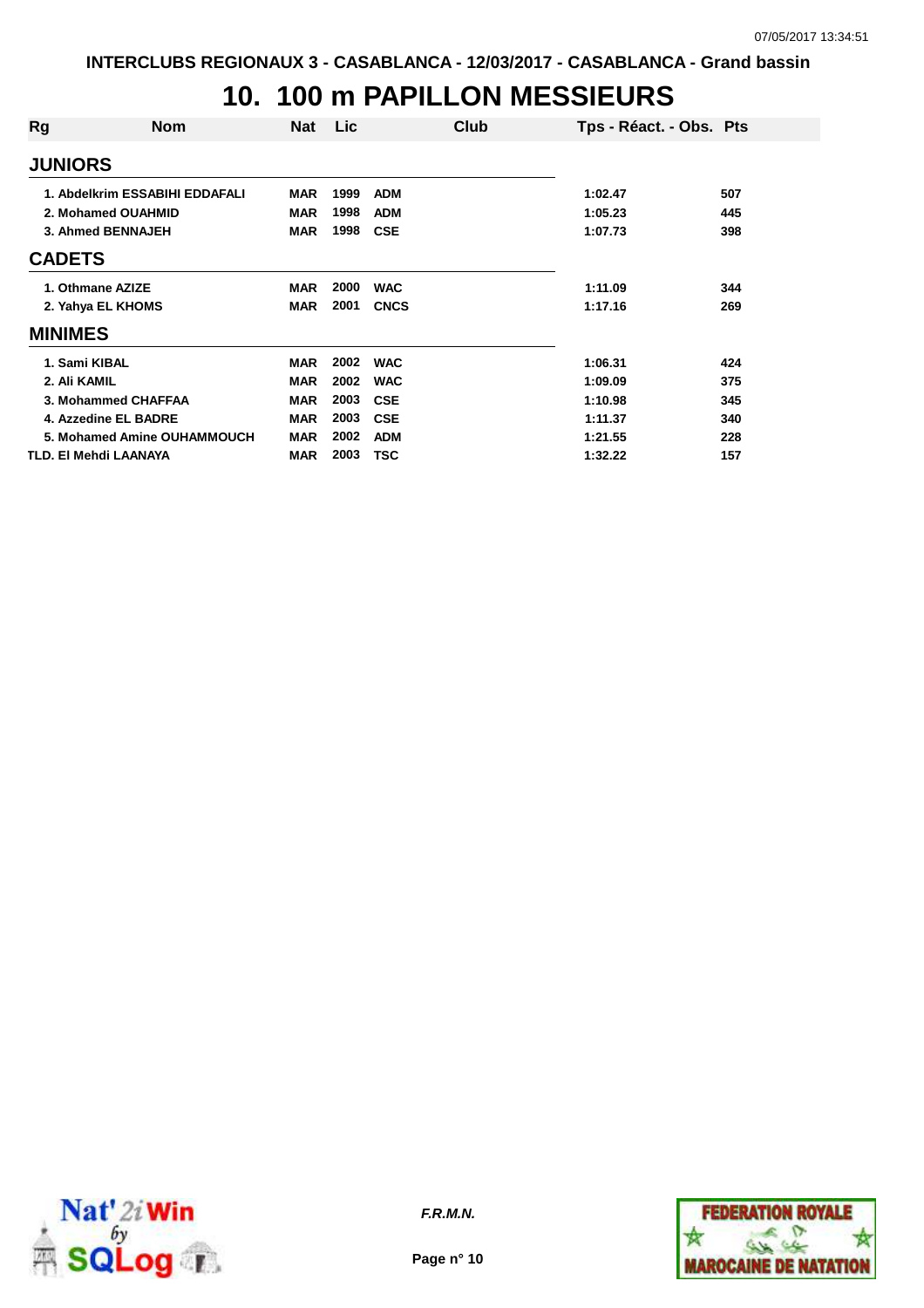## **11. 100 m NAGE LIBRE DAMES**

| Rg | <b>Nom</b>                      | Nat        | Lic      | Club         | Tps - Réact. - Obs. Pts |     |
|----|---------------------------------|------------|----------|--------------|-------------------------|-----|
|    | <b>SENIORS</b>                  |            |          |              |                         |     |
|    | 1. Zineb ZOUHAIRI               | <b>MAR</b> | 1997     | R.C.A.NAT    | 1:08.23                 | 444 |
|    | <b>CADETS</b>                   |            |          |              |                         |     |
|    | 1. Kenza MSELLEK                | <b>MAR</b> | 2000     | <b>TSC</b>   | 1:04.16                 | 534 |
|    | 2. Hajar RACHDI                 | <b>MAR</b> | 2000     | <b>TSC</b>   | 1:04.55                 | 525 |
|    | 3. Khaoula ELMACHRAFI           | <b>MAR</b> | 2000     | <b>TSC</b>   | 1:04.77                 | 519 |
|    | 4. Hiba BENBOUZIANE             | <b>MAR</b> | 2000     | <b>TSC</b>   | 1:06.91                 | 471 |
|    | 5. Hajar ZAKI                   | <b>MAR</b> | 2001     | R.C.A.NAT    | 1:11.61                 | 384 |
|    | 6. Houda BOULAGRIATE            | <b>MAR</b> | 2001     | <b>CNCS</b>  | 1:14.88                 | 336 |
|    | <b>TLD. Sarah HOUSNI</b>        | <b>MAR</b> | 2001     | <b>ADM</b>   | 1:17.81                 | 299 |
|    | TLD. Aya WAHAB                  | <b>MAR</b> | 2001     | <b>CSEJL</b> | 1:19.11                 | 285 |
|    | TLD. Nada ELAAKIL ELFAKIH       | <b>MAR</b> | 2001     | TSC          | 1:19.48                 | 281 |
|    | <b>NC. Boutaina EL HAYANI</b>   | <b>MAR</b> | 2000     | <b>TSC</b>   | Frf n.d.                |     |
|    | <b>MINIMES</b>                  |            |          |              |                         |     |
|    | 1. Taghrid DAHBANI              | MAR        | 2003     | R.C.A.NAT    | 1:07.01                 | 469 |
|    | 2. Yasmine LAMANE               | <b>MAR</b> | 2002     | <b>WAC</b>   | 1:07.83                 | 452 |
|    | 3. Salma YOUSRI                 | <b>MAR</b> | 2002     | <b>CNCS</b>  | 1:09.00                 | 429 |
|    | 4. Hiba SOUIHEL                 | <b>MAR</b> | 2003     | <b>WAC</b>   | 1:09.19                 | 426 |
|    | 5. Ella Bianca Lorenza PARKIN   | <b>GBR</b> | 2003     | <b>ADM</b>   | 1:10.78                 | 398 |
|    | 6. Nora RGUIB                   | <b>MAR</b> | 2003     | <b>ADM</b>   | 1:11.50                 | 386 |
|    | 7. Yasmine BOUSLIM              | <b>MAR</b> | 2002     | <b>TSC</b>   | 1:11.84                 | 380 |
|    | 8. Fatima Ezahra OUAHMID        | <b>MAR</b> | 2003     | R.C.A.NAT    | 1:13.28                 | 358 |
|    | 9. Rania LABYAD                 | <b>MAR</b> | 2003     | <b>CSE</b>   | 1:13.58                 | 354 |
|    | <b>10. Iness TAHIL</b>          | <b>MAR</b> | 2003     | R.C.A.NAT    | 1:13.86                 | 350 |
|    | 11. Hiba Allah RATTAB           | <b>MAR</b> | 2002     | <b>TSC</b>   | 1:14.16                 | 346 |
|    | 12. Hafssa AMMOUMOU             | <b>MAR</b> | 2003     | <b>WAC</b>   | 1:16.12                 | 320 |
|    | 13. Chaimaa HACHIMI IDRISSI     | <b>MAR</b> | 2003     | <b>CNCS</b>  | 1:16.84                 | 311 |
|    | 13. Ikram WAHAB                 | <b>MAR</b> | 2003     | <b>CSEJL</b> | 1:16.84                 | 311 |
|    | 15. Dalia Wissal GAMRAOUI       | <b>MAR</b> | 2002     | <b>WAC</b>   | 1:17.82                 | 299 |
|    | 16. Inas ZAHIR                  | <b>MAR</b> | 2002     | <b>DHJ</b>   | 1:18.02                 | 297 |
|    | 17. Mayare YAHIA                | <b>MAR</b> | 2003     | <b>DHJ</b>   | 1:18.19                 | 295 |
|    | 18. Rim AFIF                    | <b>MAR</b> | 2002     | <b>TSC</b>   | 1:18.74                 | 289 |
|    | 19. Malak DAHO                  | <b>MAR</b> | 2003     | <b>CNCS</b>  | 1:19.48                 | 281 |
|    | 20. Rima EL BROUZI              | <b>MAR</b> | 2003     | <b>TSC</b>   | 1:19.63                 | 279 |
|    | 21. Salma RIFKI                 | <b>MAR</b> | 2002     | <b>ADM</b>   | 1:19.97                 | 276 |
|    | <b>TLD. Nour Imane MAASRA</b>   | <b>MAR</b> | 2002     | <b>CNCS</b>  | 1:20.55                 | 270 |
|    | TLD. Ghita BOUTALEB JOUTEI      | <b>MAR</b> | 2003     | <b>TSC</b>   | 1:21.31                 | 262 |
|    | TLD. Aya EL BOUZKRI             | <b>MAR</b> | 2003     | <b>CNCS</b>  | 1:24.17                 | 236 |
|    | <b>TLD. Aya LAARAIBI</b>        | <b>MAR</b> | 2003     | <b>CNCS</b>  | 1:28.00                 | 207 |
|    | <b>TLD. Aya MIKOU</b>           | <b>MAR</b> | 2003     | <b>ADM</b>   | 1:30.67                 | 189 |
|    | <b>TLD. Nouhaila EL AIROUKI</b> | <b>MAR</b> | 2002     | <b>DHJ</b>   | 1:30.81                 | 188 |
|    | <b>TLD. Lina BOURZIK</b>        | <b>MAR</b> | 2002     | <b>TSC</b>   | 1:31.91                 | 181 |
|    | <b>TLD. Ichrag ESSADEQ</b>      | <b>MAR</b> | 2002     | <b>CNCS</b>  | 1:55.88                 | 90  |
|    | <b>NC. Soukaina ELADRAOUI</b>   | <b>MAR</b> | 2002     | <b>CNCS</b>  | Frf n.d.                |     |
|    | <b>NC. Oumaima NACIM</b>        | <b>MAR</b> | 2002 TSC |              | Frf n.d.                |     |



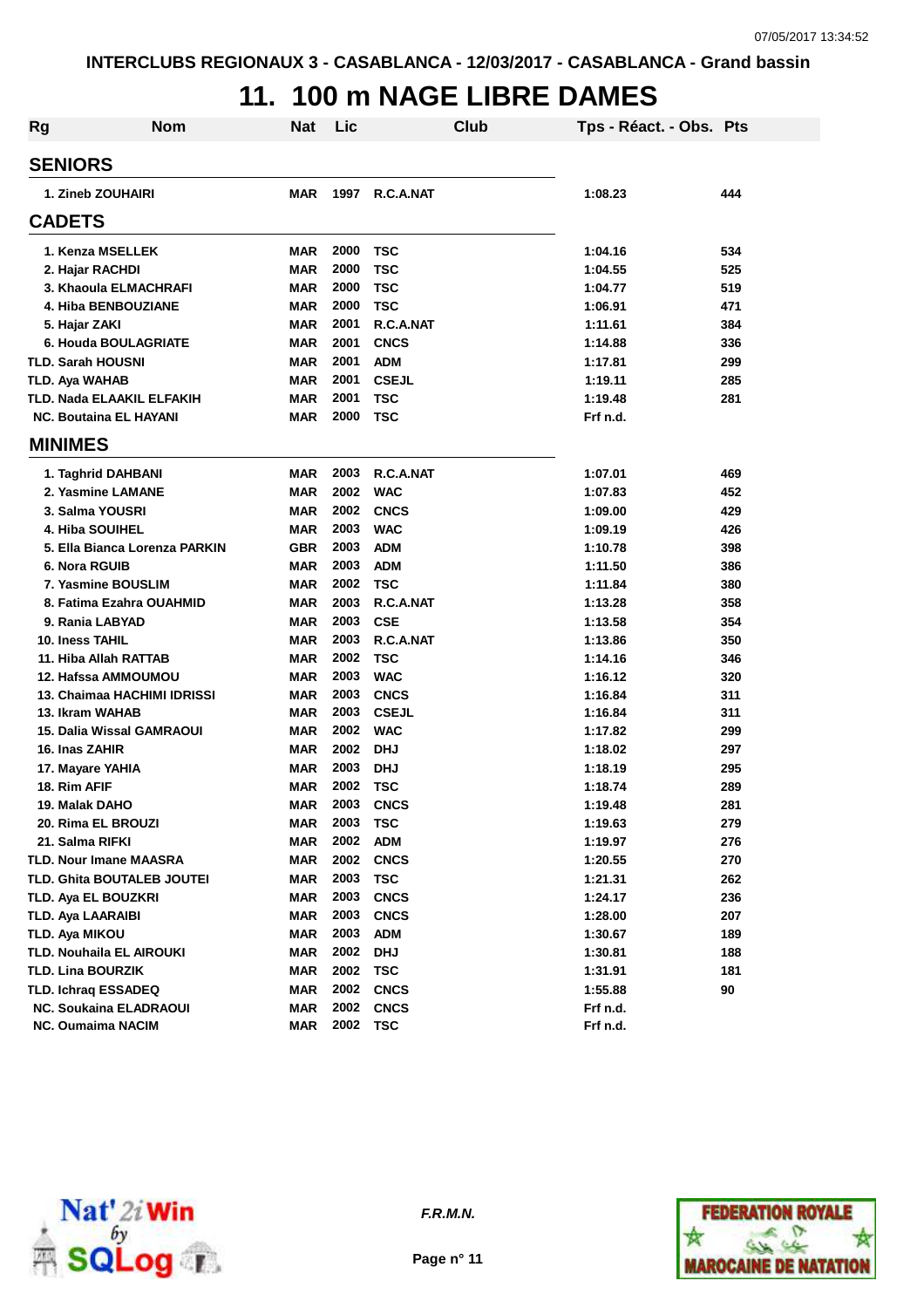# **12. 100 m NAGE LIBRE MESSIEURS**

| <b>Rg</b> | <b>Nom</b>                                          | Nat                      | Lic          |                           | Club | Tps - Réact. - Obs. Pts |            |
|-----------|-----------------------------------------------------|--------------------------|--------------|---------------------------|------|-------------------------|------------|
|           | <b>SENIORS</b>                                      |                          |              |                           |      |                         |            |
|           | 1. Hatim LAFKIHI                                    | <b>MAR</b>               | 1995         | <b>TSC</b>                |      | 58.39                   | 518        |
|           | 2. Ayman HARRATH                                    | <b>MAR</b>               | 1997         | R.C.A.NAT                 |      | 1:00.91                 | 456        |
|           | <b>NC. Zouhair EL KHALFI</b>                        | <b>MAR</b>               | 1993         | R.C.A.NAT                 |      | Frf n.d.                |            |
|           | <b>JUNIORS</b>                                      |                          |              |                           |      |                         |            |
|           | 1. Ismail LAHRICHI                                  | MAR                      | 1999         | R.C.A.NAT                 |      | 56.33                   | 577        |
|           | 2. Mohamed OUAHMID                                  | <b>MAR</b>               | 1998         | <b>ADM</b>                |      | 56.38                   | 576        |
|           | 3. Yahya SOULHI                                     | <b>MAR</b>               | 1998         | <b>ADM</b>                |      | 57.44                   | 544        |
|           | <b>4. Imad EL MOUSTAKIM</b>                         | <b>MAR</b>               | 1999         | R.C.A.NAT                 |      | 57.59                   | 540        |
|           | 5. Driss SNIKY                                      | <b>MAR</b>               | 1999         | <b>WAC</b>                |      | 58.53                   | 514        |
|           | <b>6. Ahmed BENNAJEH</b>                            | <b>MAR</b>               | 1998         | <b>CSE</b>                |      | 58.88                   | 505        |
|           | 7. Badr HASSOUNI                                    | <b>MAR</b>               | 1998         | <b>ADM</b>                |      | 58.99                   | 503        |
|           | 8. Mehdi MARCHICH                                   | <b>MAR</b>               | 1999         | <b>CSE</b>                |      | 59.91                   | 480        |
|           | 9. Yasser KATAYFJI                                  | <b>MAR</b>               | 1999         | R.C.A.NAT                 |      | 1:00.09                 | 475        |
|           | <b>10. Ibrahim AMARHOUS</b>                         | <b>MAR</b>               | 1999         | <b>TSC</b>                |      | 1:00.10                 | 475        |
|           | 11. Hamza EZZAHER                                   | <b>MAR</b>               | 1998         | <b>ADM</b>                |      | 1:00.97                 | 455        |
|           | 12. Zakaria EL AZZAOUI                              | <b>MAR</b>               | 1999         | <b>WAC</b>                |      | 1:01.52                 | 443        |
|           | 13. Mehdi LAFKIHI<br>TLD. Yasser DAHO               | <b>MAR</b><br><b>MAR</b> | 1999<br>1999 | <b>TSC</b><br><b>CNCS</b> |      | 1:06.09<br>1:08.05      | 357<br>327 |
|           | <b>CADETS</b>                                       |                          |              |                           |      |                         |            |
|           |                                                     |                          |              |                           |      |                         |            |
|           | 1. Nizar BANSAR                                     | <b>MAR</b>               | 2001         | R.C.A.NAT                 |      | 58.07                   | 527        |
|           | 2. Omar HASSOUNI                                    | <b>MAR</b>               | 2001         | <b>ADM</b>                |      | 1:01.88                 | 435        |
|           | 3. Mohamed EL MOUTAQUI                              | <b>MAR</b>               | 2001         | R.C.A.NAT                 |      | 1:02.41                 | 424        |
|           | 4. Mouad MAKY<br>5. Youssef SADAK                   | <b>MAR</b><br><b>MAR</b> | 2000<br>2001 | <b>TSC</b>                |      | 1:04.69                 | 381<br>373 |
|           | 6. Karim NARBAD                                     | <b>MAR</b>               | 2000         | <b>CSE</b><br><b>CSE</b>  |      | 1:05.17<br>1:05.88      | 361        |
|           | 7. Saad YOUSRI                                      | <b>MAR</b>               | 2001         | <b>CNCS</b>               |      | 1:06.16                 | 356        |
|           | 8. Yahya EL KHOMS                                   | <b>MAR</b>               | 2001         | <b>CNCS</b>               |      | 1:06.55                 | 350        |
|           | 9. Mohamed Moussa MAASRA                            | <b>MAR</b>               | 2001         | <b>CNCS</b>               |      | 1:07.97                 | 328        |
|           | 10. Ayoub AZZA                                      | <b>MAR</b>               | 2001         | <b>ADM</b>                |      | 1:10.59                 | 293        |
|           | <b>TLD. Ayoub BOUCHTI</b>                           | <b>MAR</b>               | 2000         | <b>ADM</b>                |      | 1:12.20                 | 274        |
|           | <b>NC. Hicham BELBEIDA</b>                          | <b>MAR</b>               | 2001         | <b>CNCS</b>               |      | Frf exc.                |            |
|           | <b>MINIMES</b>                                      |                          |              |                           |      |                         |            |
|           | 1. Adam ZIANE                                       | MAR                      |              | <b>2002 CNCS</b>          |      | 58.44                   | 517        |
|           | 2. Abdelmoughit MAMDOUH                             | <b>MAR</b>               | 2002         | <b>WAC</b>                |      | 59.90                   | 480        |
|           | 3. Oussama ELMAHBOUBI                               | <b>MAR</b>               | 2002         | <b>ADM</b>                |      | 59.91                   | 480        |
|           | 4. Aymane MESLOUH                                   | <b>MAR</b>               | 2002         | <b>ADM</b>                |      | 1:02.02                 | 432        |
|           | 5. Aymen TAJEDDINE                                  | <b>MAR</b>               | 2003         | <b>CNCS</b>               |      | 1:03.36                 | 405        |
|           | 6. Yassine SELLEK                                   | <b>MAR</b>               | 2002         | <b>CSE</b>                |      | 1:06.88                 | 345        |
|           | 7. Mohammed CHAFFAA                                 | <b>MAR</b>               | 2003         | <b>CSE</b>                |      | 1:07.66                 | 333        |
|           | 8. Mohamed Amine OUHAMMOUCH                         | <b>MAR</b>               | 2002         | <b>ADM</b>                |      | 1:07.78                 | 331        |
|           | 9. Achraf BELOUAD                                   | <b>MAR</b>               | 2003         | <b>ADM</b>                |      | 1:08.28                 | 324        |
|           | <b>10. Youssef BENJELLOUN</b>                       | <b>MAR</b>               | 2003         | <b>ADM</b>                |      | 1:08.41                 | 322        |
|           | 11. Mohamed Amine MAHLI<br>12. Abderrahmane BENJARY | <b>MAR</b><br><b>MAR</b> | 2003<br>2003 | R.C.A.NAT<br><b>CSE</b>   |      | 1:10.88<br>1:11.26      | 289<br>285 |
|           | 13. El Mehdi LAANAYA                                | <b>MAR</b>               | 2003         | <b>TSC</b>                |      | 1:12.45                 | 271        |
|           | <b>14. Ghali IRAQUI HOUSSEINI</b>                   | <b>MAR</b>               | 2003         | R.C.A.NAT                 |      | 1:13.38                 | 261        |
|           | 15. Mohamed Reda MAMI                               | <b>MAR</b>               | 2002         | <b>TSC</b>                |      | 1:13.91                 | 255        |
|           | 16. Ahmed Moubarak LAHLYAL                          | <b>MAR</b>               | 2003         | <b>DHJ</b>                |      | 1:14.13                 | 253        |
|           | TLD. Mohamed Amine KHOUBABA                         | <b>MAR</b>               | 2003         | <b>CNCS</b>               |      | 1:17.84                 | 218        |
|           | TLD. Reda DABI                                      | <b>MAR</b>               | 2003         | <b>WAC</b>                |      | 1:18.25                 | 215        |
|           | <b>TLD. Zakaria NADIR</b>                           | <b>MAR</b>               | 2003         | <b>ADM</b>                |      | 1:19.31                 | 206        |



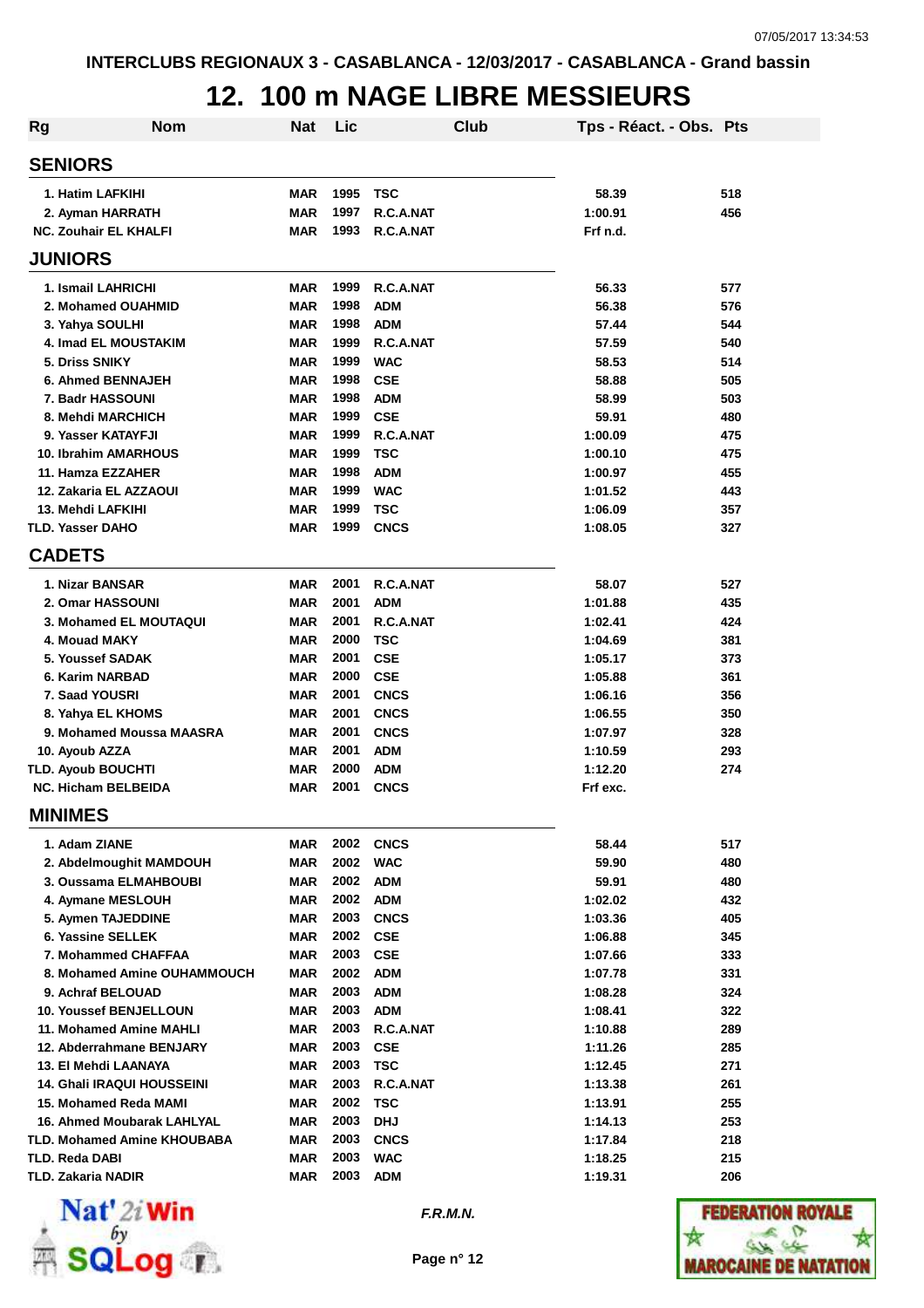## **12. 100 m NAGE LIBRE MESSIEURS**

| Rg                            | <b>Nom</b> | Nat        | <b>Lic</b> |                   | Club | Tps - Réact. - Obs. Pts |     |
|-------------------------------|------------|------------|------------|-------------------|------|-------------------------|-----|
| <b>MINIMES</b>                |            |            |            |                   |      |                         |     |
| <b>TLD. Akram MAROUANE</b>    |            | MAR        | 2003       | CNCS              |      | 1:20.53                 | 197 |
| <b>TLD. Mohammed ARSALANE</b> |            | MAR        | 2003       | CSEJL             |      | 1:33.91                 | 124 |
| <b>TLD. Hamza ELMANDOURI</b>  |            | MAR        |            | <b>2002 CNCS</b>  |      | 1:50.83                 | 75  |
| NC. Zine Elabidine ES SABBAR  |            | MAR        |            | <b>2003 CSEJL</b> |      | Frf n.d.                |     |
| <b>NC. Alaa ABIR</b>          |            | MAR        | 2003       | <b>DHJ</b>        |      | Frf n.d.                |     |
| NC. Mohamed Amine ZANARI      |            | <b>MAR</b> | 2002       | TSC               |      | Frf n.d.                |     |



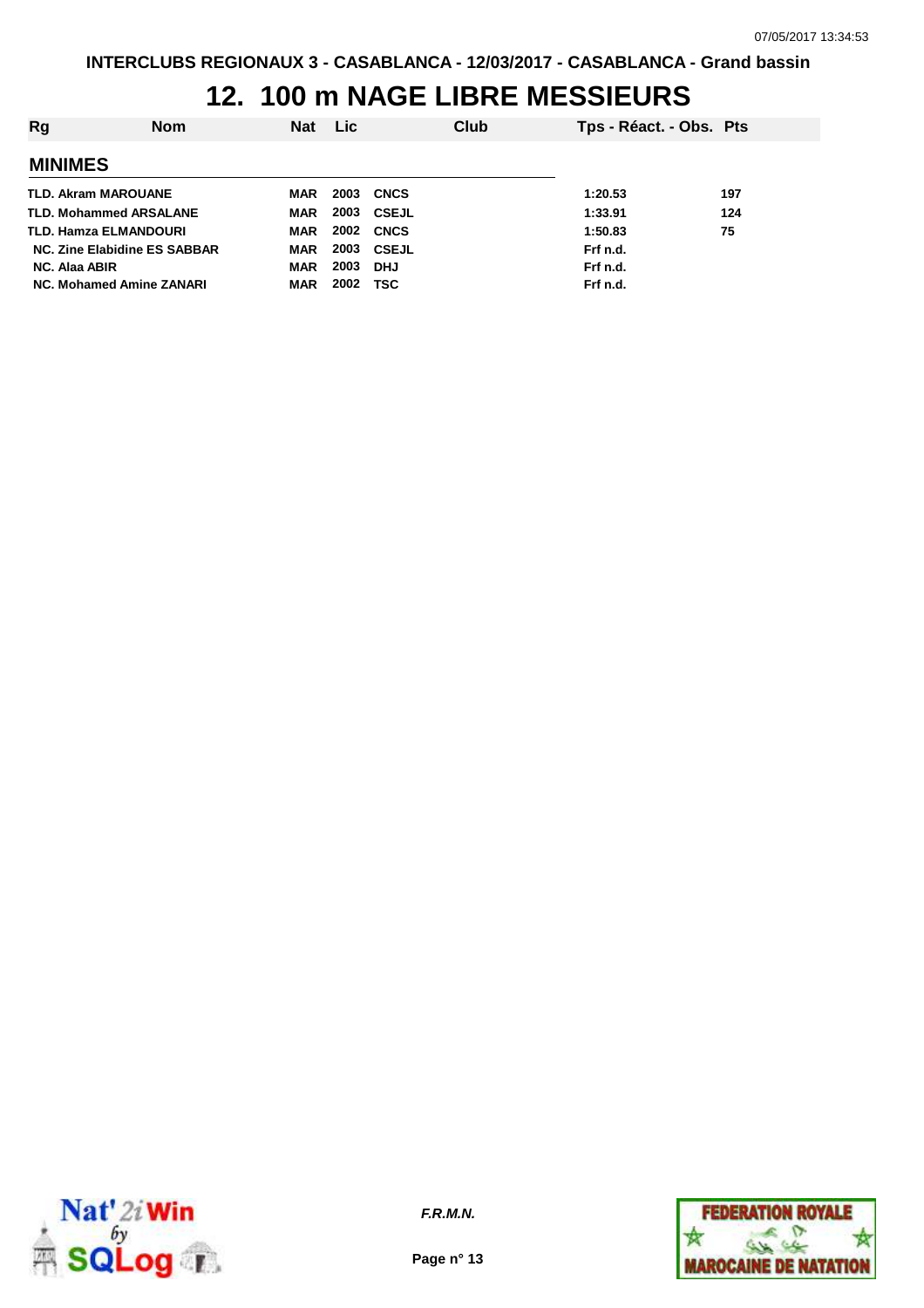# **13. 200 m BRASSE DAMES**

| Rg                   | <b>Nom</b>                    | Nat        | Lic  | Club         | Tps - Réact. - Obs. Pts |     |
|----------------------|-------------------------------|------------|------|--------------|-------------------------|-----|
| <b>JUNIORS</b>       |                               |            |      |              |                         |     |
|                      | 1. Ghita MSELLEK              | <b>MAR</b> | 1998 | TSC          | 3:06.31                 | 416 |
| <b>CADETS</b>        |                               |            |      |              |                         |     |
|                      | 1. Nissrine AKAOUCH           | <b>MAR</b> | 2001 | <b>TSC</b>   | 3:17.95                 | 347 |
|                      | 2. Chaimaa BOUCHANE           | <b>MAR</b> | 2000 | <b>ADM</b>   | 3:20.45                 | 334 |
|                      | <b>TLD. Houda BOULAGRIATE</b> | <b>MAR</b> | 2001 | <b>CNCS</b>  | 3:37.59                 | 261 |
| <b>NC. Aya WAHAB</b> |                               | <b>MAR</b> | 2001 | <b>CSEJL</b> | <b>Abandon</b>          | 0   |
| <b>MINIMES</b>       |                               |            |      |              |                         |     |
|                      | 1. Salma EL YOUSFI            | <b>MAR</b> | 2002 | <b>ADM</b>   | 3:03.88                 | 433 |
|                      | 2. Keltoum GOURRAM            | <b>MAR</b> | 2003 | <b>ADM</b>   | 3:16.23                 | 356 |
|                      | 2. Rim BOUJNANE               | <b>MAR</b> | 2003 | <b>CSE</b>   | 3:16.23                 | 356 |
|                      | 4. Dalia Wissal GAMRAOUI      | <b>MAR</b> | 2002 | <b>WAC</b>   | 3:29.72                 | 291 |
|                      | 5. Yasmine BOUSLIM            | <b>MAR</b> | 2002 | TSC          | 3:31.03                 | 286 |
|                      | 6. Manal ANOUAR EL ALAMI      | <b>MAR</b> | 2003 | <b>ADM</b>   | 3:32.27                 | 281 |
|                      | <b>TLD. Samia MAHASSINE</b>   | <b>MAR</b> | 2003 | <b>ADM</b>   | 3:42.45                 | 244 |
|                      | <b>TLD. Yasmine OUHADOUCH</b> | <b>MAR</b> | 2002 | <b>TSC</b>   | 3:48.40                 | 225 |



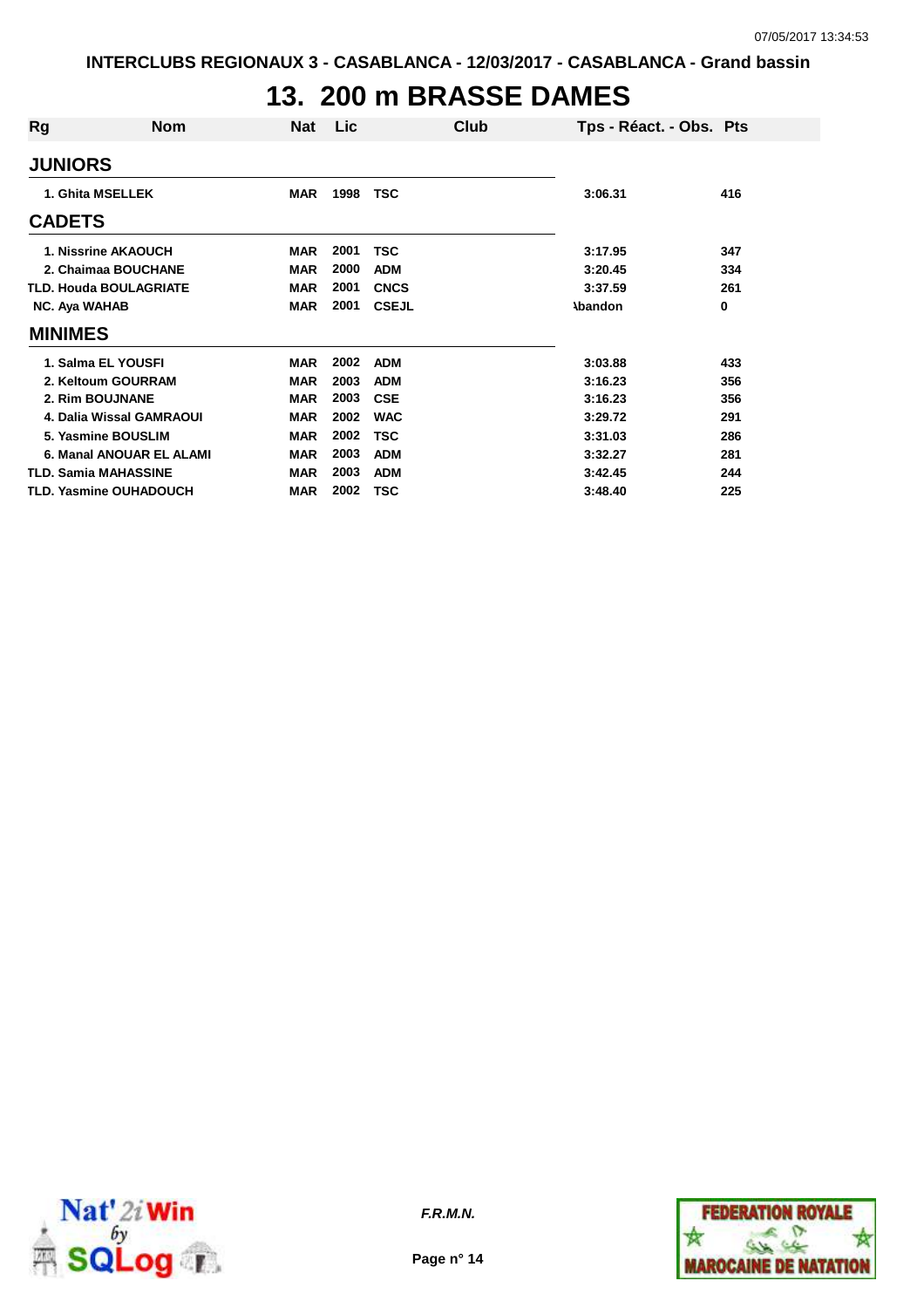## **14. 200 m BRASSE MESSIEURS**

| Rg | <b>Nom</b>                     | Nat        | <b>Lic</b> | Club       | Tps - Réact. - Obs. Pts |     |
|----|--------------------------------|------------|------------|------------|-------------------------|-----|
|    | <b>SENIORS</b>                 |            |            |            |                         |     |
|    | 1. Almehdi EL BOUHTOURI        | <b>MAR</b> | 1995       | R.C.A.NAT  | 2:47.03                 | 439 |
|    | <b>JUNIORS</b>                 |            |            |            |                         |     |
|    | 1. Abdelkrim ESSABIHI EDDAFALI | <b>MAR</b> | 1999       | <b>ADM</b> | 2:37.06                 | 528 |
|    | <b>CADETS</b>                  |            |            |            |                         |     |
|    | 1. Ahmed Yassine FLIYOU        | <b>MAR</b> | 2001       | R.C.A.NAT  | 2:39.41                 | 505 |
|    | 2. Mohamed SALMAN              | <b>MAR</b> | 2001       | R.C.A.NAT  | 2:49.98                 | 417 |
|    | 3. Yasser MAHASSINE            | <b>MAR</b> | 2000       | <b>ADM</b> | 2:50.57                 | 412 |
|    | 4. Reyane ENNABTY              | <b>MAR</b> | 2001       | <b>ADM</b> | 2:51.40                 | 406 |
|    | 5. Yasser AYANE                | <b>MAR</b> | 2001       | <b>CSE</b> | 3:02.82                 | 335 |
|    | 6. mohamed Farouk ASSAL        | <b>MAR</b> | 2001       | R.C.A.NAT  | 3:13.59                 | 282 |
|    | <b>TLD. Nizar BANSAR</b>       | <b>MAR</b> | 2001       | R.C.A.NAT  | 3:18.20                 | 263 |
|    | <b>MINIMES</b>                 |            |            |            |                         |     |
|    | 1. Mohamed Amine CHANNANI      | <b>MAR</b> | 2002       | <b>CSE</b> | 2:49.94                 | 417 |
|    | 2. Sami KIBAL                  | <b>MAR</b> | 2002       | <b>WAC</b> | 2:50.57                 | 412 |
|    | 3. Azzedine EL BADRE           | <b>MAR</b> | 2003       | <b>CSE</b> | 2:53.52                 | 392 |
|    | 4. Idriss AZHAR                | <b>MAR</b> | 2003       | R.C.A.NAT  | 2:59.44                 | 354 |
|    | 5. Ghali IRAQUI HOUSSEINI      | <b>MAR</b> | 2003       | R.C.A.NAT  | 3:08.85                 | 304 |



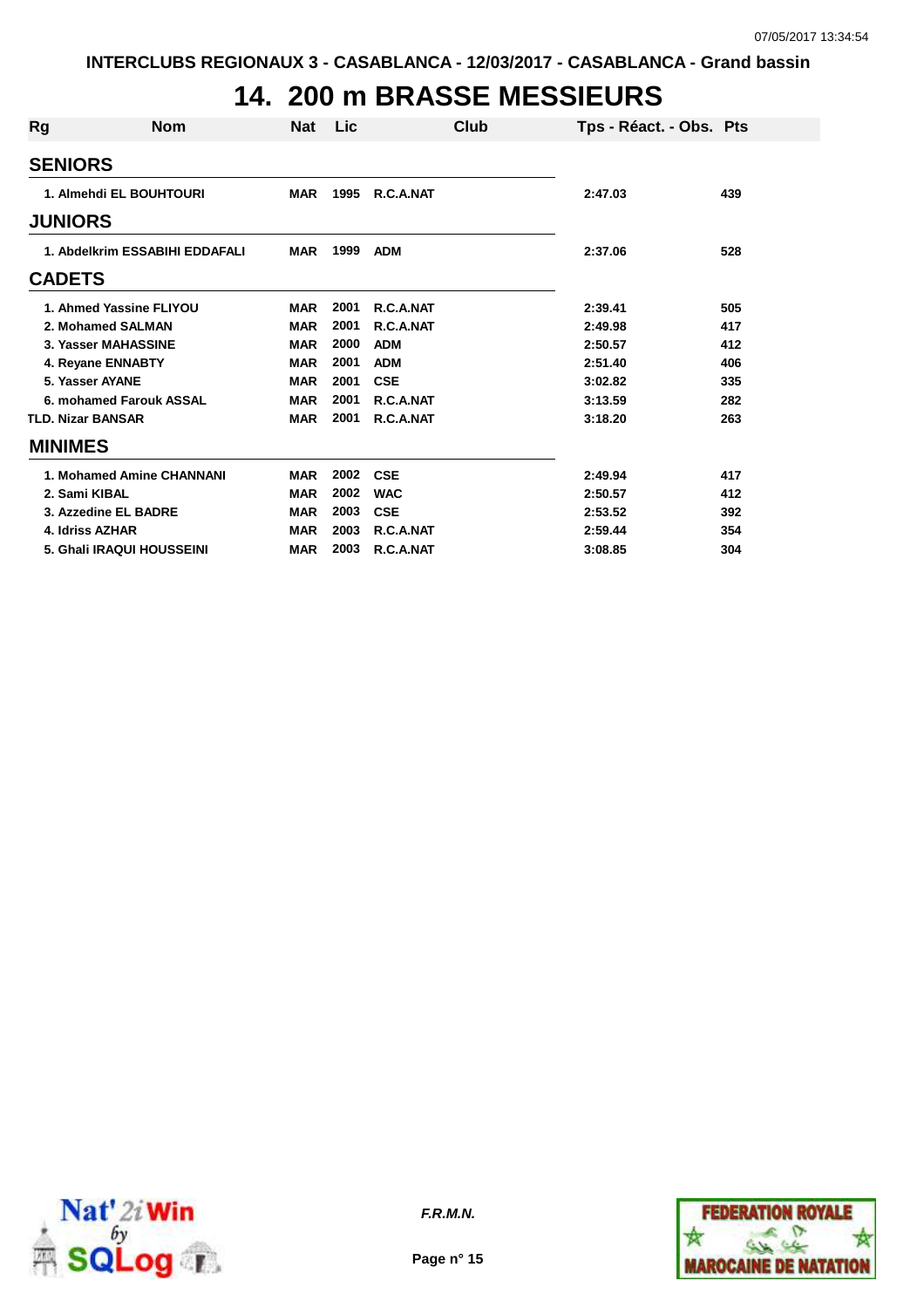## **15. 50 m PAPILLON DAMES**

| Rg | <b>Nom</b>                    | <b>Nat</b> | Lic  | <b>Club</b>  | Tps - Réact. - Obs. Pts |     |
|----|-------------------------------|------------|------|--------------|-------------------------|-----|
|    | <b>SENIORS</b>                |            |      |              |                         |     |
|    | 1. Zineb ZOUHAIRI             | <b>MAR</b> | 1997 | R.C.A.NAT    | 34.09                   | 368 |
|    | <b>JUNIORS</b>                |            |      |              |                         |     |
|    | 1. Ghita MSELLEK              | <b>MAR</b> | 1998 | <b>TSC</b>   | 33.56                   | 385 |
|    | <b>CADETS</b>                 |            |      |              |                         |     |
|    | 1. Hiba RMILI                 | <b>MAR</b> | 2000 | TSC          | 30.81                   | 498 |
|    | 2. Khaoula ELMACHRAFI         | <b>MAR</b> | 2000 | <b>TSC</b>   | 31.91                   | 448 |
|    | 3. Hajar ZAKI                 | <b>MAR</b> | 2001 | R.C.A.NAT    | 34.72                   | 348 |
|    | 4. Hiba BENBOUZIANE           | <b>MAR</b> | 2000 | <b>TSC</b>   | 34.95                   | 341 |
|    | <b>5. Nissrine AKAOUCH</b>    | <b>MAR</b> | 2001 | <b>TSC</b>   | 35.06                   | 338 |
|    | 6. Chaimaa BOUCHANE           | <b>MAR</b> | 2000 | <b>ADM</b>   | 37.45                   | 277 |
|    | <b>TLD. Sarah HOUSNI</b>      | <b>MAR</b> | 2001 | <b>ADM</b>   | 42.32                   | 192 |
|    | <b>NC. Hiba RIMY</b>          | <b>MAR</b> | 2001 | <b>TSC</b>   | Frf n.d.                |     |
|    | <b>MINIMES</b>                |            |      |              |                         |     |
|    | 1. Taghrid DAHBANI            | <b>MAR</b> | 2003 | R.C.A.NAT    | 31.55                   | 464 |
|    | 2. Salma YOUSRI               | <b>MAR</b> | 2002 | <b>CNCS</b>  | 33.29                   | 395 |
|    | 3. Salma EL YOUSFI            | <b>MAR</b> | 2002 | <b>ADM</b>   | 34.89                   | 343 |
|    | 4. Ella Bianca Lorenza PARKIN | <b>GBR</b> | 2003 | <b>ADM</b>   | 35.42                   | 328 |
|    | 5. Hiba SOUIHEL               | <b>MAR</b> | 2003 | <b>WAC</b>   | 35.53                   | 325 |
|    | <b>6. Rim BOUJNANE</b>        | <b>MAR</b> | 2003 | <b>CSE</b>   | 35.57                   | 324 |
|    | 7. Nora RGUIB                 | <b>MAR</b> | 2003 | <b>ADM</b>   | 36.31                   | 304 |
|    | 8. Iness TAHIL                | <b>MAR</b> | 2003 | R.C.A.NAT    | 36.97                   | 288 |
|    | 9. Hiba Allah RATTAB          | <b>MAR</b> | 2002 | <b>TSC</b>   | 37.19                   | 283 |
|    | 10. Fatima Ezahra OUAHMID     | <b>MAR</b> | 2003 | R.C.A.NAT    | 39.06                   | 244 |
|    | 11. Manal ANOUAR EL ALAMI     | <b>MAR</b> | 2003 | <b>ADM</b>   | 39.34                   | 239 |
|    | 12. Rim AFIF                  | <b>MAR</b> | 2002 | <b>TSC</b>   | 39.53                   | 236 |
|    | 13. Rania LABYAD              | <b>MAR</b> | 2003 | <b>CSE</b>   | 39.59                   | 235 |
|    | <b>14. Ghita AMRANI</b>       | <b>MAR</b> | 2002 | <b>TSC</b>   | 40.03                   | 227 |
|    | 15. Malak DAHO                | <b>MAR</b> | 2003 | <b>CNCS</b>  | 40.31                   | 222 |
|    | 16. Inas ZAHIR                | <b>MAR</b> | 2002 | <b>DHJ</b>   | 41.03                   | 211 |
|    | 17. Nour Imane MAASRA         | <b>MAR</b> | 2002 | <b>CNCS</b>  | 42.88                   | 184 |
|    | 18. Ikram WAHAB               | <b>MAR</b> | 2003 | <b>CSEJL</b> | 43.09                   | 182 |
|    | 19. Chaimaa HACHIMI IDRISSI   | <b>MAR</b> | 2003 | <b>CNCS</b>  | 43.57                   | 176 |
|    | 20. Aya EL BOUZKRI            | <b>MAR</b> | 2003 | <b>CNCS</b>  | 43.88                   | 172 |
|    | TLD. Mayare YAHIA             | <b>MAR</b> | 2003 | <b>DHJ</b>   | 47.67                   | 134 |
|    | TLD. Nouhaila EL AIROUKI      | <b>MAR</b> | 2002 | <b>DHJ</b>   | 52.22                   | 102 |
|    | <b>NC. Keltoum GOURRAM</b>    | <b>MAR</b> | 2003 | <b>ADM</b>   | Frf exc.                |     |
|    | <b>NC. Samia MAHASSINE</b>    | <b>MAR</b> | 2003 | <b>ADM</b>   | Frf exc.                |     |





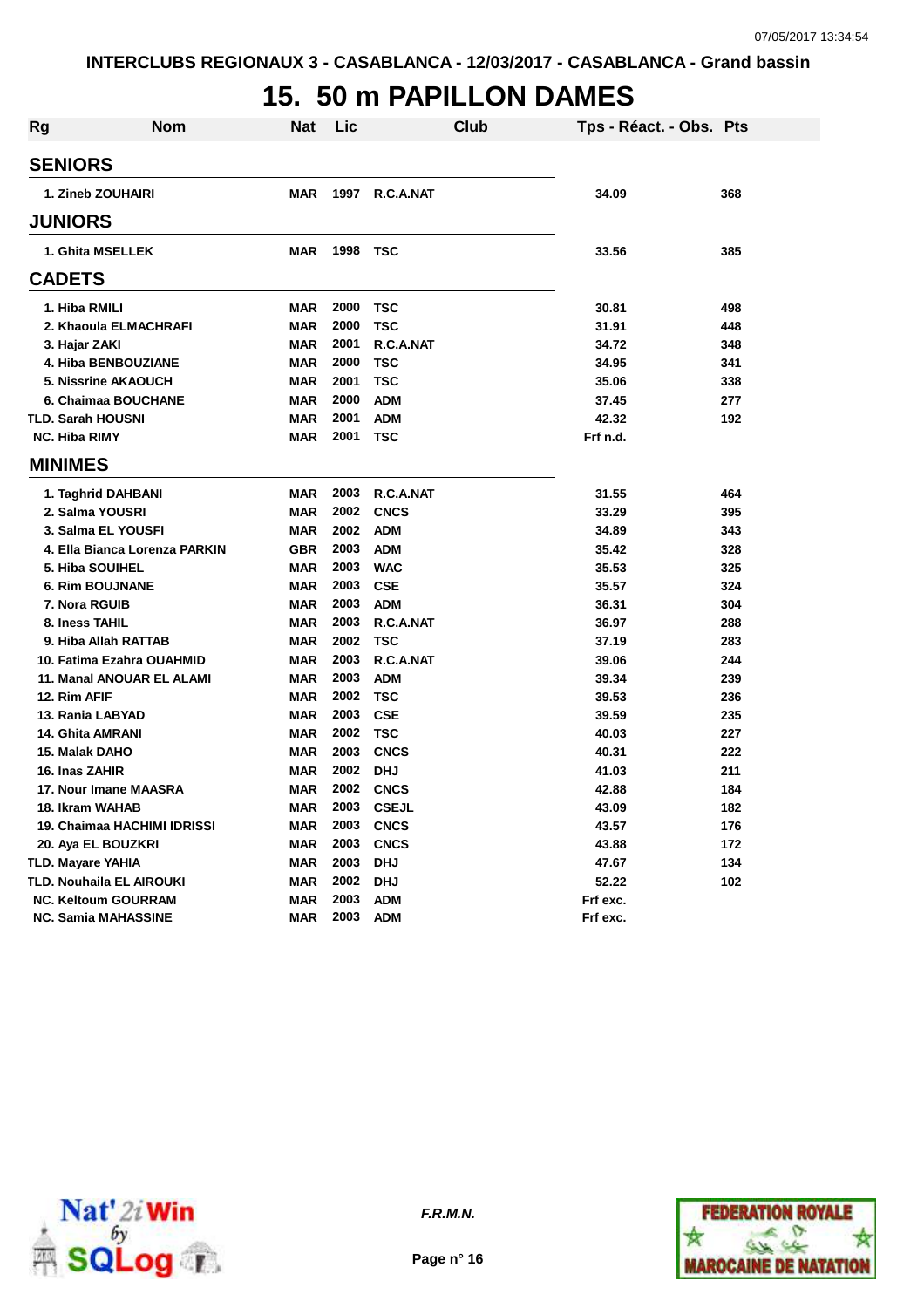# **16. 50 m PAPILLON MESSIEURS**

| Rg | <b>Nom</b>                         | <b>Nat</b> | Lic  |             | Club | Tps - Réact. - Obs. Pts |     |
|----|------------------------------------|------------|------|-------------|------|-------------------------|-----|
|    | <b>SENIORS</b>                     |            |      |             |      |                         |     |
|    | 1. Ayman HARRATH                   | <b>MAR</b> | 1997 | R.C.A.NAT   |      | 27.75                   | 528 |
|    | 2. Hatim LAFKIHI                   | <b>MAR</b> | 1995 | <b>TSC</b>  |      | 29.88                   | 423 |
|    | <b>NC. Zouhair EL KHALFI</b>       | <b>MAR</b> | 1993 | R.C.A.NAT   |      | Frf n.d.                |     |
|    | <b>JUNIORS</b>                     |            |      |             |      |                         |     |
|    | <b>1. Imad EL MOUSTAKIM</b>        | MAR        | 1999 | R.C.A.NAT   |      | 27.20                   | 561 |
|    | 2. Abdelkrim ESSABIHI EDDAFALI     | <b>MAR</b> | 1999 | <b>ADM</b>  |      | 27.45                   | 545 |
|    | 3. Mohamed OUAHMID                 | <b>MAR</b> | 1998 | <b>ADM</b>  |      | 27.83                   | 523 |
|    | 4. Yahya SOULHI                    | <b>MAR</b> | 1998 | <b>ADM</b>  |      | 27.95                   | 517 |
|    | 5. Ismail LAHRICHI                 | <b>MAR</b> | 1999 | R.C.A.NAT   |      | 27.97                   | 515 |
|    | <b>6. Mouad EL MOUSTAKIM</b>       | <b>MAR</b> | 1999 | R.C.A.NAT   |      | 27.98                   | 515 |
|    | 7. Ahmed BENNAJEH                  | <b>MAR</b> | 1998 | <b>CSE</b>  |      | 29.45                   | 442 |
|    | 8. Mehdi DEFAA                     | <b>MAR</b> | 1999 | R.C.A.NAT   |      | 30.08                   | 414 |
|    | 9. Yassine IKLANE                  | <b>MAR</b> | 1999 | <b>WAC</b>  |      | 30.73                   | 389 |
|    | 10. Mehdi MARCHICH                 | <b>MAR</b> | 1999 | <b>CSE</b>  |      | 30.74                   | 388 |
|    | 11. Hamza EZZAHER                  | MAR        | 1998 | <b>ADM</b>  |      | 30.75                   | 388 |
|    | <b>12. Badr HASSOUNI</b>           | <b>MAR</b> | 1998 | <b>ADM</b>  |      | 31.47                   | 362 |
|    | <b>13. Ibrahim AMARHOUS</b>        | <b>MAR</b> | 1999 | <b>TSC</b>  |      | 31.59                   | 358 |
|    | 14. Zakaria EL AZZAOUI             | <b>MAR</b> | 1999 | <b>WAC</b>  |      | 32.78                   | 320 |
|    | 15. Yasser DAHO                    | <b>MAR</b> | 1999 | <b>CNCS</b> |      | 33.72                   | 294 |
|    | <b>CADETS</b>                      |            |      |             |      |                         |     |
|    | 1. Othmane AZIZE                   | <b>MAR</b> | 2000 | <b>WAC</b>  |      | 31.01                   | 378 |
|    | 2. Mouad MAKY                      | MAR        | 2000 | <b>TSC</b>  |      | 32.48                   | 329 |
|    | 3. Moncef LOUAHAJ                  | <b>MAR</b> | 2000 | <b>WAC</b>  |      | 32.53                   | 327 |
|    | 4. Karim NARBAD                    | <b>MAR</b> | 2000 | <b>CSE</b>  |      | 33.38                   | 303 |
|    | 5. Youssef SADAK                   | <b>MAR</b> | 2001 | <b>CSE</b>  |      | 34.30                   | 279 |
|    | 6. Mohamed Moussa MAASRA           | <b>MAR</b> | 2001 | <b>CNCS</b> |      | 35.55                   | 251 |
|    | 7. Saad YOUSRI                     | <b>MAR</b> | 2001 | <b>CNCS</b> |      | 35.75                   | 247 |
|    | <b>TLD. Ayoub AZZA</b>             | <b>MAR</b> | 2001 | <b>ADM</b>  |      | 38.25                   | 201 |
|    | <b>MINIMES</b>                     |            |      |             |      |                         |     |
|    | 1. Oussama ELMAHBOUBI              | MAR        | 2002 | <b>ADM</b>  |      | 28.53                   | 486 |
|    | 2. Abdelmoughit MAMDOUH            | <b>MAR</b> | 2002 | <b>WAC</b>  |      | 29.55                   | 437 |
|    | 3. Adam ZIANE                      | MAR        | 2002 | <b>CNCS</b> |      | 29.78                   | 427 |
|    | 4. Ali KAMIL                       | <b>MAR</b> | 2002 | <b>WAC</b>  |      | 30.73                   | 389 |
|    | 5. Aymane MESLOUH                  | <b>MAR</b> | 2002 | <b>ADM</b>  |      | 30.88                   | 383 |
|    | 6. Mohamed Amine CHANNANI          | <b>MAR</b> | 2002 | <b>CSE</b>  |      | 31.28                   | 368 |
|    | 7. Azzedine EL BADRE               | <b>MAR</b> | 2003 | <b>CSE</b>  |      | 32.16                   | 339 |
|    | 8. Mohammed CHAFFAA                | <b>MAR</b> | 2003 | <b>CSE</b>  |      | 32.57                   | 326 |
|    | 9. Mohamed Amine OUHAMMOUCH        | <b>MAR</b> | 2002 | <b>ADM</b>  |      | 32.58                   | 326 |
|    | 10. Yassine SELLEK                 | <b>MAR</b> | 2002 | <b>CSE</b>  |      | 32.70                   | 322 |
|    | 11. Aymen TAJEDDINE                | <b>MAR</b> | 2003 | <b>CNCS</b> |      | 33.38                   | 303 |
|    | 12. Mohamed Amine MAHLI            | <b>MAR</b> | 2003 | R.C.A.NAT   |      | 36.25                   | 236 |
|    | 13. Achraf BELOUAD                 | <b>MAR</b> | 2003 | <b>ADM</b>  |      | 36.39                   | 234 |
|    | 14. Youssef BENJELLOUN             | MAR        | 2003 | <b>ADM</b>  |      | 37.50                   | 214 |
|    | 15. Abderrahmane BENJARY           | <b>MAR</b> | 2003 | <b>CSE</b>  |      | 37.91                   | 207 |
|    | 16. Ahmed Moubarak LAHLYAL         | MAR        | 2003 | <b>DHJ</b>  |      | 38.16                   | 203 |
|    | 17. Sami DEFAA                     | MAR        | 2003 | R.C.A.NAT   |      | 38.55                   | 197 |
|    | <b>TLD. Mohamed Amine KHOUBABA</b> | <b>MAR</b> | 2003 | <b>CNCS</b> |      | 42.28                   | 149 |
|    | TLD. El Mehdi LAANAYA              | <b>MAR</b> | 2003 | <b>TSC</b>  |      | 42.38                   | 148 |
|    | NC. Alaa ABIR                      | MAR        | 2003 | <b>DHJ</b>  |      | Frf n.d.                |     |



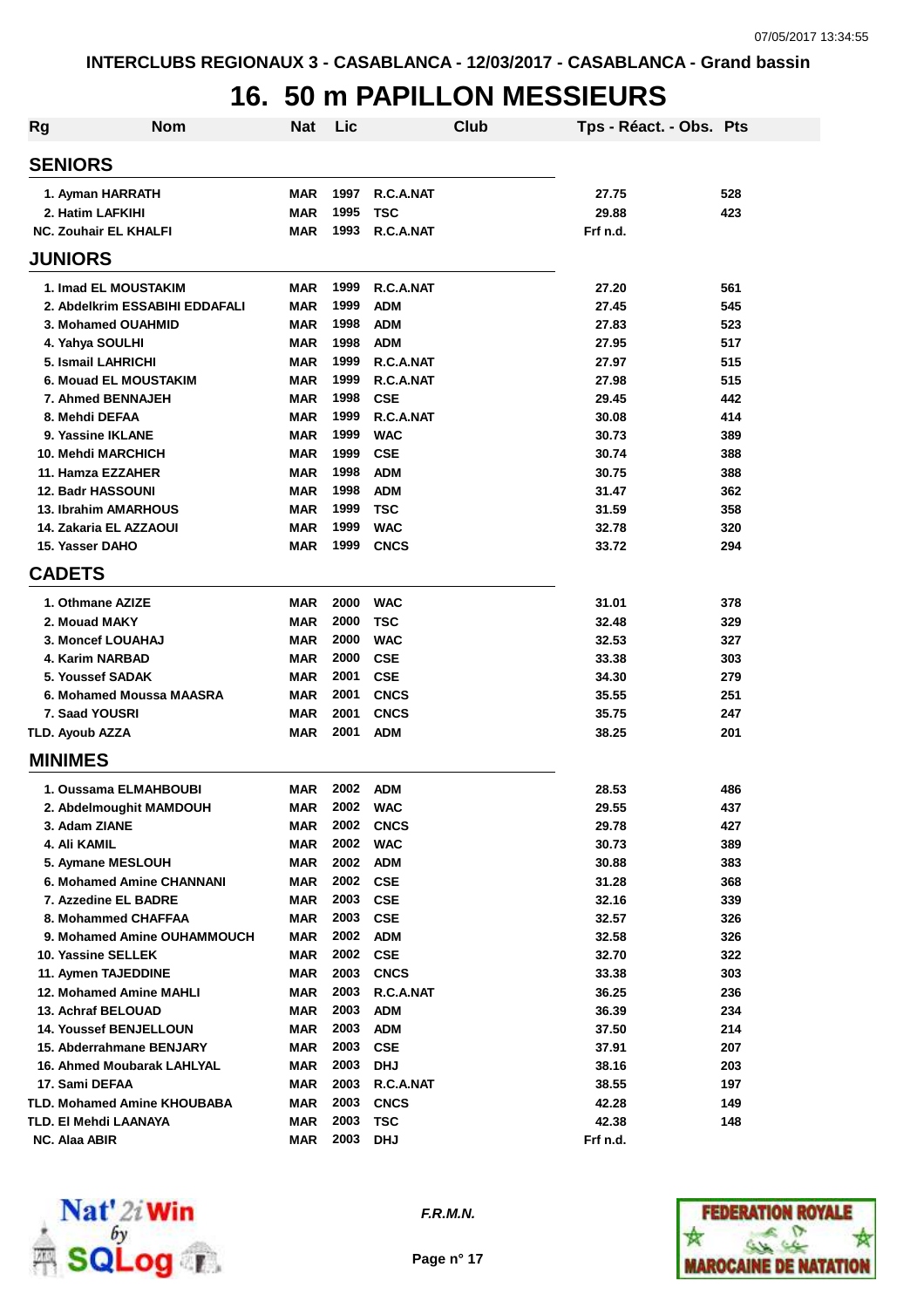## **17. 800 m NAGE LIBRE DAMES**

| Rg                            | <b>Nom</b>            | <b>Nat</b> | Lic  |            | Club | Tps - Réact. - Obs. Pts |     |
|-------------------------------|-----------------------|------------|------|------------|------|-------------------------|-----|
| <b>CADETS</b>                 |                       |            |      |            |      |                         |     |
| 1. Kenza MSELLEK              |                       | <b>MAR</b> | 2000 | <b>TSC</b> |      | 10:14.33                | 510 |
| 2. Hajar RACHDI               |                       | <b>MAR</b> | 2000 | <b>TSC</b> |      | 10:17.03                | 504 |
| 3. Oumaima RAHMANI            |                       | <b>MAR</b> | 2001 | <b>ADM</b> |      | 10:43.22                | 445 |
|                               | 4. Khaoula ELMACHRAFI | <b>MAR</b> | 2000 | <b>TSC</b> |      | 11:02.47                | 407 |
| <b>NC. Hiba BENBOUZIANE</b>   |                       | <b>MAR</b> | 2000 | <b>TSC</b> |      | <b>\bandon</b>          | 0   |
| <b>MINIMES</b>                |                       |            |      |            |      |                         |     |
| 1. Hafssa AMMOUMOU            |                       | <b>MAR</b> | 2003 | <b>WAC</b> |      | 12:02.61                | 313 |
| <b>TLD. Yasmine BOUSLIM</b>   |                       | <b>MAR</b> | 2002 | <b>TSC</b> |      | 12:53.80                | 255 |
| <b>TLD. Hiba Allah RATTAB</b> |                       | <b>MAR</b> | 2002 | <b>TSC</b> |      | 13:02.82                | 246 |



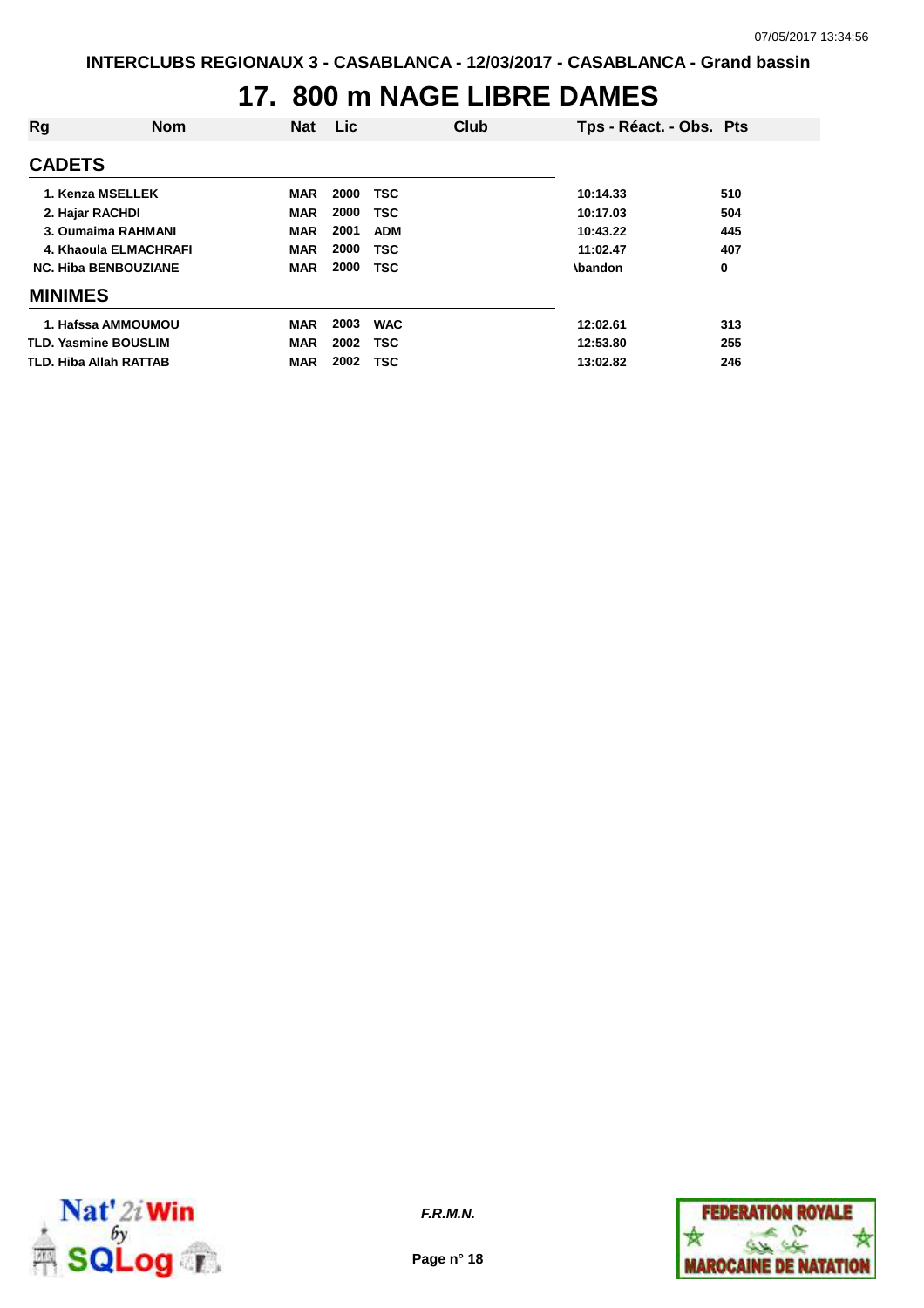# **18. 200 m NAGE LIBRE MESSIEURS**

| <b>Rg</b> | <b>Nom</b>                   | <b>Nat</b> | Lic      | Club         | Tps - Réact. - Obs. Pts |     |
|-----------|------------------------------|------------|----------|--------------|-------------------------|-----|
|           | <b>SENIORS</b>               |            |          |              |                         |     |
|           | 1. Hatim LAFKIHI             | <b>MAR</b> | 1995     | <b>TSC</b>   | 2:11.48                 | 466 |
|           | <b>JUNIORS</b>               |            |          |              |                         |     |
|           | 1. Ismail LAHRICHI           | MAR        | 1999     | R.C.A.NAT    | 2:06.72                 | 521 |
|           | 2. Mohamed OUAHMID           | <b>MAR</b> | 1998     | <b>ADM</b>   | 2:09.24                 | 491 |
|           | 3. Driss SNIKY               | <b>MAR</b> | 1999     | <b>WAC</b>   | 2:09.41                 | 489 |
|           | 4. Ibrahim AMARHOUS          | <b>MAR</b> | 1999     | <b>TSC</b>   | 2:09.60                 | 487 |
|           | 5. Ahmed BENNAJEH            | <b>MAR</b> | 1998     | <b>CSE</b>   | 2:10.47                 | 477 |
|           | 6. Yasser KATAYFJI           | <b>MAR</b> | 1999     | R.C.A.NAT    | 2:12.26                 | 458 |
|           | 7. Badr HASSOUNI             | <b>MAR</b> | 1998     | <b>ADM</b>   | 2:12.93                 | 451 |
|           | 8. Yassine IKLANE            | <b>MAR</b> | 1999     | <b>WAC</b>   | 2:21.23                 | 376 |
|           | <b>CADETS</b>                |            |          |              |                         |     |
|           | 1. Nizar BANSAR              | <b>MAR</b> | 2001     | R.C.A.NAT    | 2:10.33                 | 479 |
|           | 2. Mohamed EL MOUTAQUI       | <b>MAR</b> | 2001     | R.C.A.NAT    | 2:12.22                 | 459 |
|           | 3. Mouad MAKY                | <b>MAR</b> | 2000     | <b>TSC</b>   | 2:14.90                 | 432 |
|           | <b>4. Omar HASSOUNI</b>      | <b>MAR</b> | 2001     | <b>ADM</b>   | 2:15.44                 | 427 |
|           | 5. Yasser AYANE              | <b>MAR</b> | 2001     | <b>CSE</b>   | 2:16.94                 | 413 |
|           | 6. Youssef SADAK             | <b>MAR</b> | 2001     | <b>CSE</b>   | 2:24.80                 | 349 |
|           | 7. Saad YOUSRI               | <b>MAR</b> | 2001     | <b>CNCS</b>  | 2:27.00                 | 334 |
|           | 8. Mohamed Moussa MAASRA     | <b>MAR</b> | 2001     | <b>CNCS</b>  | 2:31.09                 | 307 |
|           | 9. Karim NARBAD              | <b>MAR</b> | 2000     | <b>CSE</b>   | 2:32.75                 | 297 |
|           | 10. Hicham BELBEIDA          | <b>MAR</b> | 2001     | <b>CNCS</b>  | 2:35.66                 | 281 |
|           | <b>MINIMES</b>               |            |          |              |                         |     |
|           |                              |            |          |              |                         |     |
|           | 1. Abdelmoughit MAMDOUH      | <b>MAR</b> | 2002     | <b>WAC</b>   | 2:10.20                 | 480 |
|           | 2. Adam ZIANE                | <b>MAR</b> | 2002     | <b>CNCS</b>  | 2:11.52                 | 466 |
|           | 3. Oussama ELMAHBOUBI        | <b>MAR</b> | 2002     | <b>ADM</b>   | 2:15.17                 | 429 |
|           | 4. Ali KAMIL                 | <b>MAR</b> | 2002     | <b>WAC</b>   | 2:18.31                 | 401 |
|           | 5. Aymen TAJEDDINE           | <b>MAR</b> | 2003     | <b>CNCS</b>  | 2:19.83                 | 388 |
|           | 6. Aymane MESLOUH            | <b>MAR</b> | 2002     | <b>ADM</b>   | 2:27.16                 | 333 |
|           | 7. Yassine SELLEK            | <b>MAR</b> | 2002     | <b>CSE</b>   | 2:28.75                 | 322 |
|           | 8. Mohammed CHAFFAA          | <b>MAR</b> | 2003     | <b>CSE</b>   | 2:33.38                 | 294 |
|           | 9. El Mehdi LAANAYA          | <b>MAR</b> | 2003     | TSC          | 2:33.59                 | 292 |
|           | 10. Mohamed Amine MAHLI      | MAR        | 2003     | R.C.A.NAT    | 2:34.29                 | 288 |
|           | 11. Abderrahmane BENJARY     | MAR        | 2003     | <b>CSE</b>   | 2:38.80                 | 265 |
|           | 12. Mohamed Amine OUHAMMOUCH | MAR        | 2002     | <b>ADM</b>   | 2:39.10                 | 263 |
|           | TLD. Mohamed Reda MAMI       | MAR        | 2002 TSC |              | 2:46.39                 | 230 |
|           | TLD. Hamza HILALI            | MAR        |          | 2002 CCC     | 2:49.91                 | 216 |
|           | TLD. Yahia BAJJAJI           | MAR        | 2003     | R.C.A.NAT    | 2:53.88                 | 201 |
|           | TLD. Mohssine EL HODAIGUI    | MAR        | 2003     | <b>CCC</b>   | 3:00.15                 | 181 |
|           | <b>NC. Mohammed ARSALANE</b> | MAR        | 2003     | <b>CSEJL</b> | Frf n.d.                |     |
|           | NC. Ahmed Moubarak LAHLYAL   | <b>MAR</b> | 2003 DHJ |              | Frf n.d.                |     |



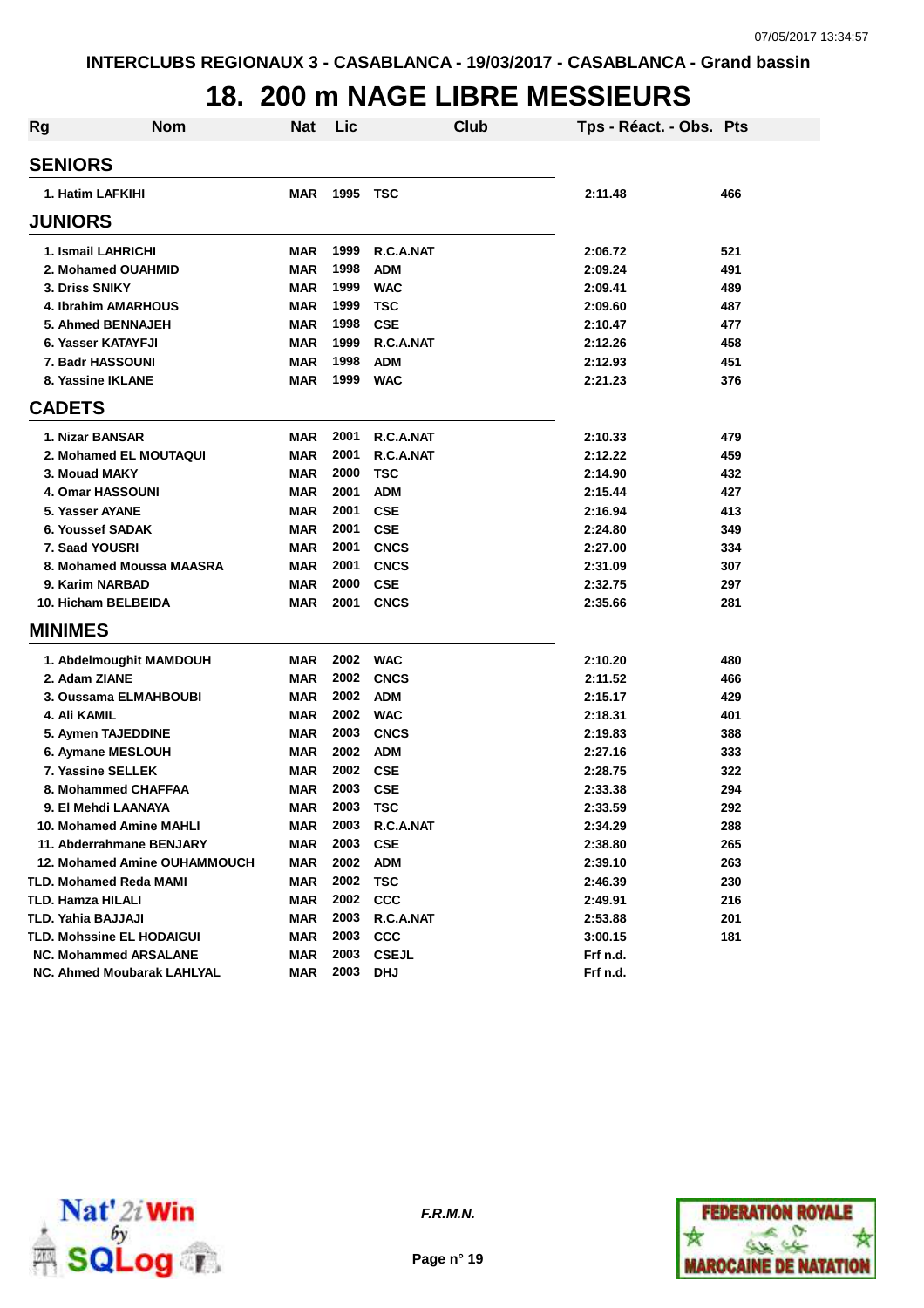## **19. 200 m NAGE LIBRE DAMES**

| Rg                     | <b>Nom</b>                       | <b>Nat</b> | Lic  |              | Club | Tps - Réact. - Obs. Pts |     |
|------------------------|----------------------------------|------------|------|--------------|------|-------------------------|-----|
| <b>SENIORS</b>         |                                  |            |      |              |      |                         |     |
|                        | 1. Rim CHAKRI                    | <b>MAR</b> | 1997 | R.C.A.NAT    |      | 2:30.17                 | 425 |
| <b>CADETS</b>          |                                  |            |      |              |      |                         |     |
|                        | 1. Khaoula ELMACHRAFI            | <b>MAR</b> | 2000 | TSC          |      | 2:18.78                 | 539 |
|                        | 2. Hajar RACHDI                  | <b>MAR</b> | 2000 | <b>TSC</b>   |      | 2:19.77                 | 528 |
|                        | 3. Kenza MSELLEK                 | <b>MAR</b> | 2000 | <b>TSC</b>   |      | 2:25.76                 | 465 |
|                        | 4. Hiba BENBOUZIANE              | <b>MAR</b> | 2000 | <b>TSC</b>   |      | 2:27.81                 | 446 |
|                        | 5. Oumaima RAHMANI               | <b>MAR</b> | 2001 | <b>ADM</b>   |      | 2:29.33                 | 433 |
| 6. Hajar ZAKI          |                                  | <b>MAR</b> | 2001 | R.C.A.NAT    |      | 2:40.78                 | 347 |
| 7. Rim JEBRI           |                                  | <b>MAR</b> | 2001 | R.C.A.NAT    |      | 2:42.82                 | 334 |
|                        | <b>TLD. Sarah HOUSNI</b>         | <b>MAR</b> | 2001 | <b>ADM</b>   |      | 2:54.63                 | 270 |
| TLD. Aya WAHAB         |                                  | <b>MAR</b> | 2001 | <b>CSEJL</b> |      | 2:58.54                 | 253 |
| <b>MINIMES</b>         |                                  |            |      |              |      |                         |     |
|                        | 1. Keltoum GOURRAM               | <b>MAR</b> | 2003 | <b>ADM</b>   |      | 2:30.12                 | 426 |
|                        | 2. Yasmine LAMANE                | <b>MAR</b> | 2002 | <b>WAC</b>   |      | 2:30.17                 | 425 |
|                        | 3. Hiba SOUIHEL                  | <b>MAR</b> | 2003 | <b>WAC</b>   |      | 2:32.97                 | 402 |
|                        | 4. Ella Bianca Lorenza PARKIN    | <b>GBR</b> | 2003 | <b>ADM</b>   |      | 2:35.20                 | 385 |
|                        | 5. Rim BOUJNANE                  | MAR        | 2003 | <b>CSE</b>   |      | 2:37.32                 | 370 |
|                        | 6. Nora RGUIB                    | <b>MAR</b> | 2003 | <b>ADM</b>   |      | 2:37.56                 | 368 |
|                        | 7. Manal ANOUAR EL ALAMI         | <b>MAR</b> | 2003 | <b>ADM</b>   |      | 2:40.31                 | 350 |
|                        | 8. Yasmine BOUSLIM               | <b>MAR</b> | 2002 | <b>TSC</b>   |      | 2:40.50                 | 348 |
|                        | 9. Samia MAHASSINE               | <b>MAR</b> | 2003 | <b>ADM</b>   |      | 2:40.58                 | 348 |
|                        | 10. Rania LABYAD                 | <b>MAR</b> | 2003 | <b>CSE</b>   |      | 2:43.78                 | 328 |
| 11. Rim AFIF           |                                  | <b>MAR</b> | 2002 | <b>TSC</b>   |      | 2:46.27                 | 313 |
|                        | 12. Hafssa AMMOUMOU              | <b>MAR</b> | 2003 | <b>WAC</b>   |      | 2:46.44                 | 312 |
|                        | 13. Hiba Allah RATTAB            | <b>MAR</b> | 2002 | <b>TSC</b>   |      | 2:46.56                 | 312 |
|                        | 14. Chaimaa HACHIMI IDRISSI      | <b>MAR</b> | 2003 | <b>CNCS</b>  |      | 2:52.63                 | 280 |
|                        | <b>15. Ghita BOUTALEB JOUTEI</b> | <b>MAR</b> | 2003 | <b>TSC</b>   |      | 2:55.20                 | 268 |
|                        | <b>TLD. Mayare YAHIA</b>         | <b>MAR</b> | 2003 | <b>DHJ</b>   |      | 3:02.69                 | 236 |
| <b>TLD. Inas ZAHIR</b> |                                  | <b>MAR</b> | 2002 | <b>DHJ</b>   |      | 3:07.66                 | 218 |
|                        | <b>NC. Ikram WAHAB</b>           | <b>MAR</b> | 2003 | <b>CSEJL</b> |      | <b>\bandon</b>          | 0   |



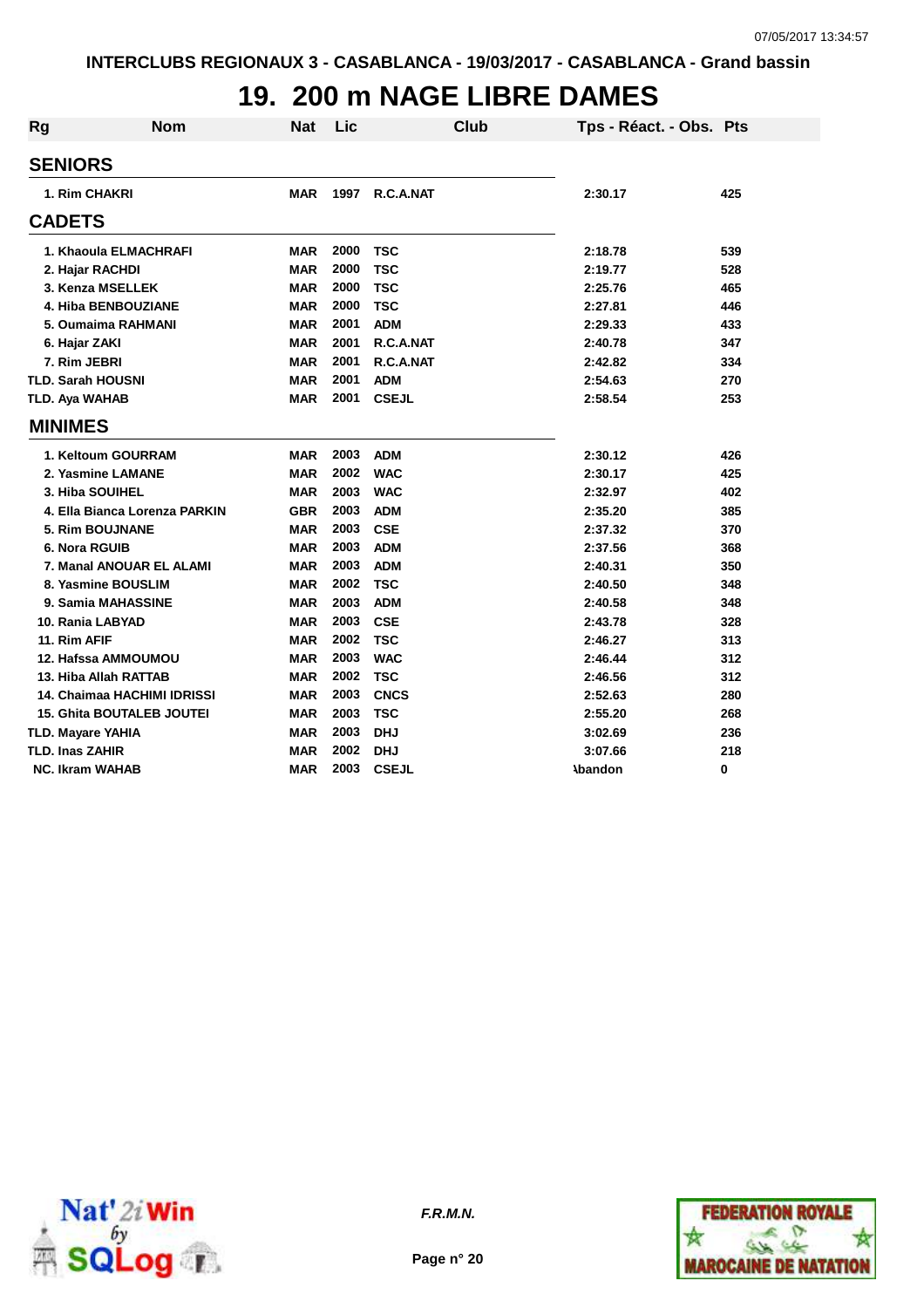## **20. 100 m BRASSE MESSIEURS**

| Rg | <b>Nom</b>                     | <b>Nat</b> | Lic  | Club        | Tps - Réact. - Obs. Pts |     |
|----|--------------------------------|------------|------|-------------|-------------------------|-----|
|    | <b>SENIORS</b>                 |            |      |             |                         |     |
|    | 1. Almehdi EL BOUHTOURI        | <b>MAR</b> | 1995 | R.C.A.NAT   | 1:14.16                 | 489 |
|    | <b>JUNIORS</b>                 |            |      |             |                         |     |
|    | 1. Abdelkrim ESSABIHI EDDAFALI | <b>MAR</b> | 1999 | <b>ADM</b>  | 1:09.23                 | 602 |
|    | 2. Yahya SOULHI                | <b>MAR</b> | 1998 | <b>ADM</b>  | 1:16.45                 | 447 |
|    | 3. Zakaria EL AZZAOUI          | <b>MAR</b> | 1999 | <b>WAC</b>  | 1:18.41                 | 414 |
|    | <b>CADETS</b>                  |            |      |             |                         |     |
|    | 1. Ahmed Yassine FLIYOU        | <b>MAR</b> | 2001 | R.C.A.NAT   | 1:10.41                 | 572 |
|    | 2. Reyane ENNABTY              | <b>MAR</b> | 2001 | <b>ADM</b>  | 1:18.40                 | 414 |
|    | 3. Yasser MAHASSINE            | <b>MAR</b> | 2000 | <b>ADM</b>  | 1:19.16                 | 402 |
|    | 4. Mohamed SALMAN              | <b>MAR</b> | 2001 | R.C.A.NAT   | 1:20.05                 | 389 |
|    | 5. mohamed Farouk ASSAL        | <b>MAR</b> | 2001 | R.C.A.NAT   | 1:25.09                 | 324 |
|    | 6. Mohamed Moussa MAASRA       | <b>MAR</b> | 2001 | <b>CNCS</b> | 1:29.78                 | 276 |
|    | <b>MINIMES</b>                 |            |      |             |                         |     |
|    | 1. Azzedine EL BADRE           | <b>MAR</b> | 2003 | <b>CSE</b>  | 1:19.11                 | 403 |
|    | 2. Sami KIBAL                  | <b>MAR</b> | 2002 | <b>WAC</b>  | 1:19.34                 | 400 |
|    | 3. Mohamed Amine CHANNANI      | <b>MAR</b> | 2002 | <b>CSE</b>  | 1:21.05                 | 375 |
|    | 4. Ali KAMIL                   | <b>MAR</b> | 2002 | <b>WAC</b>  | 1:22.17                 | 360 |
|    | 5. Achraf BELOUAD              | <b>MAR</b> | 2003 | <b>ADM</b>  | 1:25.48                 | 319 |
|    | 6. Ghali IRAQUI HOUSSEINI      | <b>MAR</b> | 2003 | R.C.A.NAT   | 1:26.88                 | 304 |
|    | 7. Mohammed CHAFFAA            | <b>MAR</b> | 2003 | <b>CSE</b>  | 1:27.75                 | 295 |
|    | 8. Youssef BENJELLOUN          | <b>MAR</b> | 2003 | <b>ADM</b>  | 1:30.85                 | 266 |
|    | 9. Saad LAKHLALKI              | <b>MAR</b> | 2002 | <b>CSE</b>  | 1:31.19                 | 263 |
|    | <b>TLD. Alaa ABIR</b>          | <b>MAR</b> | 2003 | <b>DHJ</b>  | 1:57.77                 | 122 |



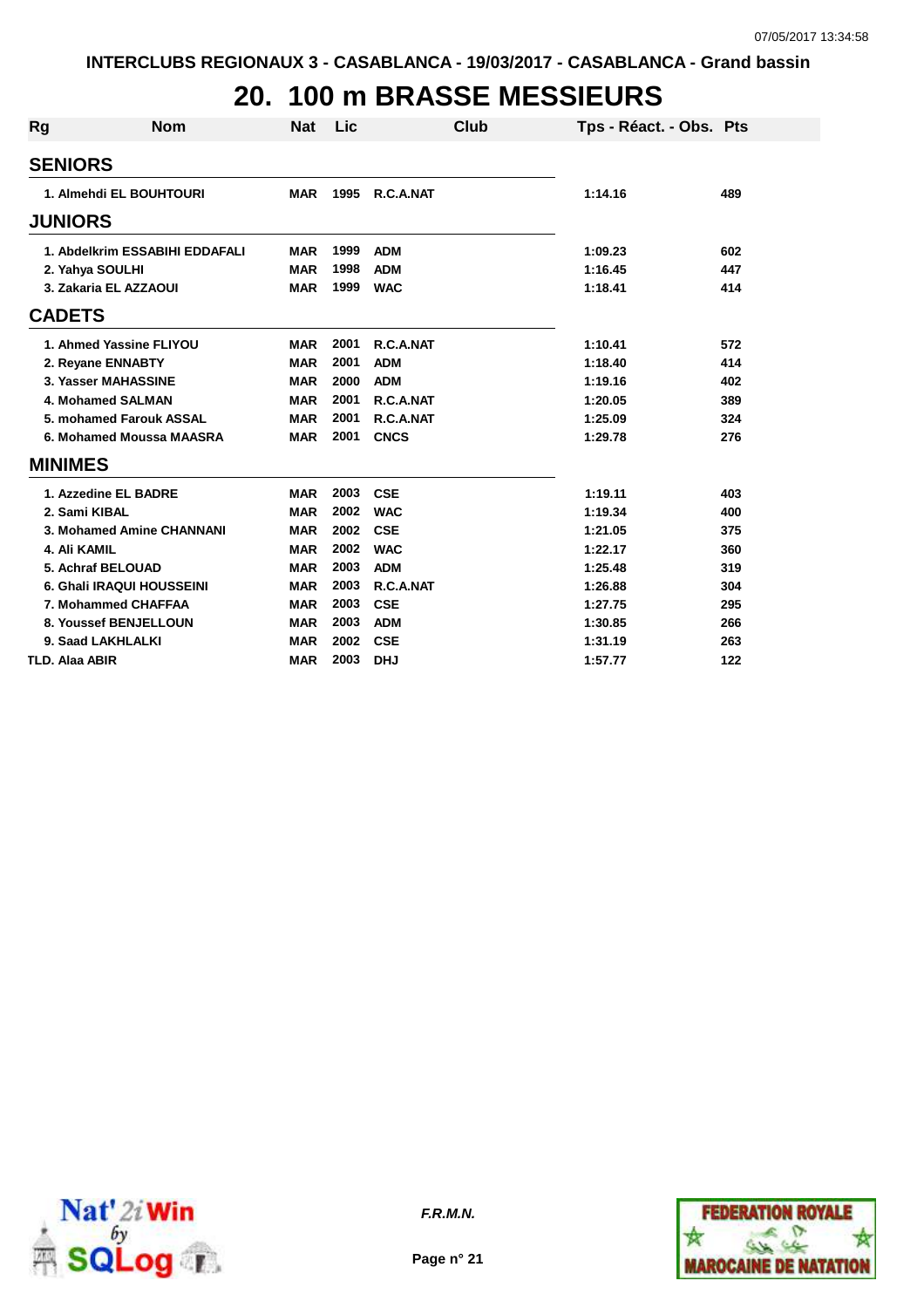# **21. 100 m BRASSE DAMES**

| Rg                         | <b>Nom</b>                       | <b>Nat</b> | Lic  | Club        | Tps - Réact. - Obs. Pts |          |
|----------------------------|----------------------------------|------------|------|-------------|-------------------------|----------|
| <b>SENIORS</b>             |                                  |            |      |             |                         |          |
|                            | 1. Zineb ZOUHAIRI                | <b>MAR</b> | 1997 | R.C.A.NAT   | 1:29.96                 | 366      |
| <b>TLD. Rim CHAKRI</b>     |                                  | <b>MAR</b> | 1997 | R.C.A.NAT   | 1:39.34                 | 271      |
| <b>JUNIORS</b>             |                                  |            |      |             |                         |          |
|                            | 1. Ghita MSELLEK                 | <b>MAR</b> | 1998 | <b>TSC</b>  | 1:26.45                 | 412      |
| <b>CADETS</b>              |                                  |            |      |             |                         |          |
|                            | 1. Nissrine AKAOUCH              | <b>MAR</b> | 2001 | <b>TSC</b>  | 1:31.35                 | 349      |
|                            | 2. Chaimaa BOUCHANE              | <b>MAR</b> | 2000 | <b>ADM</b>  | 1:33.34                 | 327      |
| 3. Hajar ZAKI              |                                  | <b>MAR</b> | 2001 | R.C.A.NAT   | 1:37.90                 | 284      |
|                            | <b>TLD. Nada ELAAKIL ELFAKIH</b> | <b>MAR</b> | 2001 | <b>TSC</b>  | 1:40.80                 | 260      |
|                            | <b>NC. Hiba BENBOUZIANE</b>      | <b>MAR</b> | 2000 | <b>TSC</b>  | Dsq NI                  | $\bf{0}$ |
| <b>MINIMES</b>             |                                  |            |      |             |                         |          |
|                            | 1. Salma EL YOUSFI               | <b>MAR</b> | 2002 | <b>ADM</b>  | 1:24.91                 | 435      |
|                            | 2. Taghrid DAHBANI               | <b>MAR</b> | 2003 | R.C.A.NAT   | 1:25.01                 | 433      |
|                            | 3. Keltoum GOURRAM               | <b>MAR</b> | 2003 | <b>ADM</b>  | 1:29.38                 | 373      |
| 4. Salma YOUSRI            |                                  | <b>MAR</b> | 2002 | <b>CNCS</b> | 1:29.63                 | 370      |
|                            | 5. Rim BOUJNANE                  | <b>MAR</b> | 2003 | <b>CSE</b>  | 1:31.06                 | 352      |
|                            | 6. Dalia Wissal GAMRAOUI         | <b>MAR</b> | 2002 | <b>WAC</b>  | 1:35.95                 | 301      |
| 7. Iness TAHIL             |                                  | <b>MAR</b> | 2003 | R.C.A.NAT   | 1:36.77                 | 294      |
|                            | 8. Samia MAHASSINE               | <b>MAR</b> | 2003 | <b>ADM</b>  | 1:39.59                 | 269      |
|                            | 9. Yasmine BOUSLIM               | <b>MAR</b> | 2002 | <b>TSC</b>  | 1:44.63                 | 232      |
| <b>TLD. Mayare YAHIA</b>   |                                  | <b>MAR</b> | 2003 | <b>DHJ</b>  | 1:47.72                 | 213      |
| <b>TLD. Rima EL BROUZI</b> |                                  | <b>MAR</b> | 2003 | <b>TSC</b>  | 1:49.23                 | 204      |
| <b>TLD. Lina BOURZIK</b>   |                                  | <b>MAR</b> | 2002 | <b>TSC</b>  | 1:53.91                 | 180      |
|                            | <b>NC. Manal ANOUAR EL ALAMI</b> | <b>MAR</b> | 2003 | <b>ADM</b>  | Dsg VI                  | 0        |



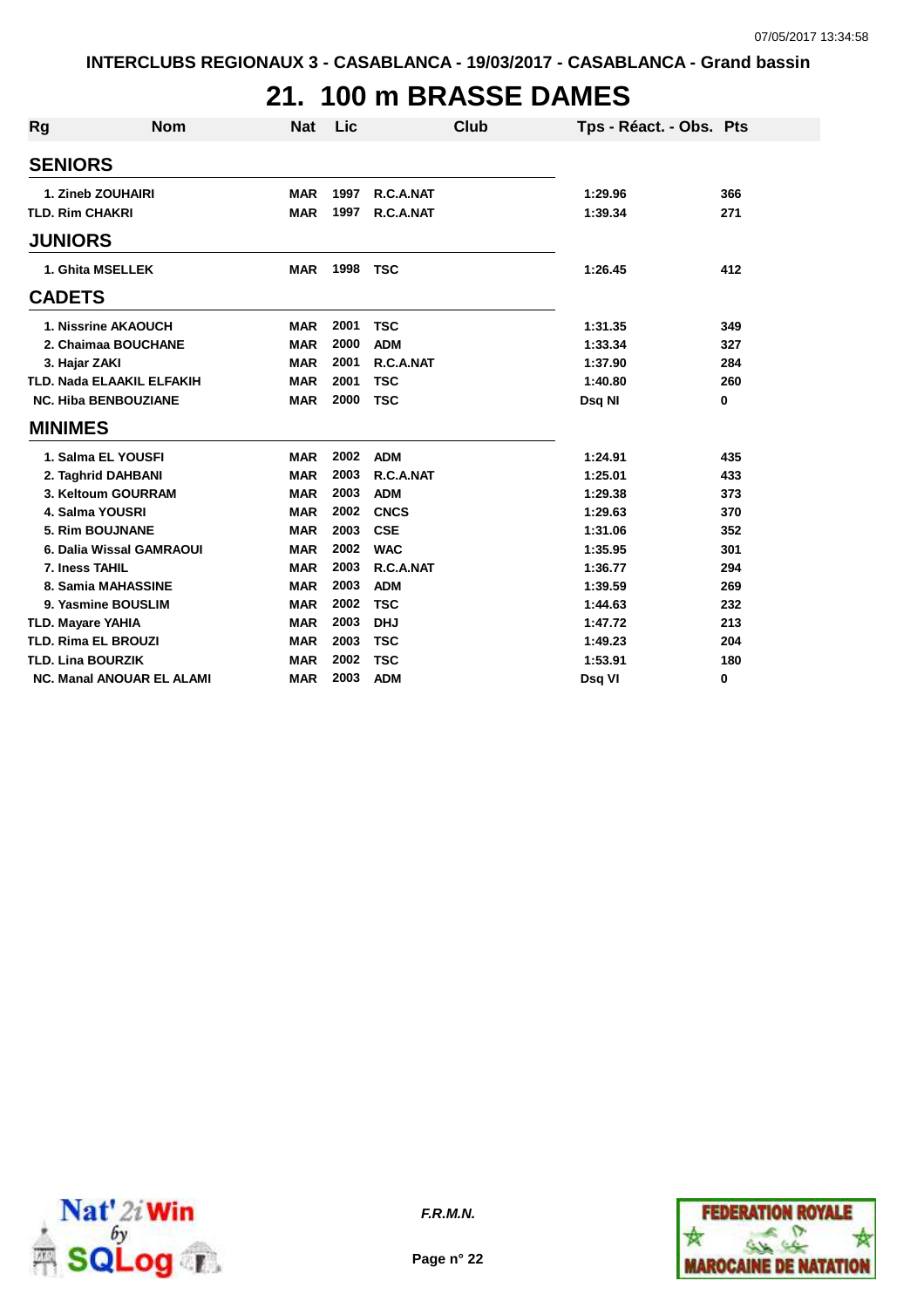# **22. 50 m DOS MESSIEURS**

| Rg             | <b>Nom</b>                      | <b>Nat</b> | Lic  |              | <b>Club</b> | Tps - Réact. - Obs. Pts |     |
|----------------|---------------------------------|------------|------|--------------|-------------|-------------------------|-----|
| <b>SENIORS</b> |                                 |            |      |              |             |                         |     |
|                | 1. Hatim LAFKIHI                | <b>MAR</b> | 1995 | TSC          |             | 32.09                   | 420 |
|                | 2. Ayman HARRATH                | <b>MAR</b> | 1997 | R.C.A.NAT    |             | 32.56                   | 402 |
|                | 3. Zouhair EL KHALFI            | <b>MAR</b> | 1993 | R.C.A.NAT    |             | 33.48                   | 370 |
|                | <b>4. Yassine ATROUCH</b>       | <b>MAR</b> | 1994 | <b>ADM</b>   |             | 33.52                   | 369 |
| <b>JUNIORS</b> |                                 |            |      |              |             |                         |     |
|                | 1. Imad EL MOUSTAKIM            | <b>MAR</b> | 1999 | R.C.A.NAT    |             | 29.34                   | 550 |
|                | 2. Mouad EL MOUSTAKIM           | <b>MAR</b> | 1999 | R.C.A.NAT    |             | 30.38                   | 495 |
|                | 3. Yahya SOULHI                 | <b>MAR</b> | 1998 | <b>ADM</b>   |             | 31.04                   | 464 |
|                | 4. Mohamed OUAHMID              | <b>MAR</b> | 1998 | <b>ADM</b>   |             | 32.23                   | 415 |
|                | 5. Abdelkrim ESSABIHI EDDAFALI  | <b>MAR</b> | 1999 | <b>ADM</b>   |             | 32.94                   | 388 |
|                | 5. Mehdi DEFAA                  | <b>MAR</b> | 1999 | R.C.A.NAT    |             | 32.94                   | 388 |
|                | 7. Hamza EZZAHER                | <b>MAR</b> | 1998 | <b>ADM</b>   |             | 33.34                   | 375 |
|                | 8. Yassine IKLANE               | <b>MAR</b> | 1999 | <b>WAC</b>   |             | 34.86                   | 328 |
|                | 9. Badr HASSOUNI                | <b>MAR</b> | 1998 | <b>ADM</b>   |             | 34.89                   | 327 |
|                | 10. Ahmed BENNAJEH              | <b>MAR</b> | 1998 | <b>CSE</b>   |             | 34.95                   | 325 |
|                | 11. Zakaria EL AZZAOUI          | <b>MAR</b> | 1999 | <b>WAC</b>   |             | 35.03                   | 323 |
|                | <b>12. Ibrahim AMARHOUS</b>     | <b>MAR</b> | 1999 | <b>TSC</b>   |             | 35.84                   | 301 |
|                | <b>TLD. Yassine JAMALEDDINE</b> | <b>MAR</b> | 1998 | <b>CSE</b>   |             | 41.23                   | 198 |
| <b>CADETS</b>  |                                 |            |      |              |             |                         |     |
|                | 1. Nizar BANSAR                 | <b>MAR</b> | 2001 | R.C.A.NAT    |             | 32.47                   | 406 |
|                | 2. Mouad MAKY                   | <b>MAR</b> | 2000 | <b>TSC</b>   |             | 33.28                   | 377 |
|                | 3. Omar HASSOUNI                | <b>MAR</b> | 2001 | <b>ADM</b>   |             | 34.23                   | 346 |
|                | 4. Othmane AZIZE                | <b>MAR</b> | 2000 | <b>WAC</b>   |             | 34.48                   | 339 |
|                | 5. Ahmed Yassine FLIYOU         | <b>MAR</b> | 2001 | R.C.A.NAT    |             | 35.00                   | 324 |
|                | 6. Youssef SADAK                | <b>MAR</b> | 2001 | <b>CSE</b>   |             | 36.66                   | 282 |
|                | 7. mohamed Farouk ASSAL         | <b>MAR</b> | 2001 | R.C.A.NAT    |             | 36.95                   | 275 |
| <b>MINIMES</b> |                                 |            |      |              |             |                         |     |
|                | 1. Abdelmoughit MAMDOUH         | <b>MAR</b> | 2002 | <b>WAC</b>   |             | 31.64                   | 438 |
|                | 2. Idriss AZHAR                 | <b>MAR</b> | 2003 | R.C.A.NAT    |             | 32.59                   | 401 |
|                | 3. Aymane MESLOUH               | <b>MAR</b> | 2002 | <b>ADM</b>   |             | 34.62                   | 334 |
|                | 4. Yassine SELLEK               | <b>MAR</b> | 2002 | <b>CSE</b>   |             | 37.22                   | 269 |
|                | 5. Aymen TAJEDDINE              | MAR        | 2003 | <b>CNCS</b>  |             | 37.91                   | 255 |
|                | 6. Mohamed Amine OUHAMMOUCH     | <b>MAR</b> | 2002 | <b>ADM</b>   |             | 38.09                   | 251 |
|                | 7. Yahia BAJJAJI                | <b>MAR</b> | 2003 | R.C.A.NAT    |             | 38.95                   | 235 |
|                | 8. Youssef BENJELLOUN           | <b>MAR</b> | 2003 | <b>ADM</b>   |             | 39.71                   | 221 |
|                | 9. Achraf BELOUAD               | <b>MAR</b> | 2003 | <b>ADM</b>   |             | 39.86                   | 219 |
|                | 10. Ismail RIZKI                | <b>MAR</b> | 2003 | <b>CSP</b>   |             | 39.95                   | 217 |
|                | 11. Abderrahmane BENJARY        | <b>MAR</b> | 2003 | <b>CSE</b>   |             | 40.31                   | 212 |
|                | 12. Saad LAKHLALKI              | <b>MAR</b> | 2002 | <b>CSE</b>   |             | 40.94                   | 202 |
|                | 13. Mohamed Reda MAMI           | <b>MAR</b> | 2002 | <b>TSC</b>   |             | 41.52                   | 194 |
|                | 14. Sami DEFAA                  | <b>MAR</b> | 2003 | R.C.A.NAT    |             | 42.26                   | 184 |
|                | 15. Reda DABI                   | <b>MAR</b> | 2003 | <b>WAC</b>   |             | 43.56                   | 168 |
|                | <b>TLD. Ayoub BOURAIS</b>       | <b>MAR</b> | 2002 | <b>CSE</b>   |             | 44.66                   | 156 |
|                | TLD. Alaa ABIR                  | <b>MAR</b> | 2003 | <b>DHJ</b>   |             | 47.59                   | 128 |
|                | TLD. Ali NAJIB                  | <b>MAR</b> | 2002 | <b>CSEJL</b> |             | 56.82                   | 75  |
|                | <b>NC. Ilyass BOUTAYEB</b>      | <b>MAR</b> | 2003 | <b>CSP</b>   |             | Frf n.d.                |     |
|                | <b>NC. Mohammed ARSALANE</b>    | <b>MAR</b> | 2003 | <b>CSEJL</b> |             | Frf n.d.                |     |
|                | NC. Ahmed Moubarak LAHLYAL      | <b>MAR</b> | 2003 | <b>DHJ</b>   |             | Frf n.d.                |     |



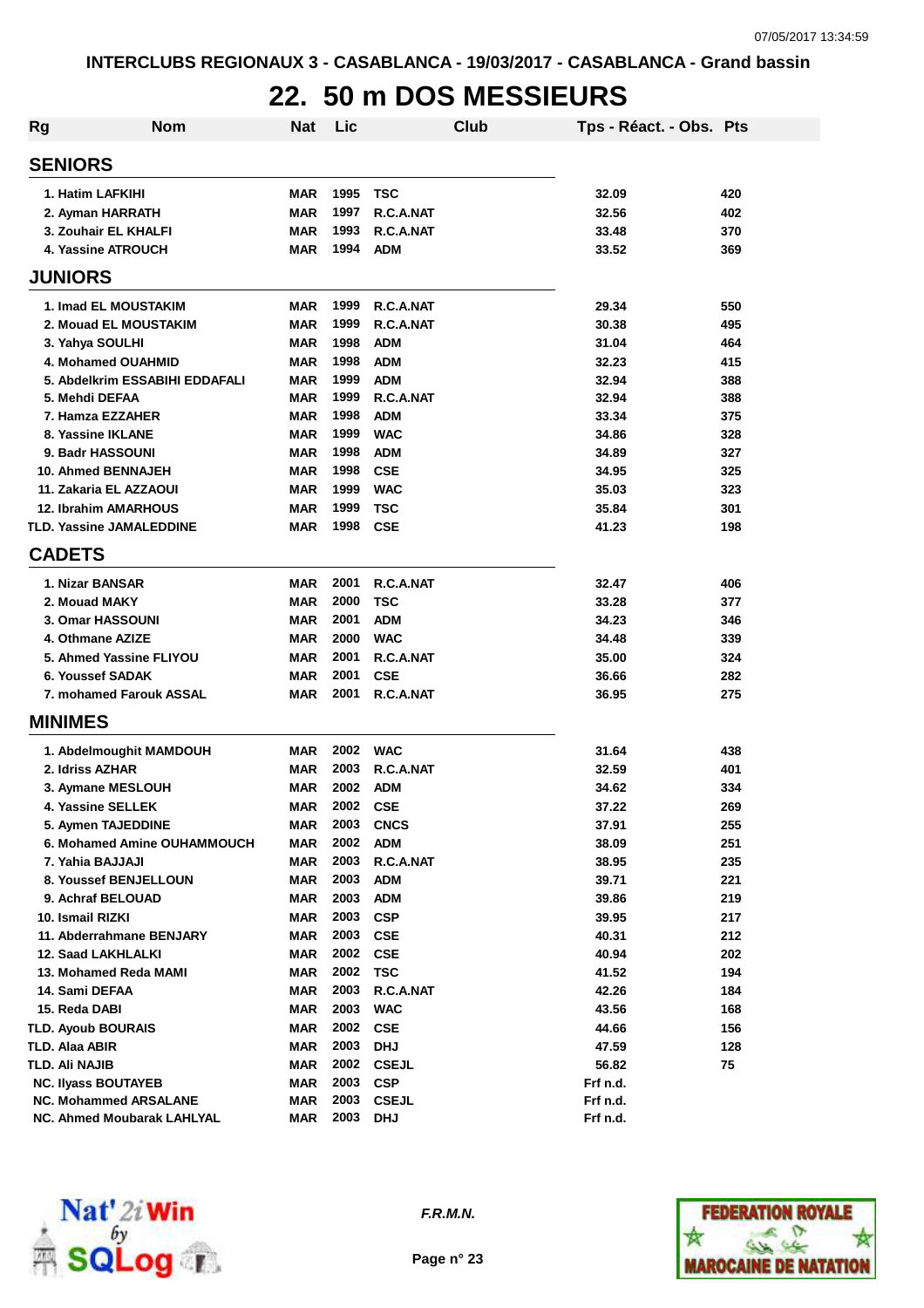# **23. 50 m DOS DAMES**

| Rg | <b>Nom</b>                      | Nat        | Lic  | Club         | Tps - Réact. - Obs. Pts |     |
|----|---------------------------------|------------|------|--------------|-------------------------|-----|
|    | <b>SENIORS</b>                  |            |      |              |                         |     |
|    | 1. Zineb ZOUHAIRI               | <b>MAR</b> | 1997 | R.C.A.NAT    | 37.19                   | 385 |
|    | <b>CADETS</b>                   |            |      |              |                         |     |
|    | 1. Hiba RMILI                   | <b>MAR</b> | 2000 | <b>TSC</b>   | 35.27                   | 451 |
|    | 2. Kenza MSELLEK                | <b>MAR</b> | 2000 | <b>TSC</b>   | 35.40                   | 446 |
|    | 3. Aya WAHAB                    | <b>MAR</b> | 2001 | <b>CSEJL</b> | 41.65                   | 274 |
|    | 4. Rim JEBRI                    | <b>MAR</b> | 2001 | R.C.A.NAT    | 42.70                   | 254 |
|    | <b>NC. Hiba RIMY</b>            | <b>MAR</b> | 2001 | <b>TSC</b>   | Frf n.d.                |     |
|    | <b>MINIMES</b>                  |            |      |              |                         |     |
|    | 1. Salma EL YOUSFI              | <b>MAR</b> | 2002 | <b>ADM</b>   | 35.72                   | 434 |
|    | 2. Salma YOUSRI                 | <b>MAR</b> | 2002 | <b>CNCS</b>  | 36.22                   | 417 |
|    | 3. Ella Bianca Lorenza PARKIN   | <b>GBR</b> | 2003 | <b>ADM</b>   | 37.16                   | 386 |
|    | 4. Yasmine LAMANE               | <b>MAR</b> | 2002 | <b>WAC</b>   | 37.73                   | 369 |
|    | 5. Hiba SOUIHEL                 | <b>MAR</b> | 2003 | <b>WAC</b>   | 38.21                   | 355 |
|    | 6. Fatima Ezahra OUAHMID        | <b>MAR</b> | 2003 | R.C.A.NAT    | 39.06                   | 332 |
|    | 7. Hiba Allah RATTAB            | <b>MAR</b> | 2002 | <b>TSC</b>   | 40.92                   | 289 |
|    | 8. Nora RGUIB                   | <b>MAR</b> | 2003 | <b>ADM</b>   | 41.65                   | 274 |
|    | 9. Hafssa AMMOUMOU              | <b>MAR</b> | 2003 | <b>WAC</b>   | 42.17                   | 264 |
|    | 10. Wissal SERTI                | <b>MAR</b> | 2003 | CCC          | 42.55                   | 257 |
|    | 11. Rania LABYAD                | <b>MAR</b> | 2003 | <b>CSE</b>   | 43.19                   | 246 |
|    | 12. Rim AFIF                    | <b>MAR</b> | 2002 | <b>TSC</b>   | 43.51                   | 240 |
|    | 13. Inas ZAHIR                  | <b>MAR</b> | 2002 | <b>DHJ</b>   | 44.16                   | 230 |
|    | 14. Ikram WAHAB                 | <b>MAR</b> | 2003 | <b>CSEJL</b> | 44.27                   | 228 |
|    | <b>TLD. Nouhaila EL AIROUKI</b> | <b>MAR</b> | 2002 | <b>DHJ</b>   | 48.26                   | 176 |
|    | <b>NC. Rita HORMI</b>           | <b>MAR</b> | 2003 | <b>CSP</b>   | Frf n.d.                |     |
|    | <b>NC. Racha KEBIRI</b>         | <b>MAR</b> | 2002 | R.C.A.NAT    | Frf n.d.                |     |
|    | <b>NC. Yasmine OUHADOUCH</b>    | <b>MAR</b> | 2002 | <b>TSC</b>   | Frf n.d.                |     |
|    | <b>NC. Aya EL BOUZKRI</b>       | <b>MAR</b> | 2003 | <b>CNCS</b>  | Dsq NI                  | 0   |



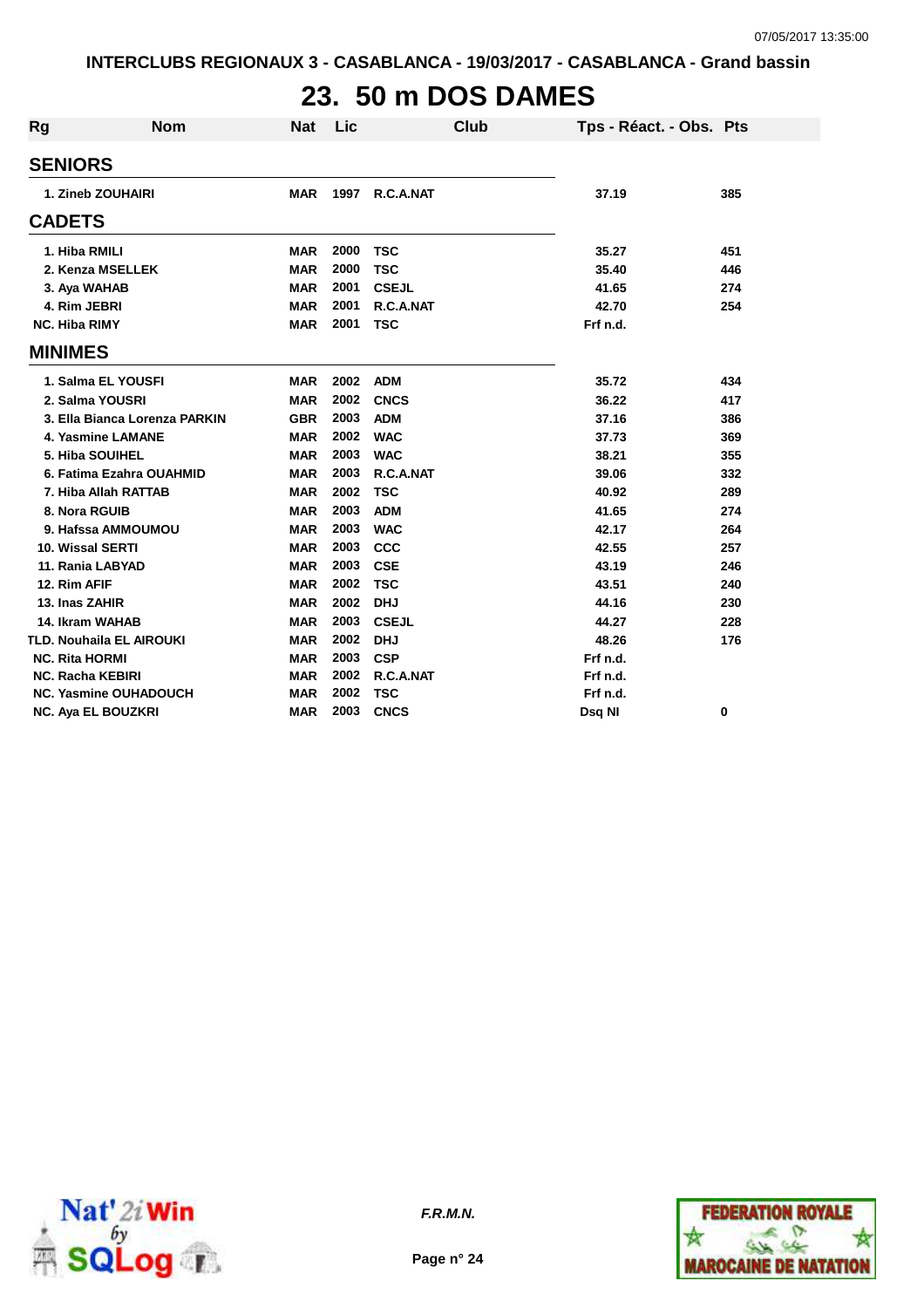## **24. 400 m 4 NAGES MESSIEURS**

| Rg                       | Nom                           | <b>Nat</b> | Lic  |             | Club | Tps - Réact. - Obs. Pts |     |
|--------------------------|-------------------------------|------------|------|-------------|------|-------------------------|-----|
| <b>JUNIORS</b>           |                               |            |      |             |      |                         |     |
|                          | 1. Ismail LAHRICHI            | <b>MAR</b> | 1999 | R.C.A.NAT   |      | 5:17.23                 | 454 |
| <b>CADETS</b>            |                               |            |      |             |      |                         |     |
|                          | 1. Yasser MAHASSINE           | <b>MAR</b> | 2000 | <b>ADM</b>  |      | 5:27.91                 | 411 |
| 2. Yasser AYANE          |                               | <b>MAR</b> | 2001 | <b>CSE</b>  |      | 5:31.88                 | 396 |
| <b>TLD. Karim NARBAD</b> |                               | <b>MAR</b> | 2000 | <b>CSE</b>  |      | 6:34.38                 | 236 |
| <b>MINIMES</b>           |                               |            |      |             |      |                         |     |
| 1. Adam ZIANE            |                               | <b>MAR</b> | 2002 | <b>CNCS</b> |      | 5:25.27                 | 421 |
| 2. Sami KIBAL            |                               | <b>MAR</b> | 2002 | <b>WAC</b>  |      | 5:27.84                 | 411 |
|                          | 3. Mohamed Amine CHANNANI     | <b>MAR</b> | 2002 | <b>CSE</b>  |      | 5:32.92                 | 392 |
|                          | 4. Azzedine EL BADRE          | <b>MAR</b> | 2003 | <b>CSE</b>  |      | 5:45.41                 | 351 |
|                          | <b>NC. Oussama ELMAHBOUBI</b> | <b>MAR</b> | 2002 | <b>ADM</b>  |      | Frf exc.                |     |



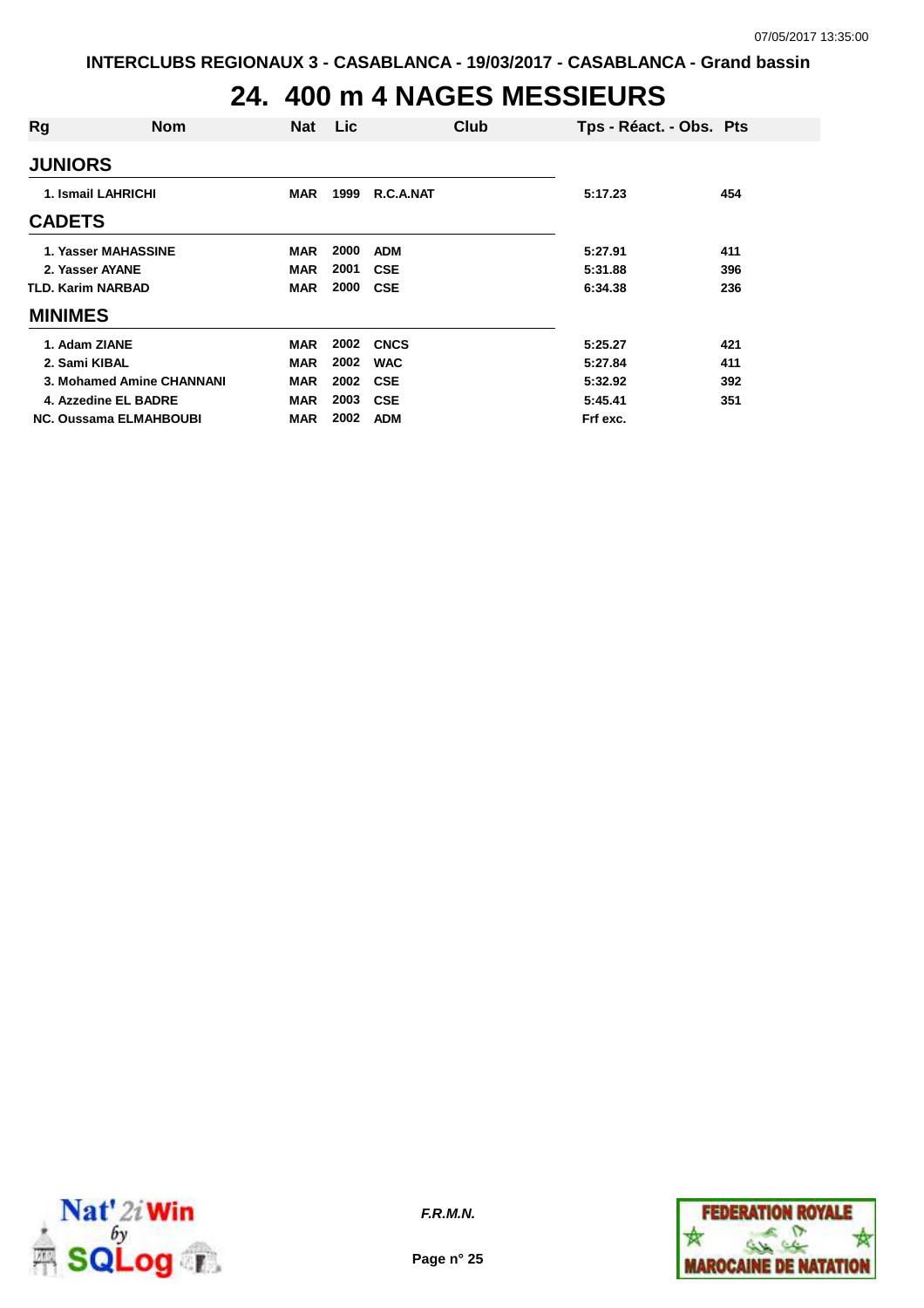## **25. 400 m 4 NAGES DAMES**

| Rg            | <b>Nom</b>            | <b>Nat</b> | Lic                | Club | Tps - Réact. - Obs. Pts |     |
|---------------|-----------------------|------------|--------------------|------|-------------------------|-----|
| <b>CADETS</b> |                       |            |                    |      |                         |     |
|               | 1. Khaoula ELMACHRAFI | <b>MAR</b> | 2000<br>TSC        |      | 5:54.77                 | 433 |
|               | 2. Oumaima RAHMANI    | <b>MAR</b> | 2001<br><b>ADM</b> |      | 6:09.13                 | 384 |
|               | 3. Chaimaa BOUCHANE   | <b>MAR</b> | 2000<br><b>ADM</b> |      | 6:15.31                 | 365 |



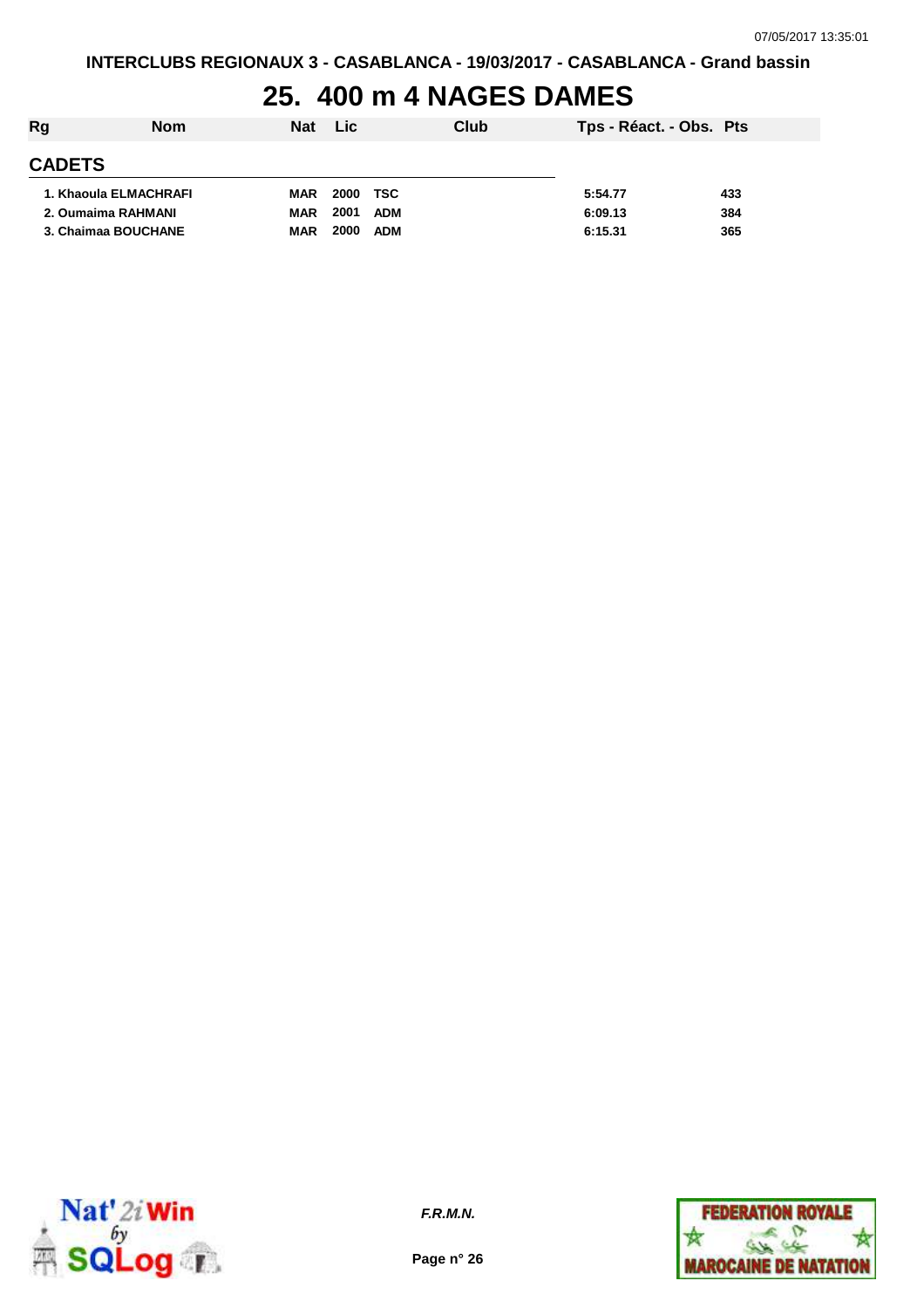## **26. 200 m PAPILLON MESSIEURS**

| Rg                             | <b>Nom</b> | <b>Nat</b> | <b>Lic</b> |            | Club | Tps - Réact. - Obs. Pts |     |
|--------------------------------|------------|------------|------------|------------|------|-------------------------|-----|
| <b>JUNIORS</b>                 |            |            |            |            |      |                         |     |
| 1. Abdelkrim ESSABIHI EDDAFALI |            | MAR        | 1999       | <b>ADM</b> |      | 2:26.84                 | 437 |
| <b>CADETS</b>                  |            |            |            |            |      |                         |     |
| 1. Yasser AYANE                |            | <b>MAR</b> | 2001       | <b>CSE</b> |      | 2:34.28                 | 377 |
| <b>MINIMES</b>                 |            |            |            |            |      |                         |     |
| 1. Sami KIBAL                  |            | <b>MAR</b> | 2002       | <b>WAC</b> |      | 2:31.72                 | 397 |
| 2. Mohamed Amine CHANNANI      |            | <b>MAR</b> | 2002       | <b>CSE</b> |      | 2:37.19                 | 357 |
| 3. Mohammed CHAFFAA            |            | <b>MAR</b> | 2003       | <b>CSE</b> |      | 2:49.38                 | 285 |
| <b>NC. Oussama ELMAHBOUBI</b>  |            | MAR        | 2002       | <b>ADM</b> |      | Frf exc.                |     |



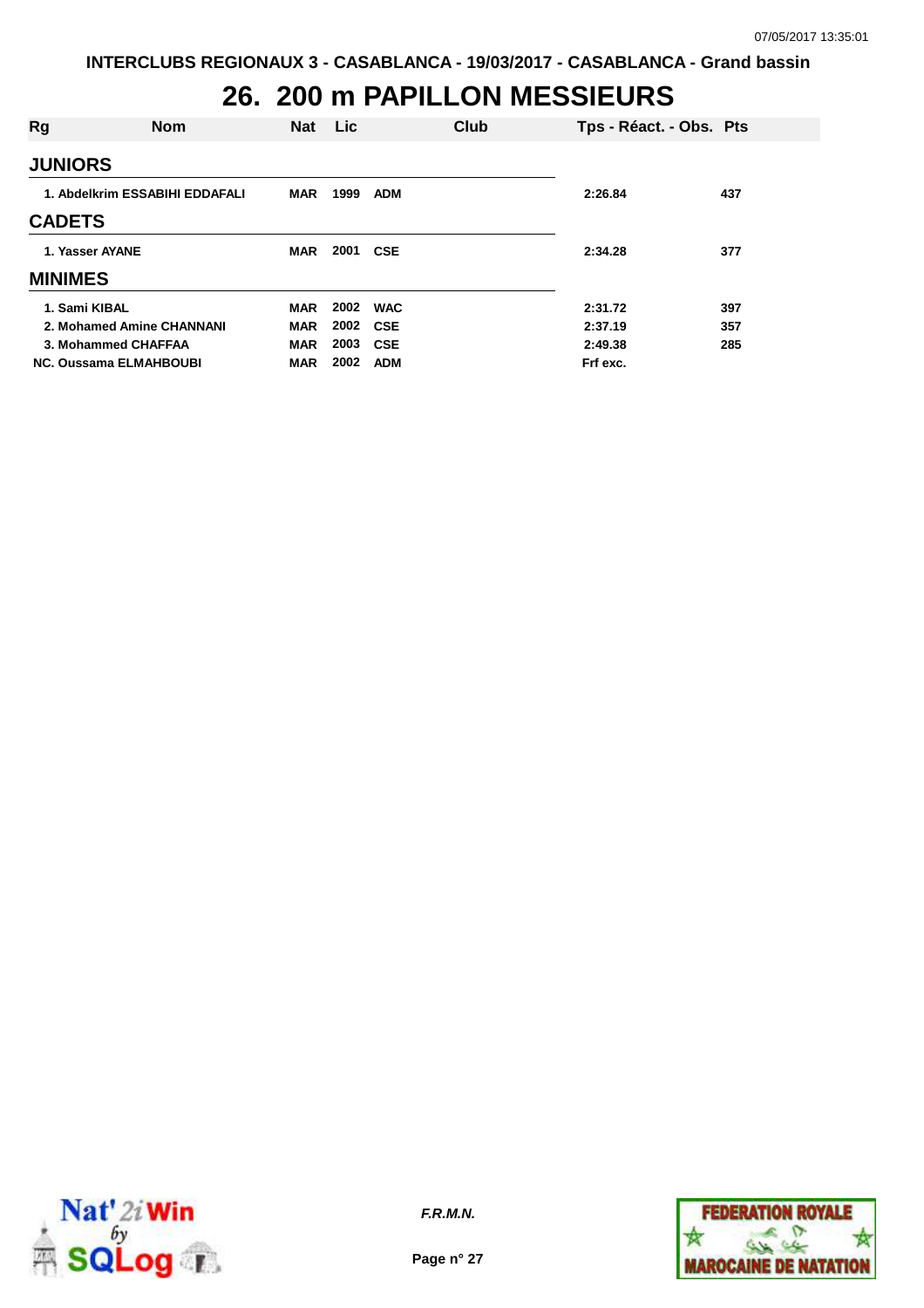# **27. 200 m PAPILLON DAMES**

| Rg<br>Club<br><b>Lic</b><br><b>Nat</b><br><b>Nom</b>    | Tps - Réact. - Obs. Pts |     |
|---------------------------------------------------------|-------------------------|-----|
| <b>CADETS</b>                                           |                         |     |
| 2000<br>TSC<br>1. Khaoula ELMACHRAFI<br><b>MAR</b>      | 2:44.18                 | 408 |
| 2000<br><b>TSC</b><br>2. Hiba RMILI<br><b>MAR</b>       | 2:47.80                 | 382 |
| 2000<br><b>TSC</b><br>3. Hiba BENBOUZIANE<br><b>MAR</b> | 2:59.29                 | 313 |
| 2001<br><b>TSC</b><br>4. Nissrine AKAOUCH<br><b>MAR</b> | 2:59.52                 | 312 |



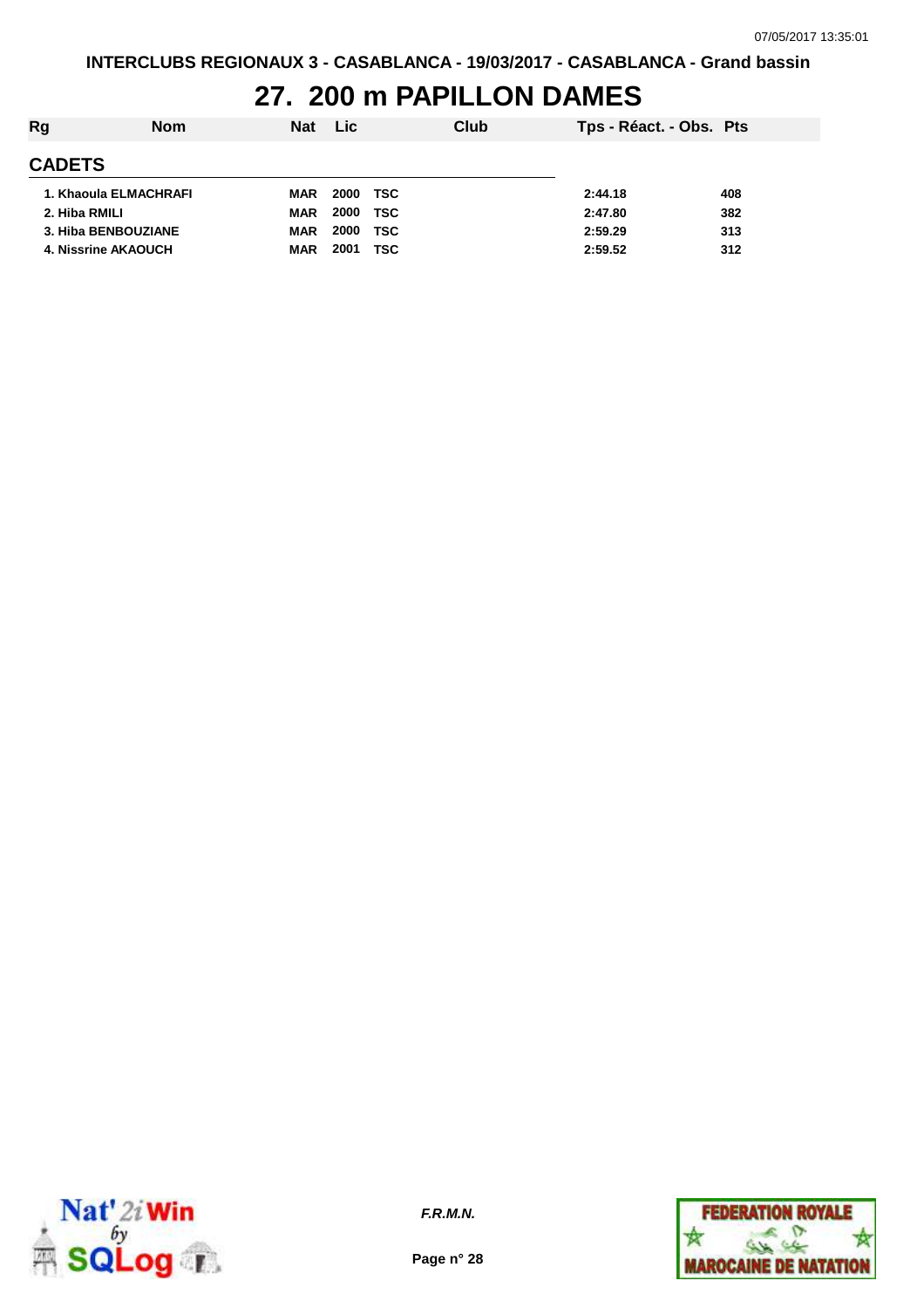# **28. 100 m DOS MESSIEURS**

| Rg                         | <b>Nom</b>                       | <b>Nat</b> | Lic  | Club        | Tps - Réact. - Obs. Pts |     |
|----------------------------|----------------------------------|------------|------|-------------|-------------------------|-----|
| <b>JUNIORS</b>             |                                  |            |      |             |                         |     |
| 1. Ismail LAHRICHI         |                                  | <b>MAR</b> | 1999 | R.C.A.NAT   | 1:05.94                 | 488 |
| 2. Yahya SOULHI            |                                  | <b>MAR</b> | 1998 | <b>ADM</b>  | 1:08.37                 | 438 |
|                            | 3. Hamza EZZAHER                 | <b>MAR</b> | 1998 | <b>ADM</b>  | 1:14.38                 | 340 |
|                            | 4. Zakaria EL AZZAOUI            | <b>MAR</b> | 1999 | <b>WAC</b>  | 1:17.00                 | 306 |
|                            | 5. Imad EL MOUSTAKIM             | <b>MAR</b> | 1999 | R.C.A.NAT   | 1:17.67                 | 299 |
| 6. Yassine IKLANE          |                                  | <b>MAR</b> | 1999 | <b>WAC</b>  | 1:17.68                 | 298 |
|                            | <b>NC. Mouad EL MOUSTAKIM</b>    | <b>MAR</b> | 1999 | R.C.A.NAT   | Frf n.d.                |     |
| <b>CADETS</b>              |                                  |            |      |             |                         |     |
| 1. Nizar BANSAR            |                                  | <b>MAR</b> | 2001 | R.C.A.NAT   | 1:12.25                 | 371 |
| 2. Omar HASSOUNI           |                                  | <b>MAR</b> | 2001 | <b>ADM</b>  | 1:12.45                 | 368 |
|                            | 3. Yasser MAHASSINE              | <b>MAR</b> | 2000 | <b>ADM</b>  | 1:12.66                 | 365 |
| 4. Othmane AZIZE           |                                  | <b>MAR</b> | 2000 | <b>WAC</b>  | 1:14.17                 | 343 |
| 5. Mouad MAKY              |                                  | <b>MAR</b> | 2000 | <b>TSC</b>  | 1:14.73                 | 335 |
| 6. Saad YOUSRI             |                                  | <b>MAR</b> | 2001 | <b>CNCS</b> | 1:18.81                 | 286 |
| 7. Youssef SADAK           |                                  | <b>MAR</b> | 2001 | <b>CSE</b>  | 1:18.88                 | 285 |
| <b>TLD. Karim NARBAD</b>   |                                  | <b>MAR</b> | 2000 | <b>CSE</b>  | 1:26.05                 | 219 |
| <b>TLD. Moncef LOUAHAJ</b> |                                  | <b>MAR</b> | 2000 | <b>WAC</b>  | 1:27.31                 | 210 |
| <b>MINIMES</b>             |                                  |            |      |             |                         |     |
|                            | 1. Abdelmoughit MAMDOUH          | <b>MAR</b> | 2002 | <b>WAC</b>  | 1:08.37                 | 438 |
| 2. Idriss AZHAR            |                                  | <b>MAR</b> | 2003 | R.C.A.NAT   | 1:11.06                 | 390 |
|                            | 3. Azzedine EL BADRE             | <b>MAR</b> | 2003 | <b>CSE</b>  | 1:14.85                 | 334 |
|                            | 4. Aymane MESLOUH                | <b>MAR</b> | 2002 | <b>ADM</b>  | 1:15.66                 | 323 |
| 5. Yassine SELLEK          |                                  | <b>MAR</b> | 2002 | <b>CSE</b>  | 1:19.70                 | 276 |
|                            | 6. Abderrahmane BENJARY          | <b>MAR</b> | 2003 | <b>CSE</b>  | 1:24.94                 | 228 |
| 7. Yahia BAJJAJI           |                                  | <b>MAR</b> | 2003 | R.C.A.NAT   | 1:25.55                 | 223 |
| <b>TLD. Hamza HILALI</b>   |                                  | <b>MAR</b> | 2002 | <b>CCC</b>  | 1:39.38                 | 142 |
|                            | <b>TLD. Mohssine EL HODAIGUI</b> | <b>MAR</b> | 2003 | <b>CCC</b>  | 1:44.00                 | 124 |
|                            | NC. Ahmed Moubarak LAHLYAL       | <b>MAR</b> | 2003 | <b>DHJ</b>  | Frf n.d.                |     |



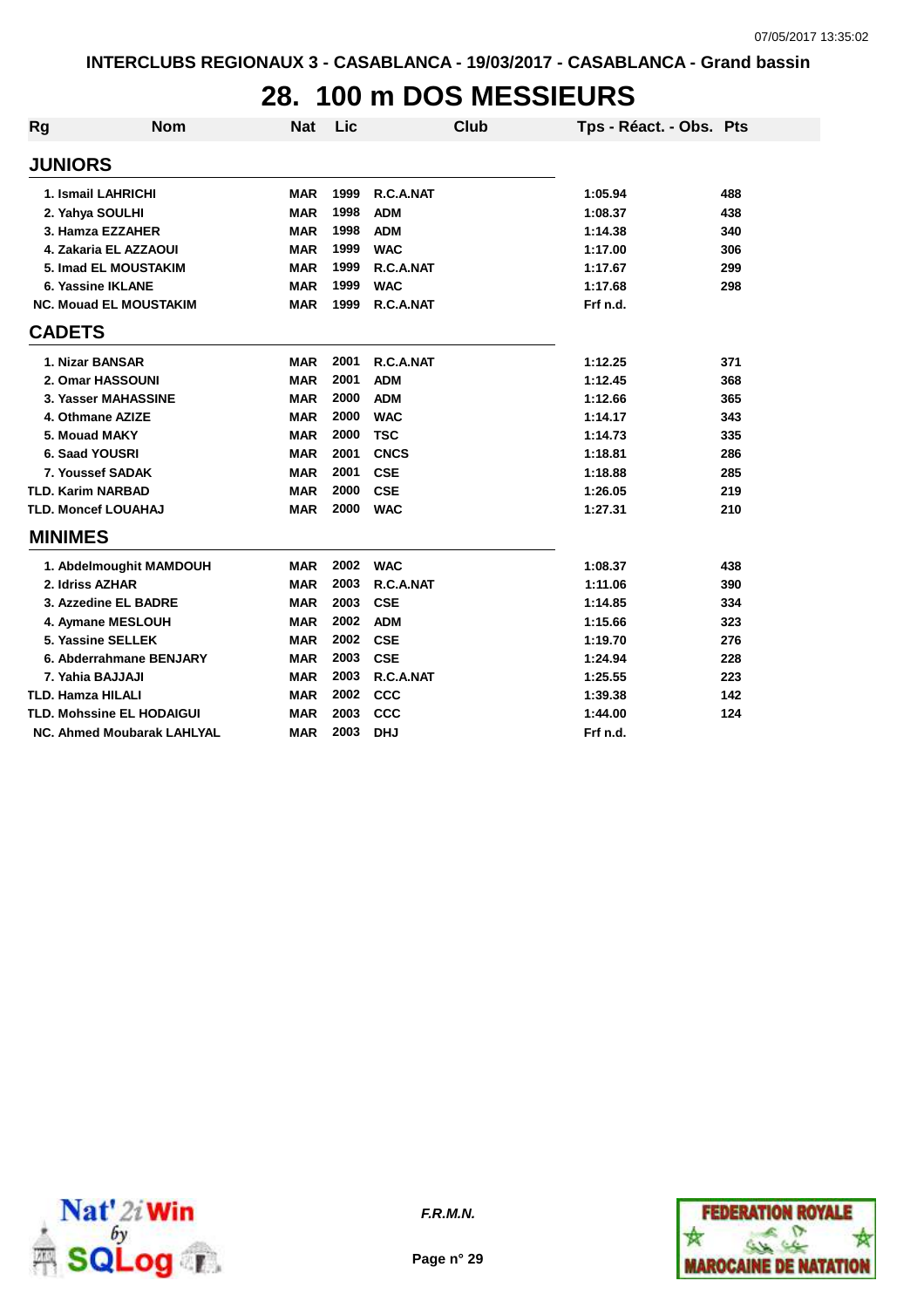## **29. 100 m DOS DAMES**

| Rg                      | <b>Nom</b>                    | <b>Nat</b> | <b>Lic</b> | Club        | Tps - Réact. - Obs. Pts |     |
|-------------------------|-------------------------------|------------|------------|-------------|-------------------------|-----|
| <b>CADETS</b>           |                               |            |            |             |                         |     |
|                         | 1. Kenza MSELLEK              | <b>MAR</b> | 2000       | TSC         | 1:15.70                 | 452 |
|                         | 2. Oumaima RAHMANI            | <b>MAR</b> | 2001       | <b>ADM</b>  | 1:21.28                 | 365 |
| 3. Rim JEBRI            |                               | <b>MAR</b> | 2001       | R.C.A.NAT   | 1:30.88                 | 261 |
| <b>NC. Hiba RIMY</b>    |                               | <b>MAR</b> | 2001       | <b>TSC</b>  | Frf n.d.                |     |
| <b>MINIMES</b>          |                               |            |            |             |                         |     |
|                         | 1. Salma YOUSRI               | <b>MAR</b> | 2002       | <b>CNCS</b> | 1:17.36                 | 424 |
|                         | 2. Salma EL YOUSFI            | <b>MAR</b> | 2002       | <b>ADM</b>  | 1:17.46                 | 422 |
|                         | 3. Taghrid DAHBANI            | <b>MAR</b> | 2003       | R.C.A.NAT   | 1:18.42                 | 407 |
|                         | 4. Ella Bianca Lorenza PARKIN | <b>GBR</b> | 2003       | <b>ADM</b>  | 1:19.84                 | 385 |
|                         | 5. Hiba SOUIHEL               | <b>MAR</b> | 2003       | <b>WAC</b>  | 1:23.88                 | 332 |
|                         | 6. Keltoum GOURRAM            | <b>MAR</b> | 2003       | <b>ADM</b>  | 1:23.91                 | 332 |
|                         | 7. Hafssa AMMOUMOU            | <b>MAR</b> | 2003       | <b>WAC</b>  | 1:28.86                 | 279 |
|                         | 8. Rim BOUJNANE               | <b>MAR</b> | 2003       | <b>CSE</b>  | 1:29.66                 | 272 |
|                         | 9. Hiba Allah RATTAB          | <b>MAR</b> | 2002       | <b>TSC</b>  | 1:32.85                 | 245 |
| 10. Rania LABYAD        |                               | <b>MAR</b> | 2003       | <b>CSE</b>  | 1:33.67                 | 238 |
| 11. Mayare YAHIA        |                               | <b>MAR</b> | 2003       | <b>DHJ</b>  | 1:36.73                 | 216 |
| <b>NC. Wissal SERTI</b> |                               | <b>MAR</b> | 2003       | <b>CCC</b>  | Dsq NI                  | 0   |
| <b>NC. Inas ZAHIR</b>   |                               | <b>MAR</b> | 2002       | <b>DHJ</b>  | Dsq NI                  | 0   |
| <b>NC. Rim AFIF</b>     |                               | <b>MAR</b> | 2002       | TSC         | Dsg NI                  | 0   |



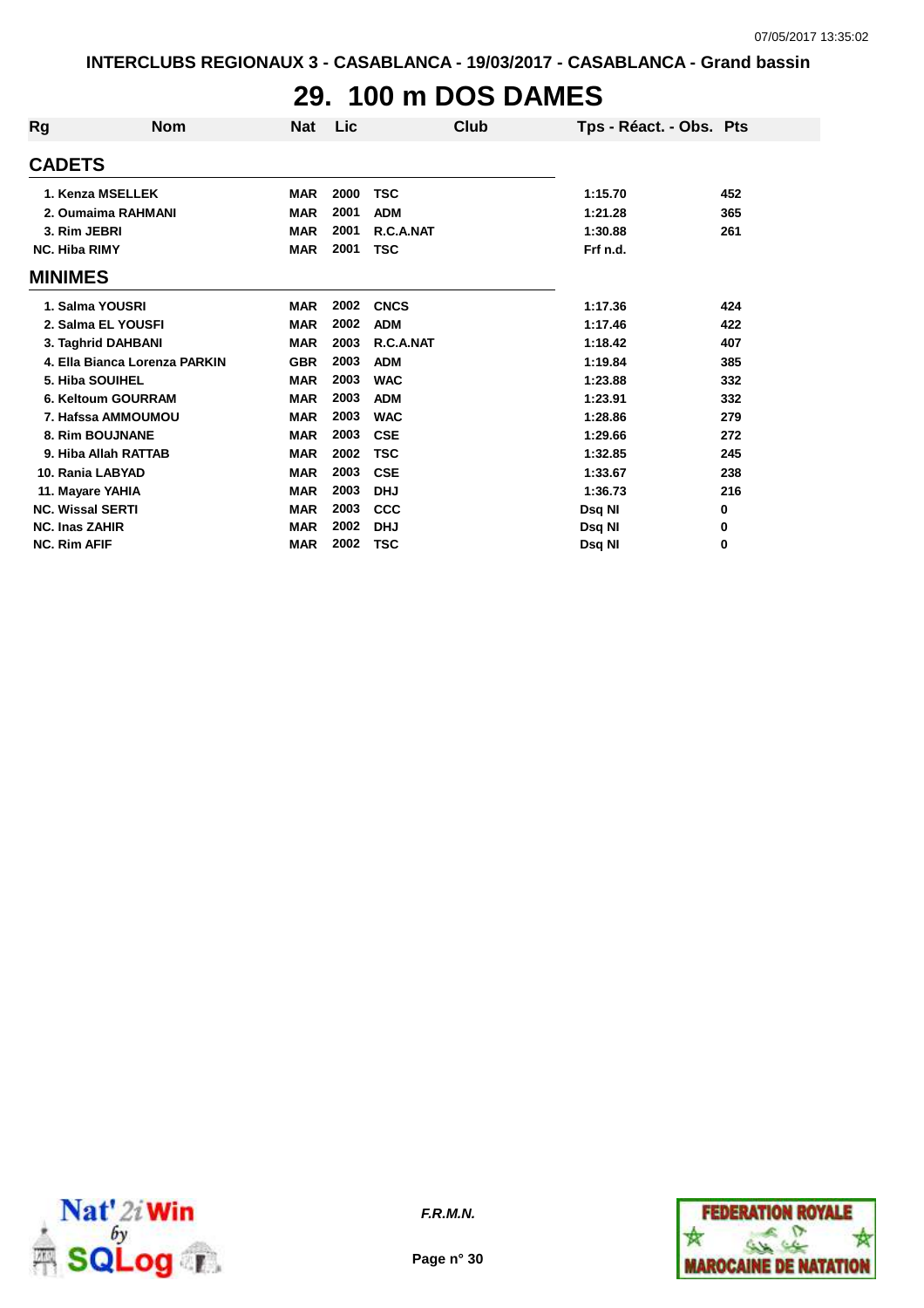## **30. 1500 m NAGE LIBRE MESSIEURS**

| Rg               | Nom                    | Nat        | Lic. | Club        | Tps - Réact. - Obs. Pts |     |
|------------------|------------------------|------------|------|-------------|-------------------------|-----|
| <b>SENIORS</b>   |                        |            |      |             |                         |     |
| 1. Hatim LAFKIHI |                        | <b>MAR</b> | 1995 | TSC         | 18:37.63                | 473 |
| <b>JUNIORS</b>   |                        |            |      |             |                         |     |
| 1. Driss SNIKY   |                        | <b>MAR</b> | 1999 | <b>WAC</b>  | 18:14.88                | 503 |
|                  | 2. Ibrahim AMARHOUS    | <b>MAR</b> | 1999 | <b>TSC</b>  | 18:15.64                | 502 |
| 3. Amine FARIH   |                        | <b>MAR</b> | 1998 | R.C.A.NAT   | 19:25.45                | 417 |
|                  | 4. Ahmed BENNAJEH      | <b>MAR</b> | 1998 | <b>CSE</b>  | 19:40.94                | 401 |
| <b>CADETS</b>    |                        |            |      |             |                         |     |
|                  | 1. Mohamed EL MOUTAQUI | <b>MAR</b> | 2001 | R.C.A.NAT   | 17:28.39                | 573 |
| <b>MINIMES</b>   |                        |            |      |             |                         |     |
| 1. Adam ZIANE    |                        | <b>MAR</b> | 2002 | <b>CNCS</b> | 19:01.94                | 443 |
|                  | 2. El Mehdi LAANAYA    | <b>MAR</b> | 2003 | TSC         | 21:13.22                | 320 |



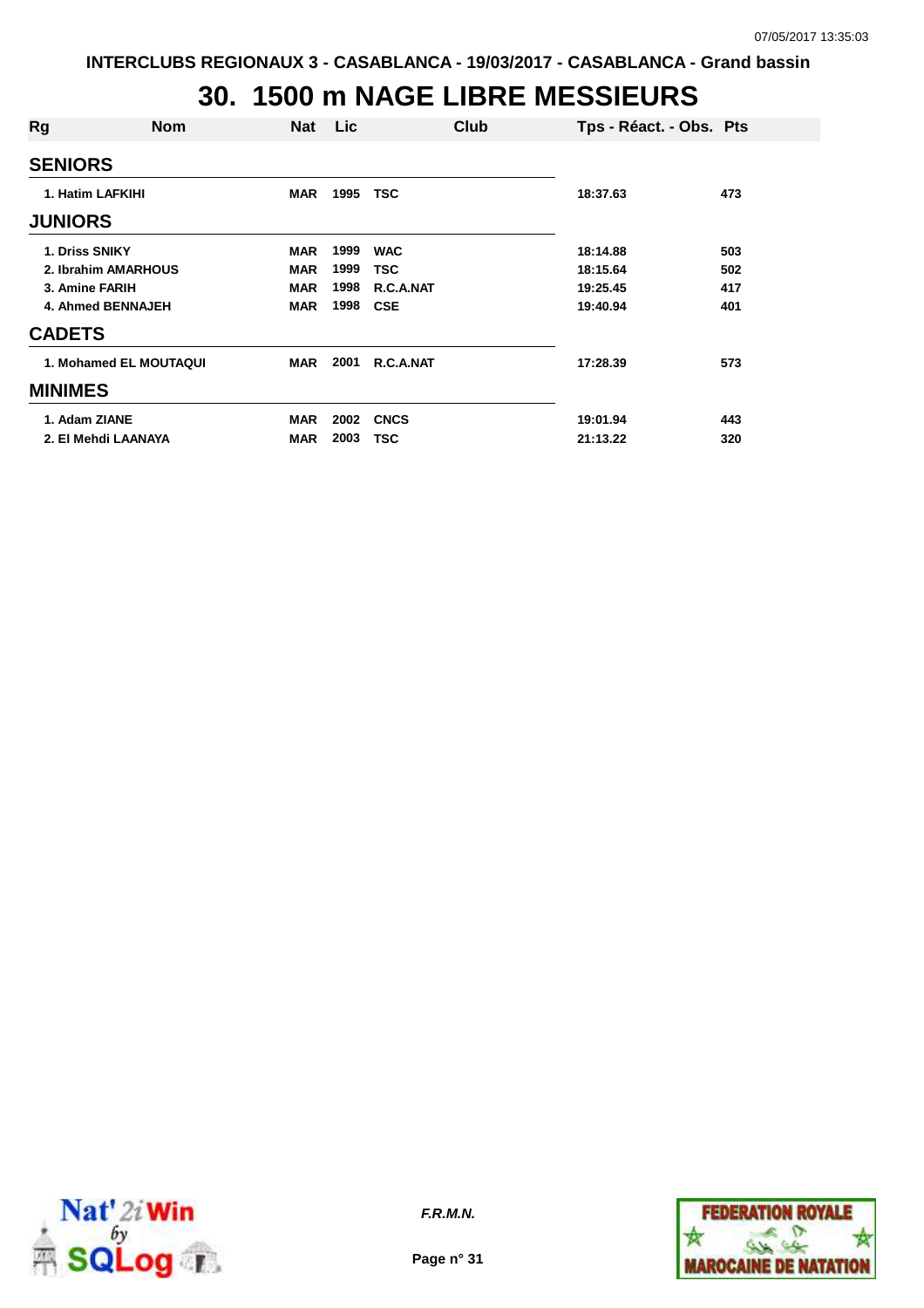## **31. 50 m NAGE LIBRE DAMES**

| <b>Rg</b> | <b>Nom</b>                    | Nat        | Lic  |                  | <b>Club</b> | Tps - Réact. - Obs. Pts |     |
|-----------|-------------------------------|------------|------|------------------|-------------|-------------------------|-----|
|           | <b>SENIORS</b>                |            |      |                  |             |                         |     |
|           | 1. Rim CHAKRI                 | <b>MAR</b> | 1997 | R.C.A.NAT        |             | 32.97                   | 373 |
|           | <b>JUNIORS</b>                |            |      |                  |             |                         |     |
|           | 1. Ghita MSELLEK              | MAR        | 1998 | <b>TSC</b>       |             | 30.16                   | 487 |
|           | <b>CADETS</b>                 |            |      |                  |             |                         |     |
|           | 1. Khaoula ELMACHRAFI         | MAR        | 2000 | TSC              |             | 29.52                   | 519 |
|           | 2. Hajar RACHDI               | <b>MAR</b> | 2000 | <b>TSC</b>       |             | 29.78                   | 506 |
|           | 3. Hiba RMILI                 | MAR        | 2000 | <b>TSC</b>       |             | 29.81                   | 504 |
|           | 4. Kenza MSELLEK              | <b>MAR</b> | 2000 | <b>TSC</b>       |             | 29.88                   | 501 |
|           | 5. Hiba BENBOUZIANE           | <b>MAR</b> | 2000 | <b>TSC</b>       |             | 30.01                   | 494 |
|           | 6. Hajar ZAKI                 | <b>MAR</b> | 2001 | R.C.A.NAT        |             | 31.94                   | 410 |
|           | <b>7. Nissrine AKAOUCH</b>    | <b>MAR</b> | 2001 | <b>TSC</b>       |             | 32.72                   | 381 |
|           | 8. Aya WAHAB                  | <b>MAR</b> | 2001 | <b>CSEJL</b>     |             | 33.87                   | 344 |
|           | 9. Sarah HOUSNI               | <b>MAR</b> | 2001 | <b>ADM</b>       |             | 34.14                   | 335 |
|           | 10. Rim JEBRI                 | <b>MAR</b> | 2001 | R.C.A.NAT        |             | 34.74                   | 318 |
|           | TLD. Nada ELAAKIL ELFAKIH     | <b>MAR</b> | 2001 | <b>TSC</b>       |             | 37.50                   | 253 |
|           | <b>TLD. Fadwa ARRAMI</b>      | <b>MAR</b> | 2000 | R.C.A.NAT        |             | 41.30                   | 189 |
|           | <b>MINIMES</b>                |            |      |                  |             |                         |     |
|           | 1. Salma YOUSRI               | MAR        | 2002 | <b>CNCS</b>      |             | 30.16                   | 487 |
|           | 2. Salma EL YOUSFI            | <b>MAR</b> | 2002 | <b>ADM</b>       |             | 30.53                   | 469 |
|           | 3. Ella Bianca Lorenza PARKIN | <b>GBR</b> | 2003 | <b>ADM</b>       |             | 30.67                   | 463 |
|           | 4. Yasmine LAMANE             | <b>MAR</b> | 2002 | <b>WAC</b>       |             | 31.06                   | 446 |
|           | 5. Hiba SOUIHEL               | <b>MAR</b> | 2003 | <b>WAC</b>       |             | 31.33                   | 434 |
|           | <b>6. Rim BOUJNANE</b>        | <b>MAR</b> | 2003 | <b>CSE</b>       |             | 31.78                   | 416 |
|           | 7. Manal ANOUAR EL ALAMI      | <b>MAR</b> | 2003 | <b>ADM</b>       |             | 32.03                   | 406 |
|           | 7. Keltoum GOURRAM            | <b>MAR</b> | 2003 | <b>ADM</b>       |             | 32.03                   | 406 |
|           | 9. Fatima Ezahra OUAHMID      | <b>MAR</b> | 2003 | R.C.A.NAT        |             | 32.30                   | 396 |
|           | 10. Yasmine BOUSLIM           | MAR        | 2002 | <b>TSC</b>       |             | 32.78                   | 379 |
|           | 11. Nora RGUIB                | <b>MAR</b> | 2003 | <b>ADM</b>       |             | 32.94                   | 374 |
|           | 12. Ikram WAHAB               | MAR        | 2003 | <b>CSEJL</b>     |             | 33.41                   | 358 |
|           | 13. Iness TAHIL               | MAR        | 2003 | R.C.A.NAT        |             | 33.52                   | 354 |
|           | 14. Rim AFIF                  | <b>MAR</b> | 2002 | TSC              |             | 33.92                   | 342 |
|           | 15. Hiba Allah RATTAB         | MAR        | 2002 | <b>TSC</b>       |             | 34.06                   | 338 |
|           | 16. Chaimaa HACHIMI IDRISSI   | MAR        | 2003 | <b>CNCS</b>      |             | 34.19                   | 334 |
|           | 17. Rania LABYAD              | <b>MAR</b> | 2003 | <b>CSE</b>       |             | 34.39                   | 328 |
|           | <b>18. Samia MAHASSINE</b>    | <b>MAR</b> | 2003 | <b>ADM</b>       |             | 34.47                   | 326 |
|           | 19. Ghita BOUTALEB JOUTEI     | <b>MAR</b> | 2003 | <b>TSC</b>       |             | 34.54                   | 324 |
|           | 20. Rima EL BROUZI            | <b>MAR</b> | 2003 | <b>TSC</b>       |             | 34.70                   | 319 |
|           | 21. Hafssa AMMOUMOU           | <b>MAR</b> | 2003 | <b>WAC</b>       |             | 34.88                   | 315 |
|           | 22. Inas ZAHIR                | <b>MAR</b> | 2002 | <b>DHJ</b>       |             | 35.10                   | 309 |
|           | 23. Salma RIFKI               | <b>MAR</b> | 2002 | <b>ADM</b>       |             | 35.34                   | 302 |
|           | 24. Ghita AMRANI              | <b>MAR</b> | 2002 | <b>TSC</b>       |             | 35.59                   | 296 |
|           | 25. Dalia Wissal GAMRAOUI     | <b>MAR</b> | 2002 | <b>WAC</b>       |             | 36.16                   | 282 |
|           | 26. Aya EL BOUZKRI            | <b>MAR</b> | 2003 | <b>CNCS</b>      |             | 37.28                   | 258 |
|           | <b>TLD. Lina BOURZIK</b>      | <b>MAR</b> | 2002 | <b>TSC</b>       |             | 40.03                   | 208 |
|           | TLD. Nouhaila EL AIROUKI      | MAR        | 2002 | <b>DHJ</b>       |             | 40.04                   | 208 |
|           | TLD. Soukaina ELADRAOUI       | <b>MAR</b> |      | <b>2002 CNCS</b> |             | 40.56                   | 200 |
|           | TLD. Aya EDRIF                | <b>MAR</b> | 2002 | <b>CNCS</b>      |             | 40.88                   | 195 |
|           | TLD. Lamiaa GHAZOUANI         | MAR        | 2003 | R.C.A.NAT        |             | 50.19                   | 105 |
|           | <b>NC. Rita HORMI</b>         | <b>MAR</b> | 2003 | <b>CSP</b>       |             | Frf n.d.                |     |
|           | <b>NC. Racha KEBIRI</b>       | MAR        | 2002 | R.C.A.NAT        |             | Frf n.d.                |     |
|           | NC. Yasmine OUHADOUCH         | <b>MAR</b> | 2002 | <b>TSC</b>       |             | Frf n.d.                |     |



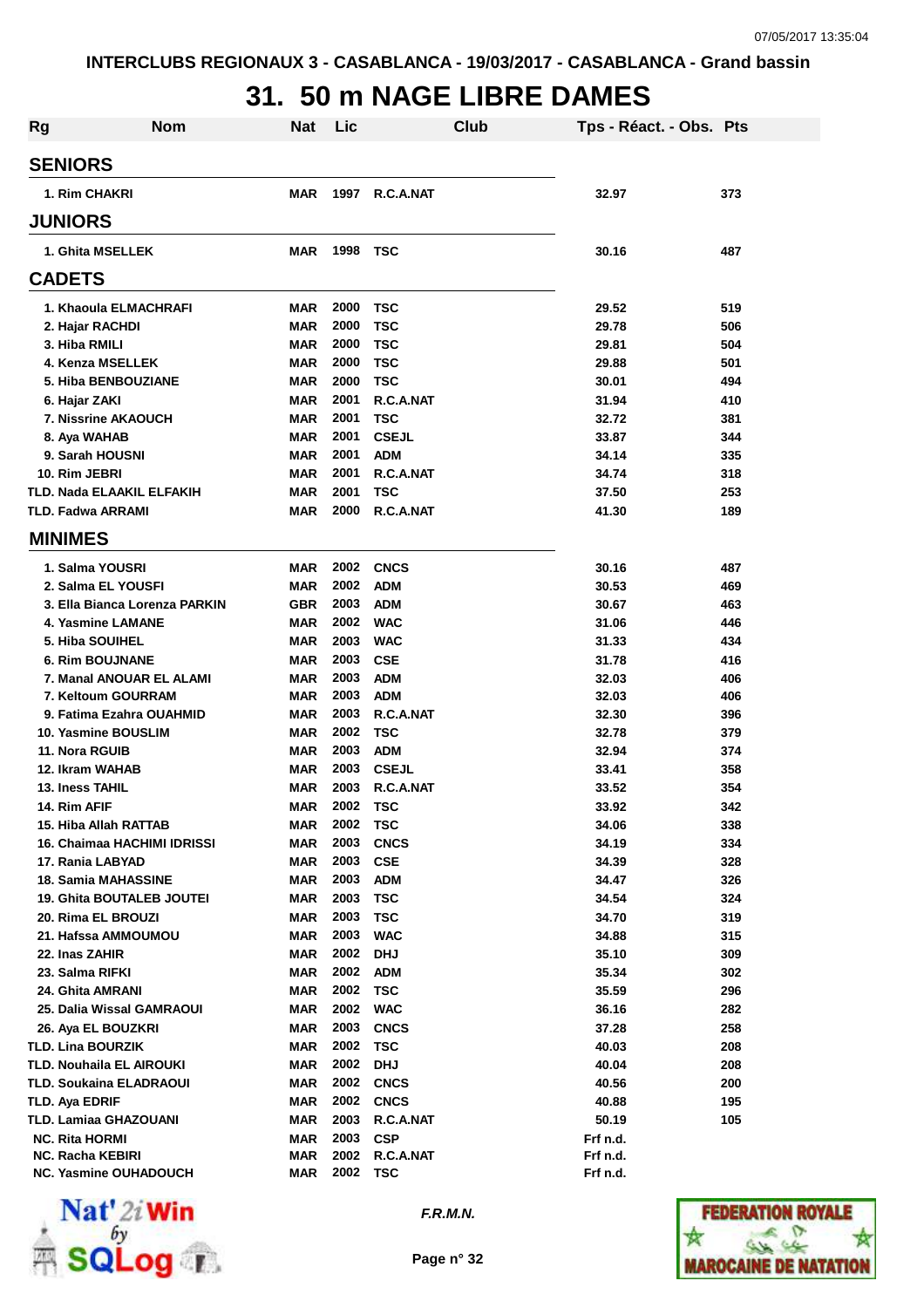# **32. 50 m NAGE LIBRE MESSIEURS**

| <b>Rg</b>                                       | <b>Nom</b> | <b>Nat</b>        | Lic          |                          | Club | Tps - Réact. - Obs. Pts |            |
|-------------------------------------------------|------------|-------------------|--------------|--------------------------|------|-------------------------|------------|
| <b>SENIORS</b>                                  |            |                   |              |                          |      |                         |            |
| 1. Hatim LAFKIHI                                |            | <b>MAR</b>        | 1995         | <b>TSC</b>               |      | 26.50                   | 491        |
| 2. Zouhair EL KHALFI                            |            | <b>MAR</b>        | 1993         | R.C.A.NAT                |      | 27.27                   | 451        |
| 3. Zakaria BENJFINE                             |            | <b>MAR</b>        | 1996         | R.C.A.NAT                |      | 27.61                   | 434        |
| 4. Yassine ATROUCH                              |            | <b>MAR</b>        | 1994         | <b>ADM</b>               |      | 29.27                   | 364        |
| 5. Amine EL KASBI                               |            | <b>MAR</b>        | 1991         | <b>OUM RABII</b>         |      | 29.31                   | 363        |
| <b>NC. Mohamed MANFALOTI</b>                    |            | <b>MAR</b>        | 1988         | <b>WAC</b>               |      | Frf exc.                |            |
| <b>NC. Amine QUISTAS</b>                        |            | <b>MAR</b>        | 1996         | <b>ADM</b>               |      | Frf n.d.                |            |
| <b>NC. Imad BOUAROUA</b>                        |            | <b>MAR</b>        | 1991         | <b>OUM RABII</b>         |      | Frf n.d.                |            |
| <b>NC. Ayman HARRATH</b>                        |            | <b>MAR</b>        | 1997         | R.C.A.NAT                |      | Frf n.d.                |            |
| <b>JUNIORS</b>                                  |            |                   |              |                          |      |                         |            |
| 1. Mohamed OUAHMID                              |            | <b>MAR</b>        | 1998         | <b>ADM</b>               |      | 25.34                   | 562        |
| 2. Ismail LAHRICHI                              |            | <b>MAR</b>        | 1999         | R.C.A.NAT                |      | 26.05                   | 517        |
| 3. Yahya SOULHI                                 |            | <b>MAR</b>        | 1998         | <b>ADM</b>               |      | 26.13                   | 512        |
| <b>4. Imad EL MOUSTAKIM</b>                     |            | <b>MAR</b>        | 1999         | R.C.A.NAT                |      | 26.16                   | 510        |
| 5. Badr HASSOUNI                                |            | <b>MAR</b>        | 1998         | <b>ADM</b>               |      | 26.19                   | 509        |
| 6. Mehdi DEFAA                                  |            | <b>MAR</b>        | 1999         | R.C.A.NAT                |      | 27.27                   | 451        |
| 7. Hamza EZZAHER                                |            | <b>MAR</b>        | 1998         | <b>ADM</b>               |      | 27.37                   | 446        |
| 8. Ahmed BENNAJEH                               |            | <b>MAR</b>        | 1998         | <b>CSE</b>               |      | 27.70                   | 430        |
| 9. Mehdi LAFKIHI                                |            | <b>MAR</b>        | 1999         | <b>TSC</b>               |      | 27.83                   | 424        |
| 10. Zakaria EL AZZAOUI                          |            | MAR               | 1999         | <b>WAC</b>               |      | 28.19                   | 408        |
| 11. Yassine IKLANE                              |            | <b>MAR</b>        | 1999         | <b>WAC</b>               |      | 28.91                   | 378        |
| <b>12. Yassine JAMALEDDINE</b>                  |            | <b>MAR</b>        | 1998         | <b>CSE</b>               |      | 29.66                   | 350        |
| NC. Oussama B'CHIRI                             |            | <b>MAR</b>        | 1999         | <b>ADM</b>               |      | Frf n.d.                |            |
| <b>NC. Mouad EL MOUSTAKIM</b>                   |            | MAR               | 1999         | R.C.A.NAT                |      | Frf n.d.                |            |
| <b>CADETS</b>                                   |            |                   |              |                          |      |                         |            |
| 1. Nizar BANSAR                                 |            | <b>MAR</b>        | 2001         | R.C.A.NAT                |      | 25.50                   | 551        |
| 2. Yasser MAHASSINE                             |            | <b>MAR</b>        | 2000         | <b>ADM</b>               |      | 27.37                   | 446        |
| 3. Yasser AYANE                                 |            | <b>MAR</b>        | 2001         | <b>CSE</b>               |      | 27.58                   | 436        |
| <b>4. Omar HASSOUNI</b>                         |            | MAR               | 2001         | <b>ADM</b>               |      | 27.91                   | 420        |
| 5. Mouad MAKY                                   |            | MAR               | 2000         | TSC                      |      | 28.04                   | 414        |
| 6. mohamed Farouk ASSAL                         |            | <b>MAR</b>        | 2001         | R.C.A.NAT                |      | 28.69                   | 387        |
| 7. Karim NARBAD                                 |            | <b>MAR</b>        | 2000         | <b>CSE</b>               |      | 29.19                   | 367        |
| 8. Youssef SADAK                                |            | MAR               | 2001         | <b>CSE</b>               |      | 29.38                   | 360        |
| 9. Saad YOUSRI                                  |            | <b>MAR</b>        | 2001         | <b>CNCS</b>              |      | 29.50                   | 356        |
| 10. Ayoub BOUCHTI                               |            | <b>MAR</b>        | 2000         | <b>ADM</b>               |      | 29.64                   | 351        |
| 11. Mohamed Moussa MAASRA                       |            | <b>MAR</b>        | 2001         | <b>CNCS</b>              |      | 29.95                   | 340        |
| <b>12. Moncef LOUAHAJ</b>                       |            | <b>MAR</b>        | 2000         | <b>WAC</b>               |      | 30.31                   | 328        |
| 13. Hicham BELBEIDA<br>13. Ahmed Yassine FLIYOU |            | <b>MAR</b><br>MAR | 2001<br>2001 | <b>CNCS</b><br>R.C.A.NAT |      | 30.77<br>30.77          | 313<br>313 |
| <b>15. Mohamed SALMAN</b>                       |            | <b>MAR</b>        | 2001         | R.C.A.NAT                |      | 31.59                   | 290        |
| <b>NC. Ayoub AZZA</b>                           |            | <b>MAR</b>        | 2001         | <b>ADM</b>               |      | Dsq FD                  | 0          |
| NC. Reyane ENNABTY                              |            | <b>MAR</b>        | 2001         | <b>ADM</b>               |      | Dsq FD                  | 0          |
| <b>NC. Mohamed ELOUKKAIL</b>                    |            | <b>MAR</b>        | 2000         | <b>OUM RABII</b>         |      | Dsq FD                  | 0          |
| <b>MINIMES</b>                                  |            |                   |              |                          |      |                         |            |
|                                                 |            |                   |              |                          |      |                         |            |
| 1. Abdelmoughit MAMDOUH                         |            | MAR               | 2002         | <b>WAC</b>               |      | 26.41                   | 496        |
| 2. Aymane MESLOUH                               |            | MAR               | 2002         | <b>ADM</b>               |      | 27.85                   | 423        |
| 3. Ali KAMIL                                    |            | <b>MAR</b>        | 2002         | <b>WAC</b>               |      | 28.04                   | 414        |
| 4. Yassine SELLEK                               |            | <b>MAR</b>        | 2002         | <b>CSE</b>               |      | 28.88                   | 379        |
| 5. Idriss AZHAR                                 |            | <b>MAR</b>        | 2003         | R.C.A.NAT                |      | 28.91                   | 378        |
| 6. Aymen TAJEDDINE                              |            | <b>MAR</b>        | 2003         | <b>CNCS</b>              |      | 28.97                   | 376        |
| 7. Mohamed Amine CHANNANI                       |            | <b>MAR</b>        | 2002         | <b>CSE</b>               |      | 29.63                   | 351        |